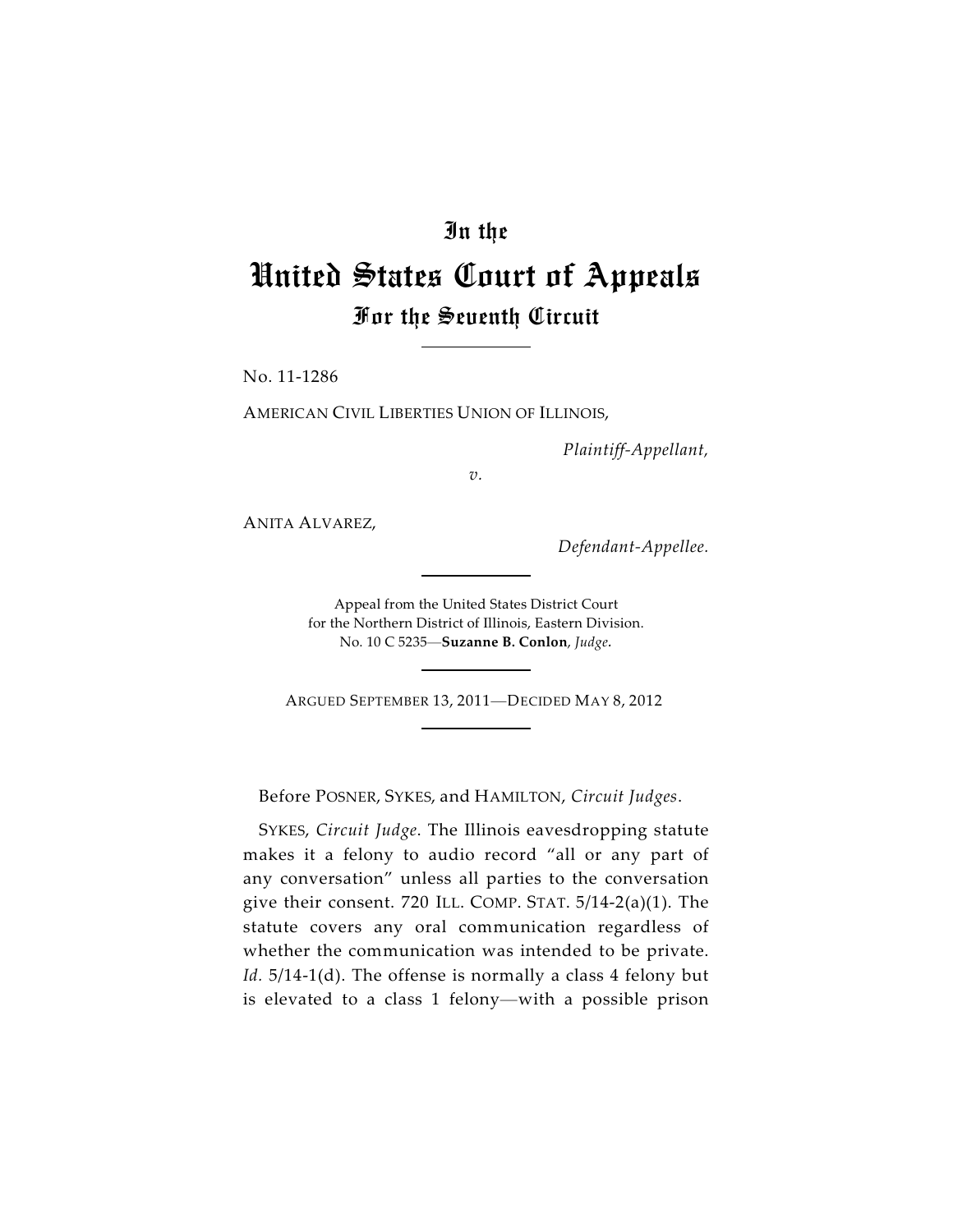term of four to fifteen years—if one of the recorded individuals is performing duties as a law-enforcement officer. *Id.* 5/14-4(b). Illinois does not prohibit taking silent video of police officers performing their duties in public; turning on a microphone, however, triggers class 1 felony punishment.

The question here is whether the First Amendment prevents Illinois prosecutors from enforcing the eavesdropping statute against people who openly record police officers performing their official duties in public. More specifically, the American Civil Liberties Union of Illinois ("ACLU") challenges the statute as applied to the organization's Chicago-area "police accountability program," which includes a plan to openly make audiovisual recordings of police officers performing their duties in public places and speaking at a volume audible to bystanders. Concerned that its videographers would be prosecuted under the eavesdropping statute, the ACLU has not yet implemented the program. Instead, it filed this preenforcement action against Anita Alvarez, the Cook County State's Attorney, asking for declaratory and injunctive relief barring her from enforcing the statute on these facts. The ACLU moved for a preliminary injunction.

Faced with so obvious a test case, the district court proceeded with some skepticism. The judge dismissed the complaint for lack of standing, holding that the ACLU had not sufficiently alleged a threat of prosecution. The ACLU tried again, submitting a new complaint addressing the court's concerns. This time, the judge held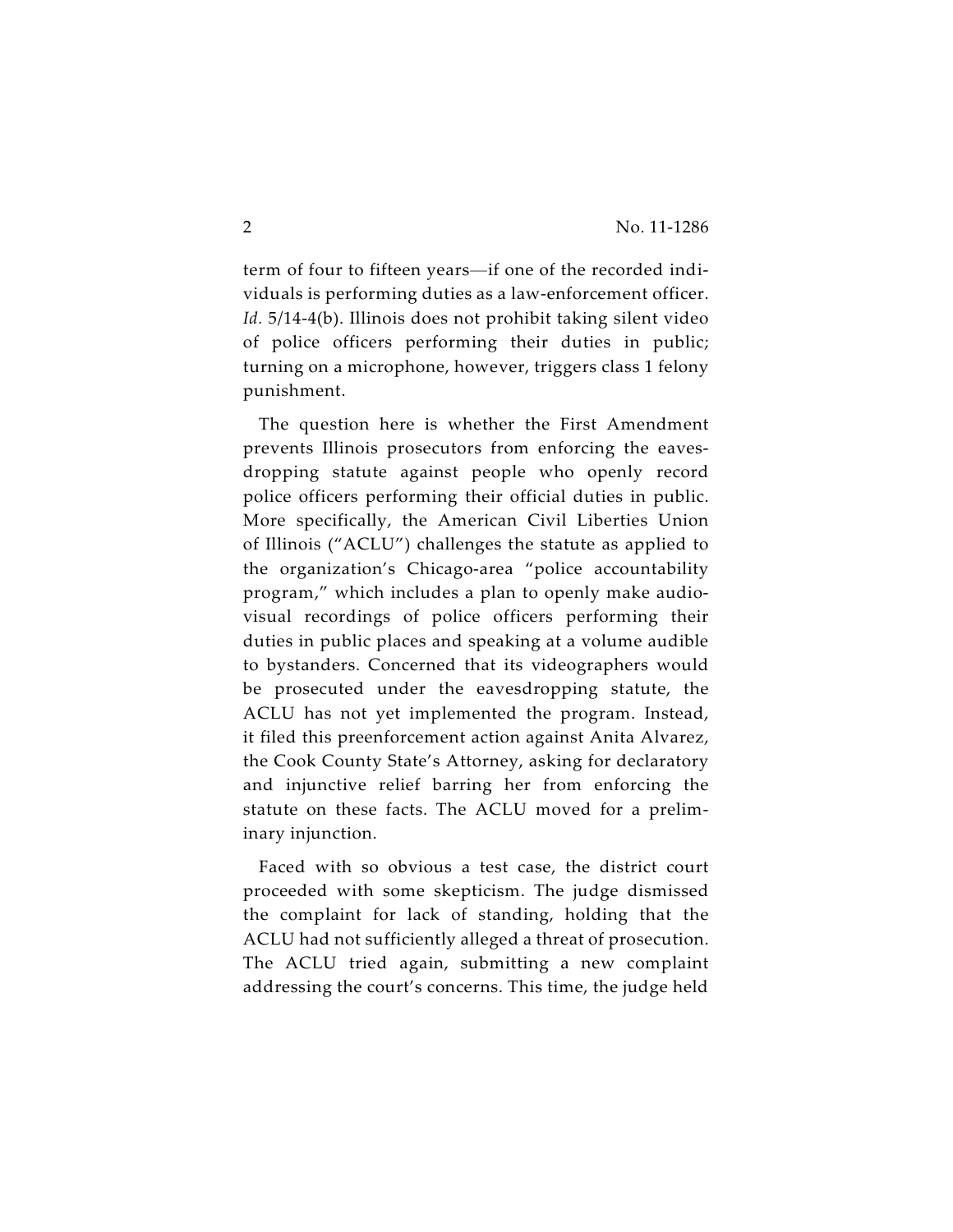that the ACLU had cured the original defect but had "not alleged a cognizable First Amendment injury" because the First Amendment does not protect a "right to audio record." The judge denied leave to amend. The ACLU appealed.

We reverse and remand with instructions to allow the amended complaint and enter a preliminary injunction blocking enforcement of the eavesdropping statute as applied to audio recording of the kind alleged here. The Illinois eavesdropping statute restricts a medium of expression commonly used for the preservation and communication of information and ideas, thus triggering First Amendment scrutiny. Illinois has criminalized the nonconsensual recording of most any oral communication, including recordings of public officials doing the public's business in public and regardless of whether the recording is open or surreptitious. Defending the broad sweep of this statute, the State's Attorney relies on the government's interest in protecting conversational privacy, but that interest is not implicated when police officers are performing their duties in public places and engaging in public communications audible to persons who witness the events. Even under the more lenient intermediate standard of scrutiny applicable to contentneutral burdens on speech, this application of the statute very likely flunks. The Illinois eavesdropping statute restricts far more speech than necessary to protect legitimate privacy interests; as applied to the facts alleged here, it likely violates the First Amendment's freespeech and free-press guarantees.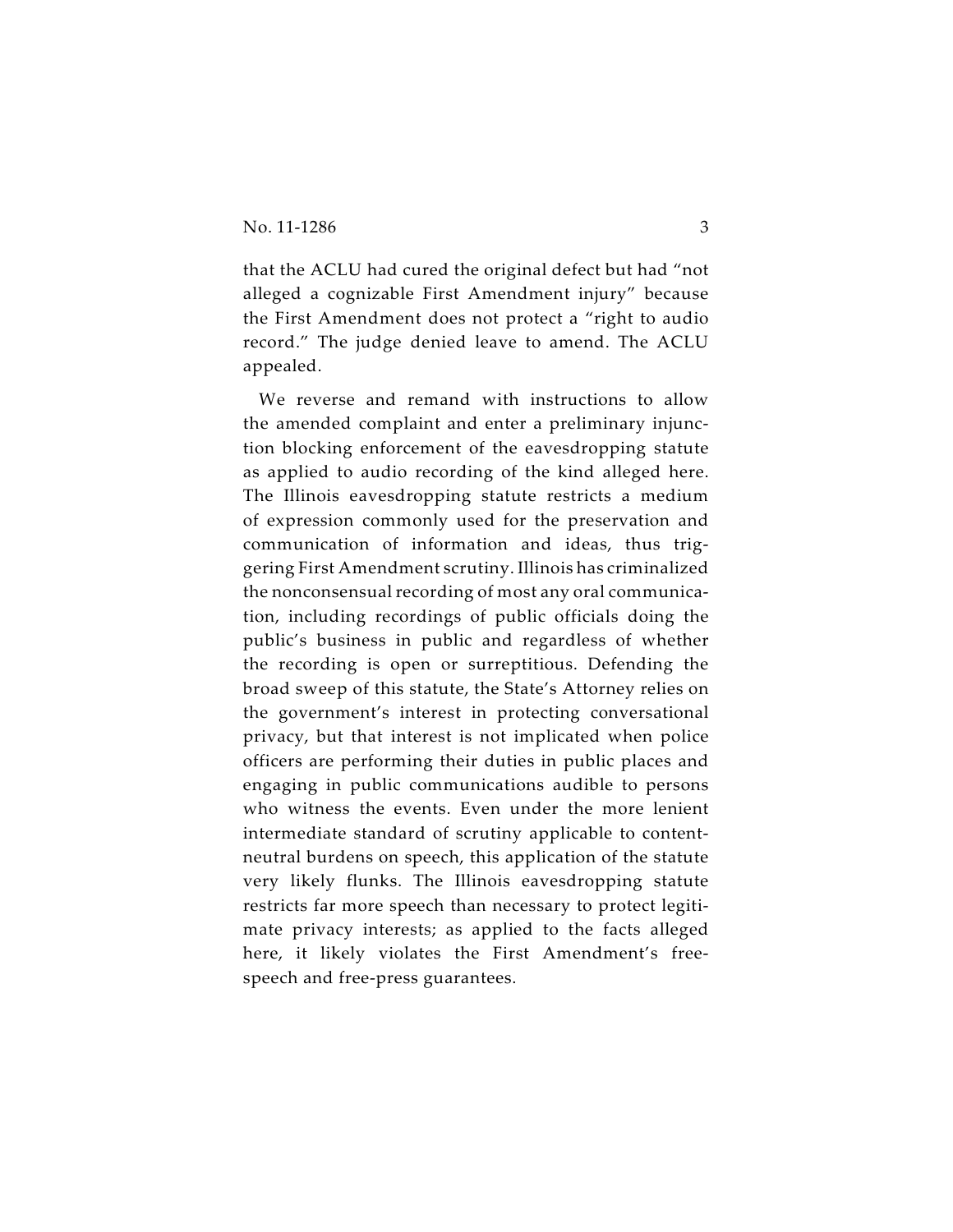#### **I. Background**

#### **A. The Illinois Eavesdropping Law**

In 1961 the Illinois General Assembly enacted a law making it a crime to use "an eavesdropping device to hear or record all or part of any oral conversation without the consent of any party thereto." 1961 Ill. Laws 1983. The statute defines "eavesdropping device" as "any device capable of being used to hear or record oral conversation." *Id.* (codified at 720 ILL. COMP. STAT. 5/14-1(a)); *see also* Celia Guzaldo Gamrath, *A Lawyer's Guide to Eavesdropping in Illinois*, 87 ILL. B.J. 362, 363 (1999) (discussing the history of the Illinois eavesdropping law). The legislature later amended the law to require the consent of "all of the parties" to the conversation. Ill. Pub. Act 79-1159 (1976) (codified at 720 ILL. COMP. STAT. 5/14-2(a)(1)).

In *People v. Beardsley*, 503 N.E.2d 346, 349-50 (Ill. 1986), the Illinois Supreme Court adopted a narrow interpretation of the eavesdropping statute, declaring that audio recordings were prohibited only if the circumstances "entitle [the conversing parties] to believe that the conversation is private and cannot be heard by others who are acting in a lawful manner." In other words, recording a conversation was punishable under the eavesdropping statute *only if* the conversing parties had an "expectation of privacy," though the court remarked that the expectations of privacy protected under the statute were not necessarily "coextensive with those imposed on governmental action by the fourth amendment." *Id.* at 351.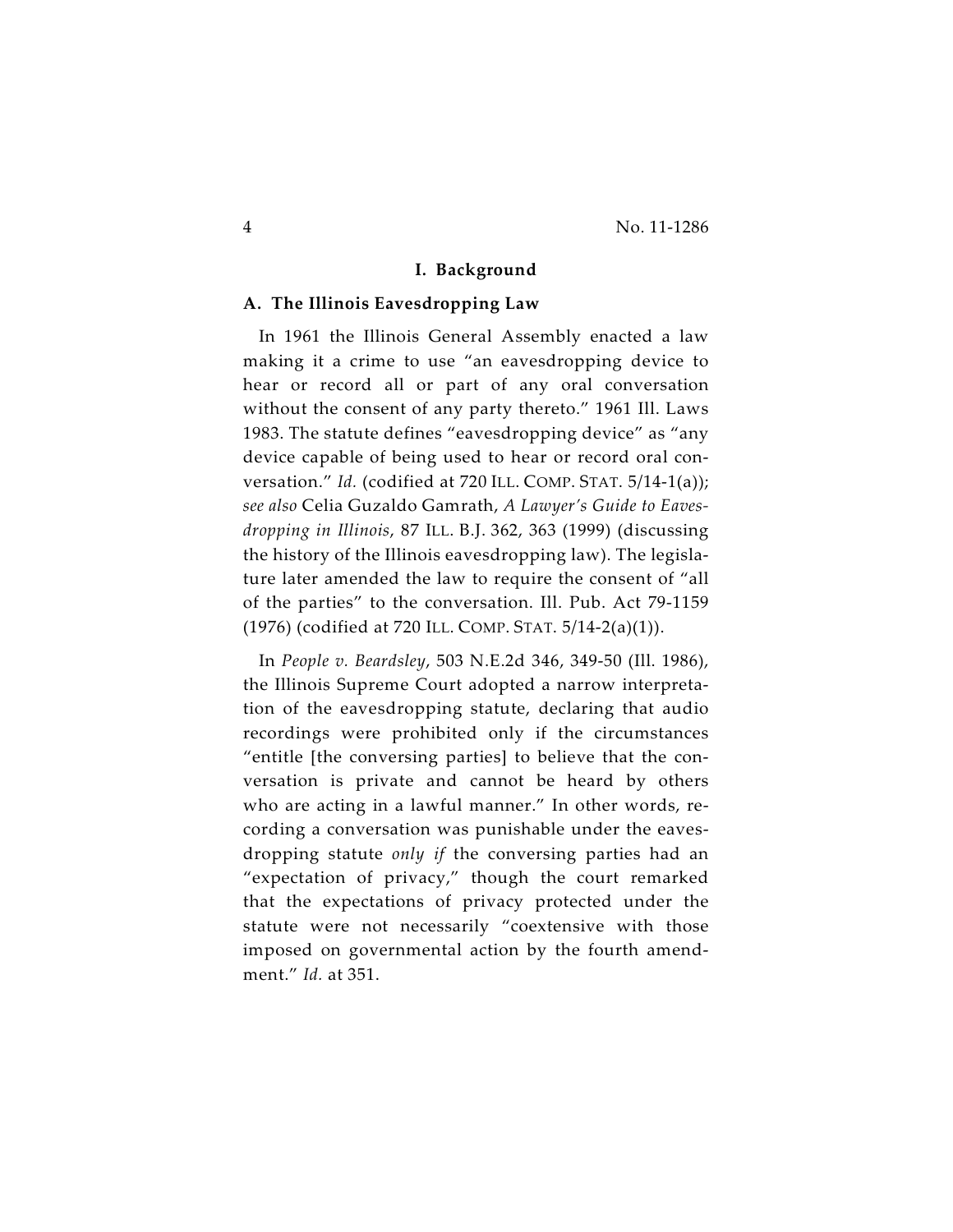Eight years later the state supreme court reaffirmed its *Beardsley* decision in *People v. Herrington*, 645 N.E.2d 957 (Ill. 1994). The court held that "there can be no expectation of privacy by the declarant where the individual recording the conversation is a party to that conversation." *Id.* at 958. Chief Justice Bilandic dissented, arguing that normal privacy expectations include an assumption that most conversations are not being recorded. *Id.* at 959-60 (Bilandic, C.J., dissenting). He also distinguished *Beardsley* because the parties to the conversation in that case "knew that the defendant had the tape recorder" and therefore "gave their *implied consent* to the recording of their conversation." *Id.* at 960. The defendant in *Herrington*, by contrast, recorded a conversation surreptitiously.

In 1994 the Illinois legislature amended the eavesdropping statute so that it applies to "any oral communication between 2 or more persons regardless of whether one or more of the parties intended their communication to be of a private nature under circumstances justifying that expectation." Ill. Pub. Act 88-677 (1994) (codified at 720 ILL. COMP. STAT. 5/14-1(d)). This amendment effectively overrode the *Beardsley* and *Herrington* decisions. As later interpreted by the Illinois Supreme Court, under the amended statute a party's consent may be "inferred from the surrounding circumstances indicating that the party knowingly agreed to the surveillance." *People v. Ceja*, 789 N.E.2d 1228, 1241 (Ill. 2003). However, express disapproval defeats any inference of consent. *Plock v. Bd. of Educ. of Freeport Sch. Dist. No. 145*, 920 N.E.2d 1087, 1095 (Ill. App. Ct. 2009).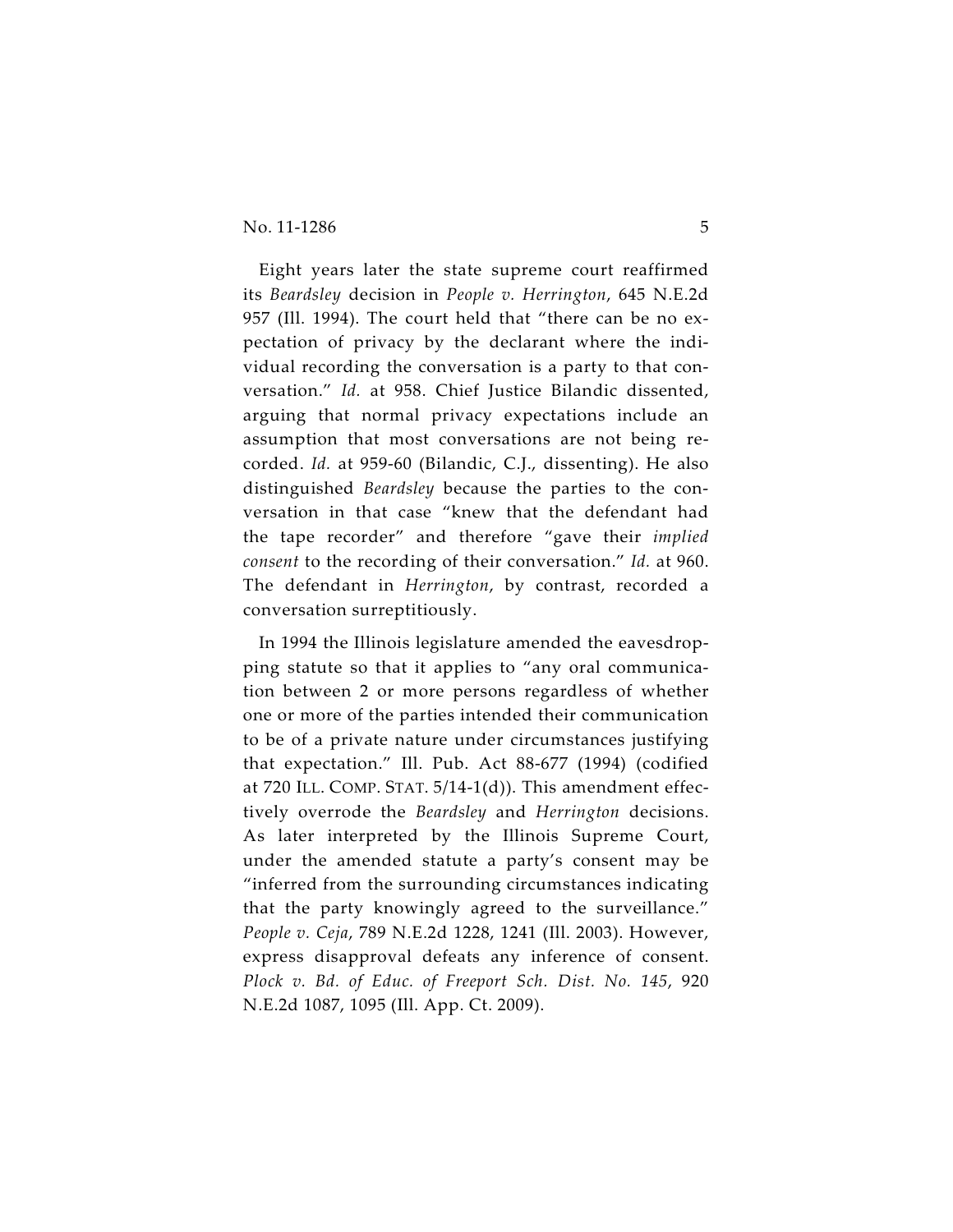The eavesdropping statute exempts recordings made by law-enforcement officers for law-enforcement purposes; officers have substantial discretion to record a wide variety of police-civilian encounters without the subject's consent. 720 ILL. COMP. STAT. 5/14-3(h). These include any "enforcement stop," a broadly defined term that includes "traffic stops," "motorist assists," "pedestrian stops," and "requests for identification." *Id.* Surreptitious law-enforcement intercepts for investigative purposes are governed by different subsections of the statute. *See id.*  $5/14-3(g)$ ,  $(g-5)$ ,  $(g-6)$ . The eavesdropping statute also contains an exemption for the media, at least in some circumstances; it exempts any recording made for "broadcast by radio, television, or otherwise" for live or "later broadcasts of any function where the public is in attendance and the conversations are overheard incidental to the main purpose for which such broadcasts are then being made." *Id.* 5/14-3(c).

## **B. The ACLU's First Amendment Challenge**

The ACLU filed this suit against Alvarez in her official capacity seeking declaratory and injunctive relief under 42 U.S.C. § 1983 barring her from enforcing the eavesdropping statute against audio recording that the organization plans to carry out in connection with its "police accountability program." More specifically, the ACLU intends to implement a "program of promoting police accountability by openly audio recording police officers without their consent when: (1) the officers are performing their public duties; (2) the officers are in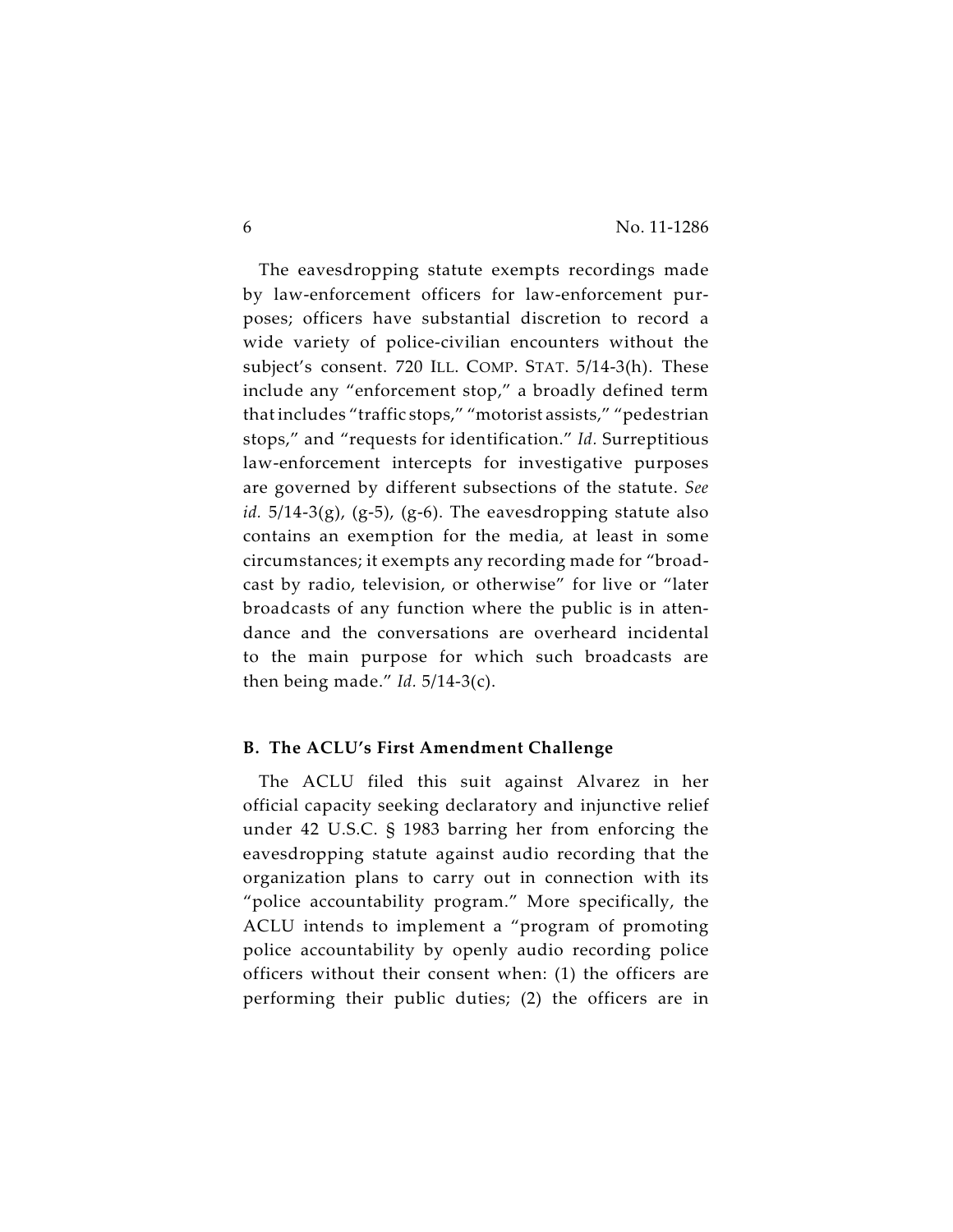public places; (3) the officers are speaking at a volume audible to the unassisted human ear; and (4) the manner of recording is otherwise lawful." The program will include, among other things, audiovisual recording of policing at "expressive activity" events—protests and demonstrations—in public fora in and around the Chicago area. The organization also plans to make audiovisual recordings of policing at "expressive activities" carried out by its members. The ACLU intends to publish these recordings online and through other forms of electronic media.

The ACLU alleged that its planned audiovisual recording is protected under the First Amendment's speech, press, and petition clauses, but because of a credible fear of prosecution, it has not followed through on its program. The complaint asked for a declaratory judgment holding the eavesdropping statute unconstitutional as applied to the ACLU's planned recording and for a corresponding injunction barring the Cook County State's Attorney from enforcing the statute against the ACLU or its agents who carry out the recording. The ACLU also moved for a preliminary injunction.

The State's Attorney moved to dismiss under Rules 12(b)(1) and 12(b)(6) of the Federal Rules of Civil Procedure, arguing that the ACLU lacks standing and failed to state a claim of a First Amendment violation. The district court granted the motion on jurisdictional grounds, holding that the complaint did not adequately allege a credible fear of prosecution and that the ACLU therefore lacked standing to sue. The dismissal was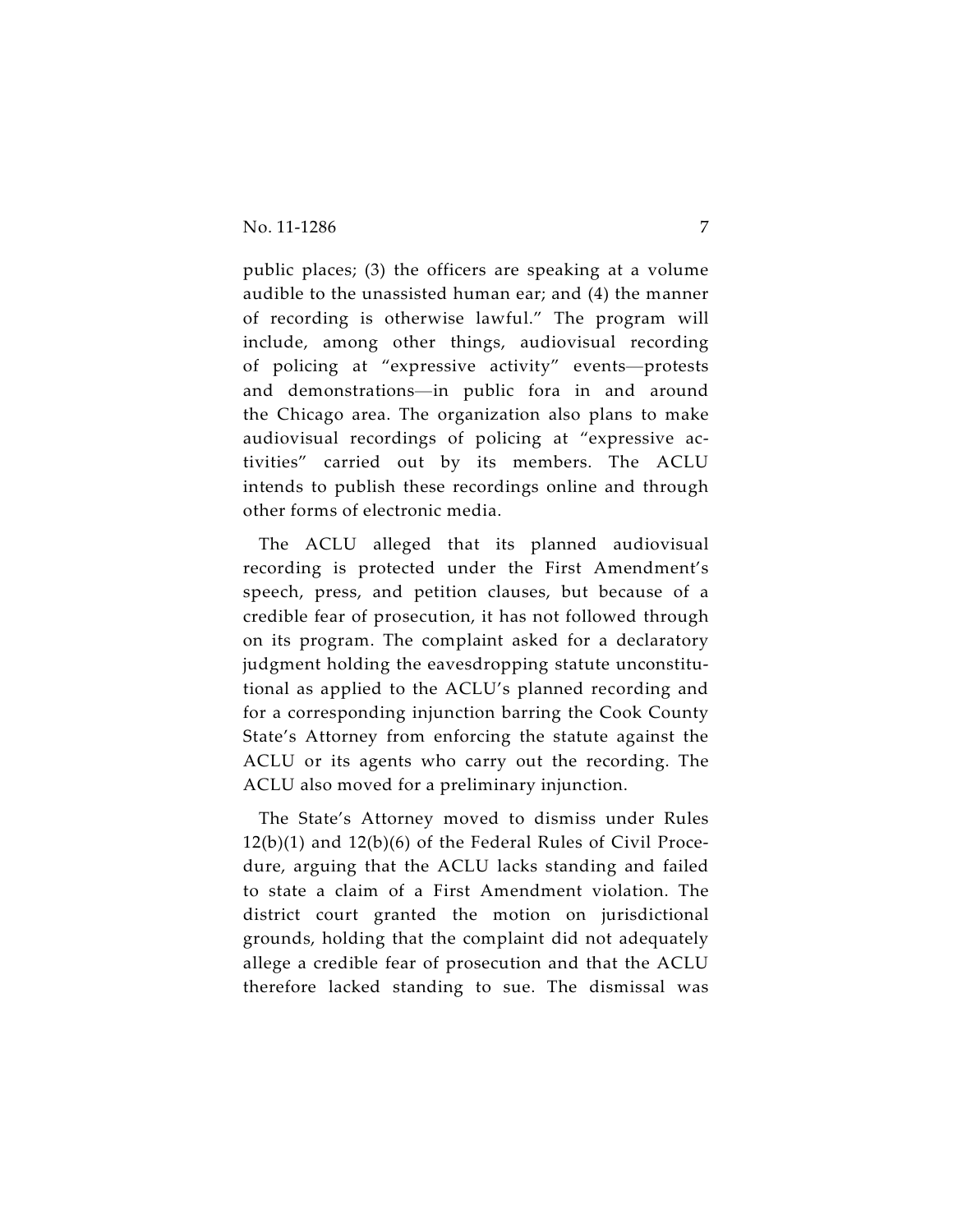without prejudice, however, so the ACLU moved to amend the judgment under Rule 59(e) to allow an amended complaint under Rules 15(a)(2) and 21. The proposed amended complaint addressed the standing defect the court had identified, adding two individual plaintiffs—Colleen Connell, the ACLU's Executive Director, and Allison Carter, the ACLU's Senior Field Manager—and more detail about the threat of prosecution. The ACLU renewed its motion for a preliminary injunction.

The State's Attorney opposed this second round of motions, and again the district court agreed. The judge held that although the ACLU had "cured the limited standing deficiencies" and now "sufficiently alleg[ed] a threat of prosecution," the proposed amended complaint contained a different standing defect. Relying on *Potts v. City of Lafayette*, 121 F.3d 1106, 1111 (7th Cir. 1997), the judge held that "[t]he ACLU has not alleged a cognizable First Amendment injury" because the First Amendment does not protect "a right to audio record." The judge also held that the ACLU had no First Amendment injury because the police officers and civilians who would be recorded were not "willing speakers." The judge viewed the ACLU's claim as "an unprecedented expansion of the First Amendment" and held that granting leave to amend would be futile because "[t]he ACLU has not met its burden of showing standing to assert a First Amendment right or injury." The judge denied the motion to amend and thus declined to address the request for a preliminary injunction. This appeal followed.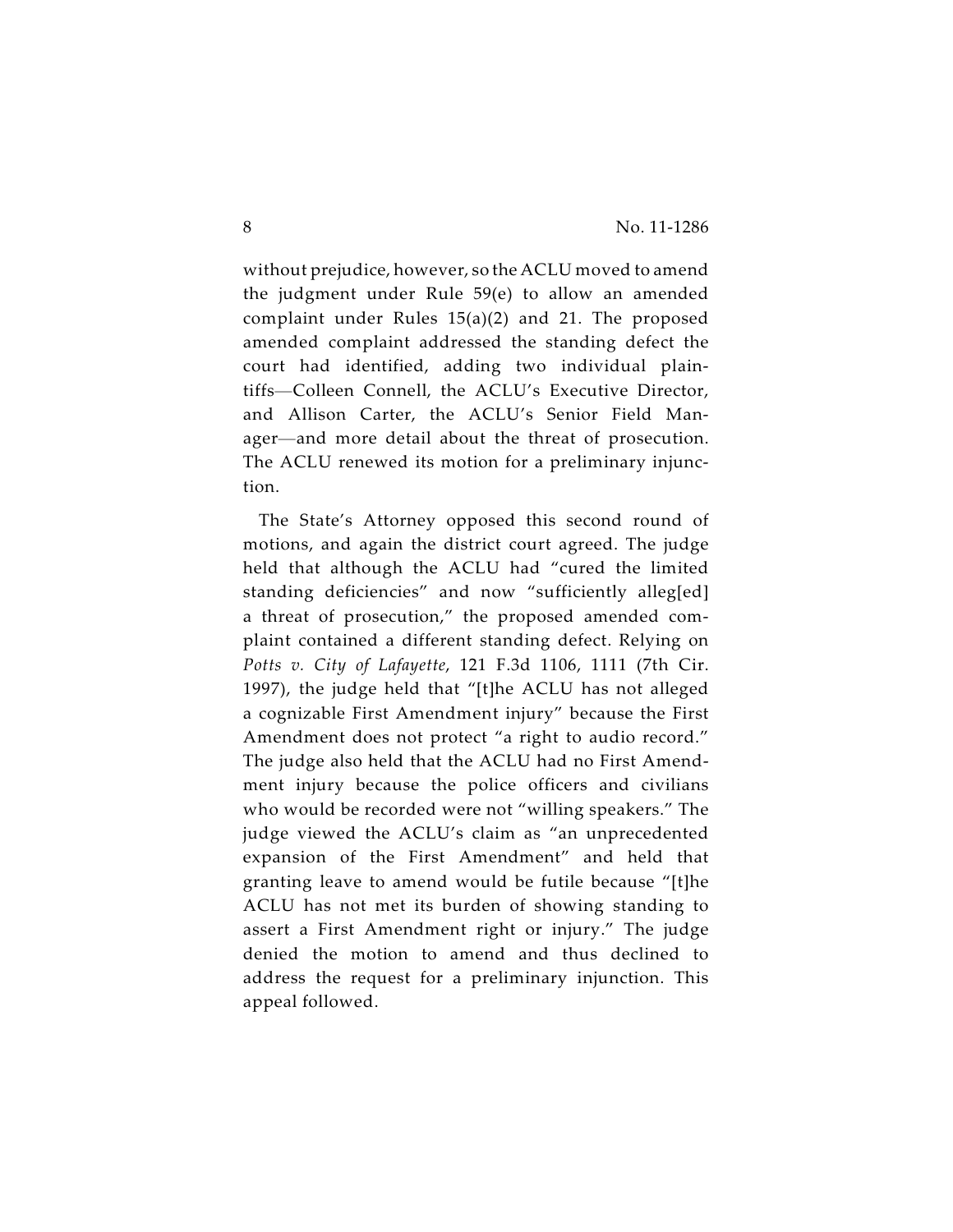#### **II. Discussion**

# **A. Rule 59(e), Rule 15(a), and Preliminary-Injunction Standards**

This case comes to us from an order denying a Rule 59(e) motion to alter or amend a judgment to allow the filing of an amended complaint under Rule 15(a)(2). We review this ruling for an abuse of discretion. *Sigsworth v. City of Aurora, Ill.,* 487 F.3d 506, 511 (7th Cir. 2007). But "[i]f the district court reached its conclusion because of its interpretation of relevant law, . . . then we review that question of law *de novo* because a district court's application of an erroneous view of the law is by definition an abuse of discretion." *Sosebee v. Astrue*, 494 F.3d 583, 586 (7th Cir. 2007).

The district court's decision turned on mistaken understandings about the relevant First Amendment doctrine. As we will explain, the ACLU and its employees have standing; they face a credible threat of prosecution under the eavesdropping statute, and their amended complaint plainly alleges a First Amendment injury. Denying leave to amend also had the effect of denying the ACLU's request for preliminary injunctive relief. The ACLU asks that we address that matter here.

"To win a preliminary injunction, a party must show that it has (1) no adequate remedy at law and will suffer irreparable harm if a preliminary injunction is denied and (2) some likelihood of success on the merits." *Ezell v. City of Chicago,* 651 F.3d 684, 694 (7th Cir. 2011). If the moving party makes this threshold showing, the court "weighs the factors against one another, assessing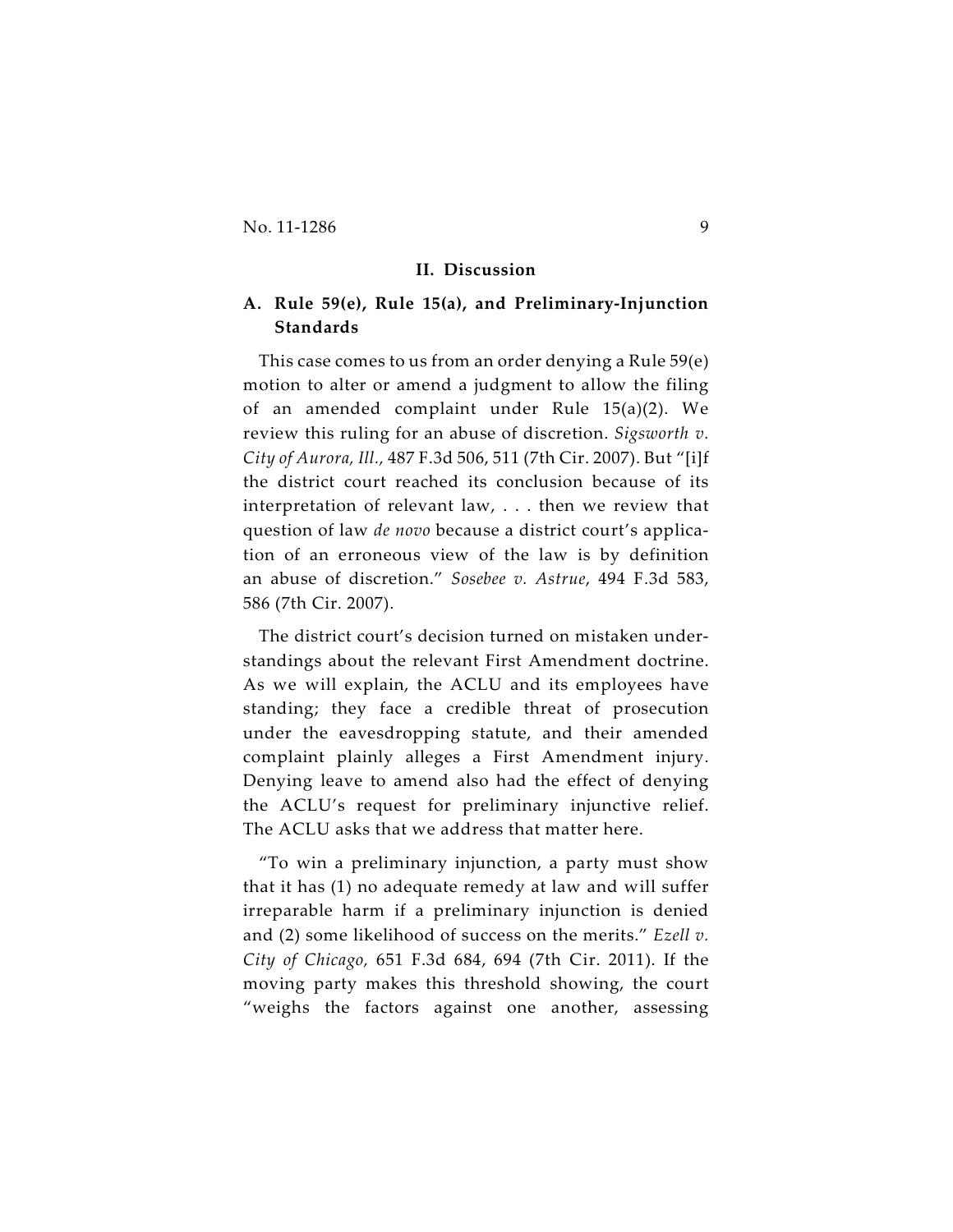whether the balance of harms favors the moving party or whether the harm to the nonmoving party or the public is sufficiently weighty that the injunction should be denied." *Id.*

Ordinarily we would remand to allow the district court to weigh the preliminary-injunction factors in the first instance. However, in First Amendment cases, "the likelihood of success on the merits will often be the determinative factor." *Joelner v. Village of Washington Park, Ill.*, 378 F.3d 613, 620 (7th Cir. 2004). This is because the "loss of First Amendment freedoms, for even minimal periods of time, unquestionably constitutes irreparable injury," *Elrod v. Burns*, 427 U.S. 347, 373 (1976) (plurality opinion), and the "quantification of injury is difficult and damages are therefore not an adequate remedy," *Flower Cab Co. v. Petitte*, 685 F.2d 192, 195 (7th Cir. 1982). Moreover, if the moving party establishes a likelihood of success on the merits, the balance of harms normally favors granting preliminary injunctive relief because the public interest is not harmed by preliminarily enjoining the enforcement of a statute that is probably unconstitutional. *Joelner*, 378 F.3d at 620. Stated differently, "injunctions protecting First Amendment freedoms are always in the public interest."<sup>1</sup>

 $1$  The State's Attorney argues that a preliminary injunction is inappropriate here because it would grant the ACLU affirmative relief rather than preserving the status quo. The Supreme Court has long since foreclosed this argument. *See Ashcroft v. ACLU*, 542 U.S. 656, 670-71 (2004) (finding a preenforcement (continued...)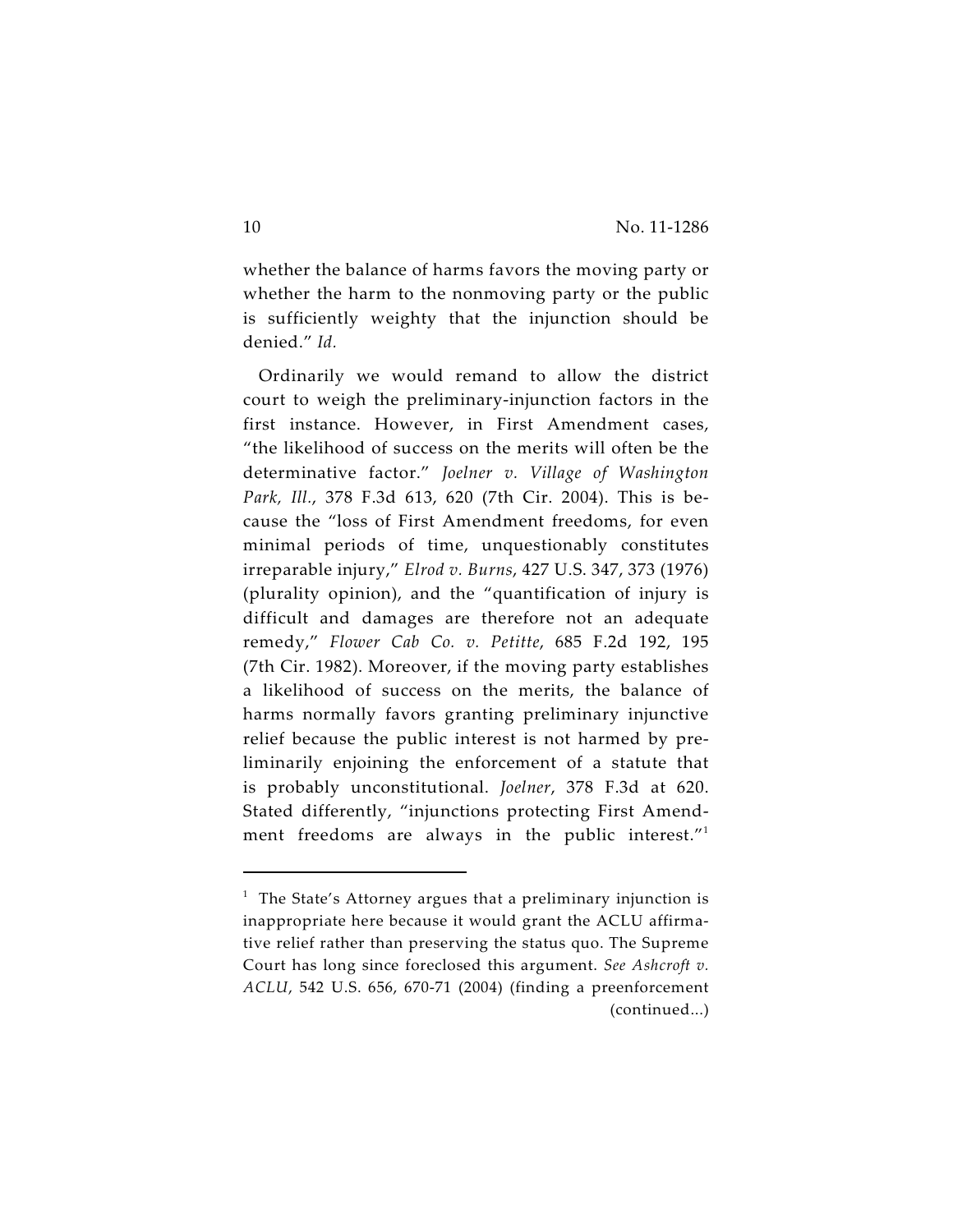*Christian Legal Soc'y v. Walker*, 453 F.3d 853, 859 (7th Cir. 2006).

The parties have fully briefed the likelihood of success on the merits, which raises only a legal question. In this situation, it makes sense for us to address whether preliminary injunctive relief is warranted. *See Wis. Right to Life State PAC v. Barland*, 664 F.3d 139, 151 (7th Cir. 2011) (on appeal from an abstention order, deciding the plaintiff's entitlement to an injunction because it raised a pure legal question under the First Amendment).

We are confronted, then, with a series of legal questions: (1) has the ACLU established standing to sue; (2) does the amended complaint state a claim for a First Amendment violation; and (3) is that claim likely to succeed? The district court stopped after the first inquiry, holding that the ACLU does not have standing to sue because it has no cognizable First Amendment injury. The State's Attorney urges us to affirm this standing determination, though on a different rationale. In the alternative, she maintains that the proposed

 $1$  (...continued)

preliminary injunction appropriate to protect First Amendment rights because "speakers may self-censor rather than risk the perils of trial"); *Doran v. Salem Inn, Inc.*, 422 U.S. 922, 931 (1975) ("[P]rior to final judgment there is no established declaratory remedy comparable to a preliminary injunction; unless preliminary relief is available upon a proper showing, plaintiffs in some situations may suffer unnecessary and substantial irreparable harm.").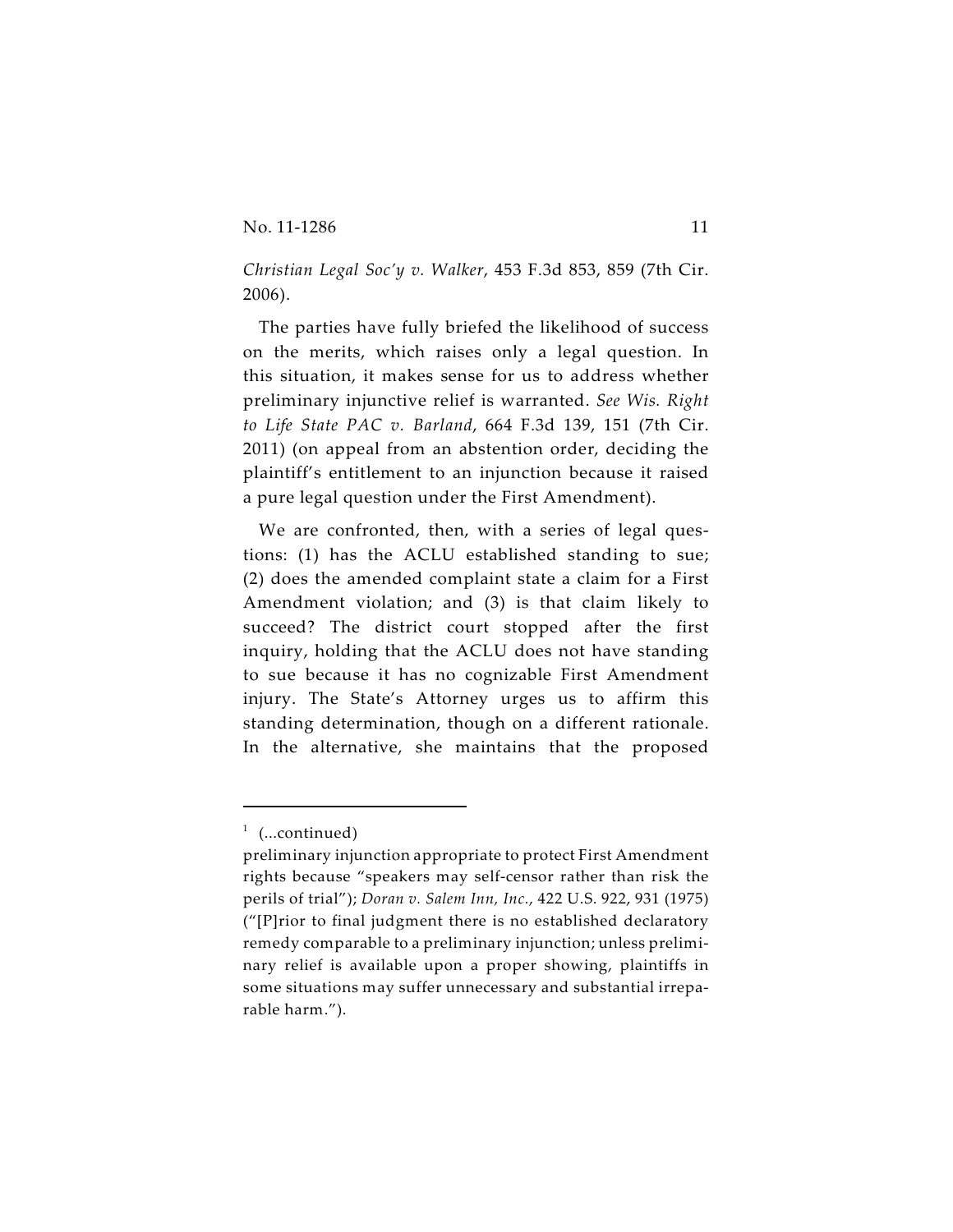amended complaint does not state a claim for an actionable First Amendment violation. Standing comes before the merits, of course, *In re Aqua Dots Prods. Liab. Litig.*, 654 F.3d 748, 750 (7th Cir. 2011), but as we'll see, in this case there is some overlap, *see Bond v. Utreras,* 585 F.3d 1061, 1073 (7th Cir. 2009).

## **B. Standing**

Standing is "an essential and unchanging part of the case-or-controversy requirement of Article III." *Lujan v. Defenders of Wildlife*, 504 U.S. 555, 560 (1992). To establish standing to sue in federal court,

a plaintiff must show that he is under threat of suffering "injury in fact" that is concrete and particularized; the threat must be actual and imminent, not conjectural or hypothetical; it must be fairly traceable to the challenged action of the defendant; and it must be likely that a favorable judicial decision will prevent or redress the injury.

*Summers v. Earth Island Inst.*, 555 U.S. 488, 493 (2009) (citing *Friends of Earth, Inc. v. Laidlaw Envtl. Servs.* (*TOC*)*, Inc.*, 528 U.S. 167, 180-81 (2000)). Our review is de novo. *Pollack v. U.S. Dep't of Justice*, 577 F.3d 736, 739 (7th Cir. 2009).

It is well established that "preenforcement challenges . . . are within Article III." *Brandt v. Village of Winnetka, Ill.*, 612 F.3d 647, 649 (7th Cir. 2010). To satisfy the injury-infact requirement in a preenforcement action, the plaintiff must show "an intention to engage in a course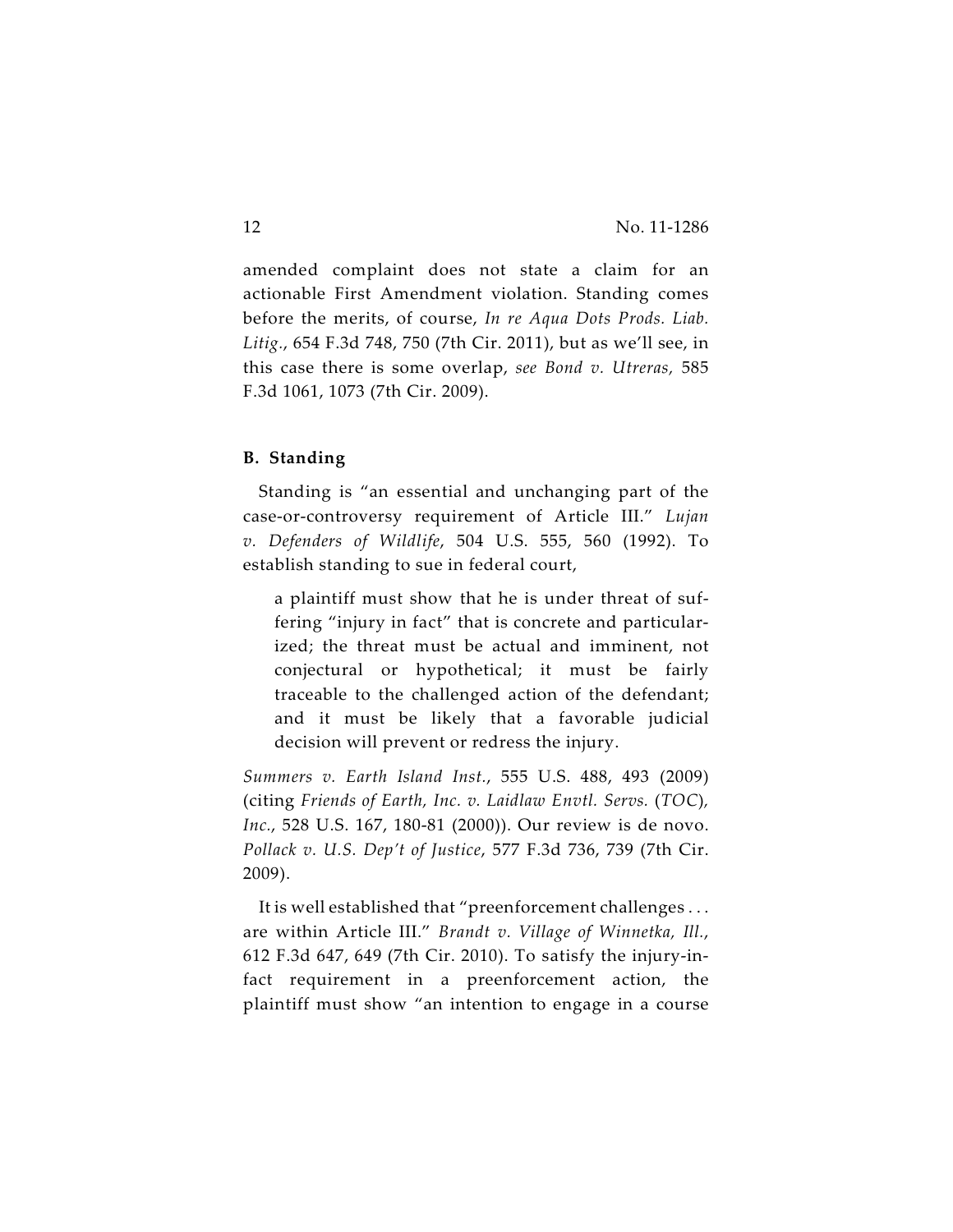of conduct arguably affected with a constitutional interest, but proscribed by a statute, and [that] there exists a credible threat of prosecution thereunder." *Babbitt v. United Farm Workers Nat'l Union*, 442 U.S. 289, 298 (1979). Stated differently, "[a] person need not risk arrest before bringing a pre-enforcement challenge under the First Amendment . . . ." *Schirmer v. Nagode*, 621 F.3d 581, 586 (7th Cir. 2010) (citing *Holder v. Humanitarian Law Project*, 130 S. Ct. 2705, 2717 (2010)); *see also Ezell*, 651 F.3d at 695. The "existence of a statute implies a threat to prosecute, so pre-enforcement challenges are proper [under Article III], because a probability of future injury counts as 'injury' for the purpose of standing." *Bauer v. Shepard*, 620 F.3d 704, 708 (7th Cir. 2010); *see also Majors v. Abell*, 317 F.3d 719, 721 (7th Cir. 2003) (A preenforcement plaintiff "need not show that the authorities have threatened to prosecute him" because "the threat is latent in the existence of the statute.").

The district court dismissed the first version of the ACLU's complaint because it did not sufficiently allege a credible threat of prosecution under the eavesdropping statute. The proposed amended complaint added two individual plaintiffs—ACLU employees Connell and Carter—and more details about the threat of prosecution, including information about recent prosecutions under the eavesdropping statute on like facts. That was enough to satisfy the district court on this point; based on the new allegations, the judge found that "[t]he threat of prosecution is credible and imminent." At this point, however, the judge perceived a different standing defect—one related to the merits of the claim.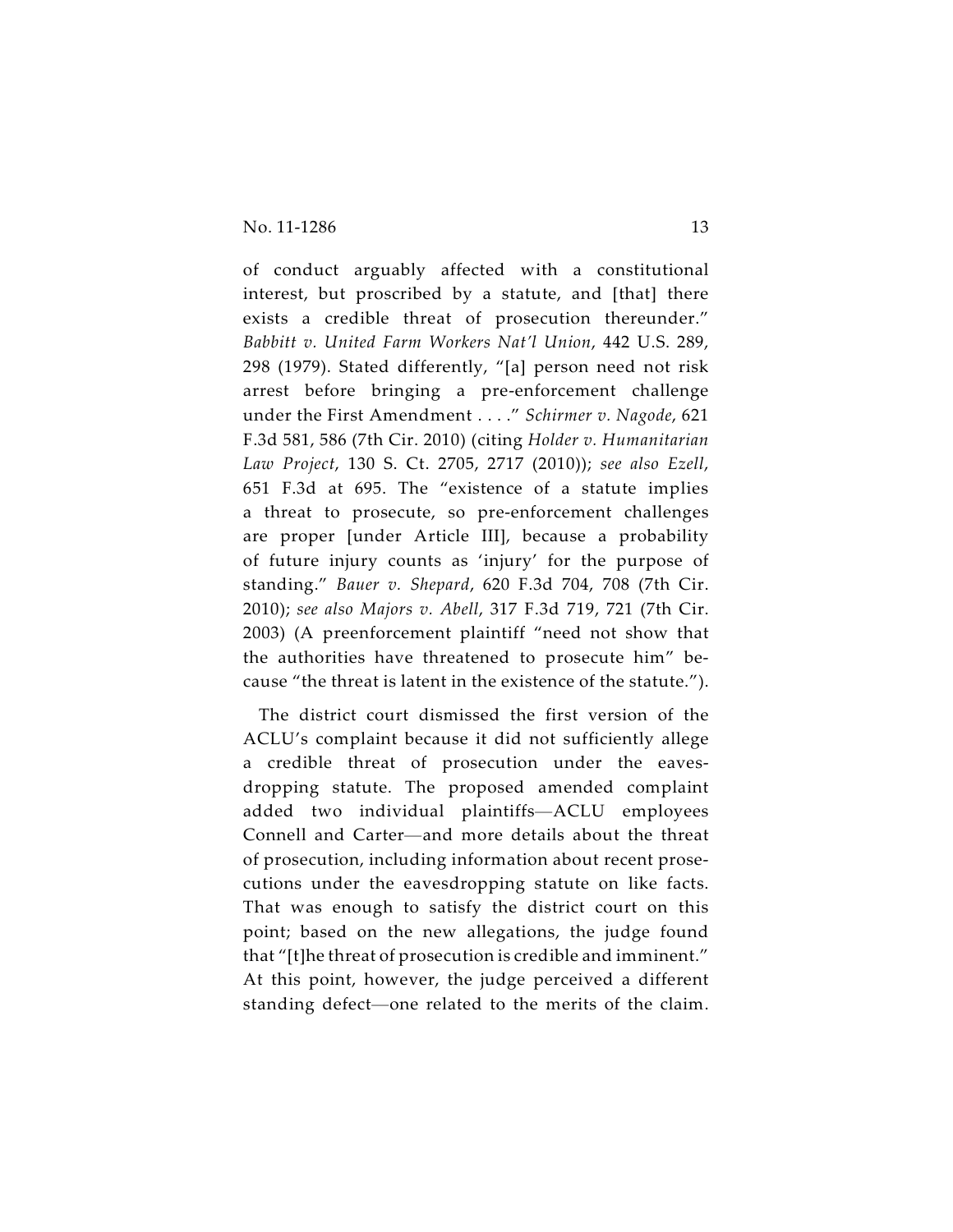Relying on our decision in *Potts*, the judge held that the First Amendment does not protect a "right to audio record" and therefore the ACLU had not alleged a constitutional injury. This was a misreading of *Potts.*

The issue in *Potts* was whether a police officer may refuse entry to an onlooker at a Ku Klux Klan rally because he wanted to bring a video camera onto the site. 121 F.3d at 1109-12. Past Klan rallies had inspired violence, so the police in Lafayette, Indiana, where the rally was to be held, established a rule banning any object that could be used as a weapon or projectile. John Potts arrived with a small video recorder and was denied entry based on the broad "no weapons" rule. He defied a police officer's order and entered anyway, and was promptly arrested.

Potts then sued the City of Lafayette and two officers alleging First and Fourth Amendment violations. We affirmed the summary judgment in favor of the defendants. *Id.* at 1114. Addressing the First Amendment claim, we said that "there is nothing in the Constitution which guarantees the right to record a public event." *Id.* at 1111 (citing *Nixon v. Warner Commc'ns, Inc.*, 435 U.S. 589, 610 (1978) (explaining that the Sixth Amendment does not require broadcasting trials to the public); *United States v. Kerley*, 753 F.2d 617, 620-22 (7th Cir. 1985) (recognizing that the exclusion of cameras from federal courtrooms is constitutional)). The district court seized on this single sentence from *Potts* and read it for much more than it's worth.

Immediately after this sentence is the following clarifying explanation: "The right to gather information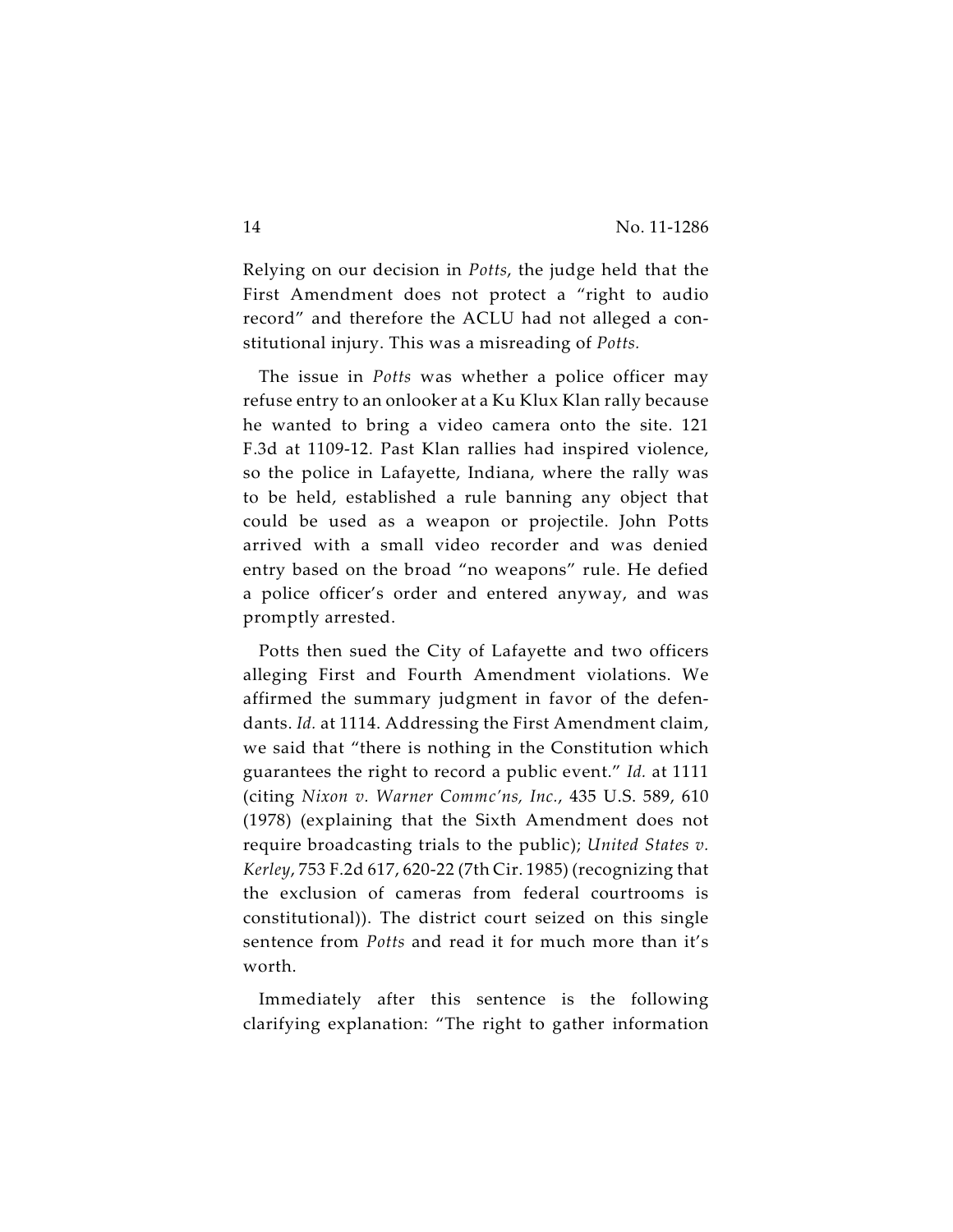may be limited under certain circumstances. . . . The proper constitutional measure of the . . . 'weapons' ban is whether the restriction constitutes a valid time, place, or manner regulation." *Id.* In other words, as applied to Potts, Lafayette's ban *did* implicate free-speech interests under the First Amendment, but it was subject to review under the "time, place, or manner" standard applicable to content-neutral regulations. Our opinion in *Potts* continues on for several more pages, carefully applying that standard and upholding the weapons ban. *Id.* at 1111-12. If *Potts* stood for a categorical proposition that audiovisual recording is wholly unprotected, as the district court seemed to think, none of this analysis would have been necessary.

The court's second reason for rejecting the amended complaint was also off the mark. The judge held that without a "willing speaker," the ACLU had no First Amendment injury. In other words, because the ACLU does not plan to obtain consent from the officers and others whose communications will be recorded, there will be no "willing speakers" and the ACLU has no First Amendment right to receive and record their speech. By conceptualizing the case in this way, the judge seems to have assumed that, at most, only derivative speech rights are at stake.

That's an incorrect assumption. The district court's reliance on the "willing speaker" principle gets the doctrine right but its application wrong. It is well established that "[w]hen one person has a right to speak, others hold a 'reciprocal right to receive' the speech." *Ind. Right*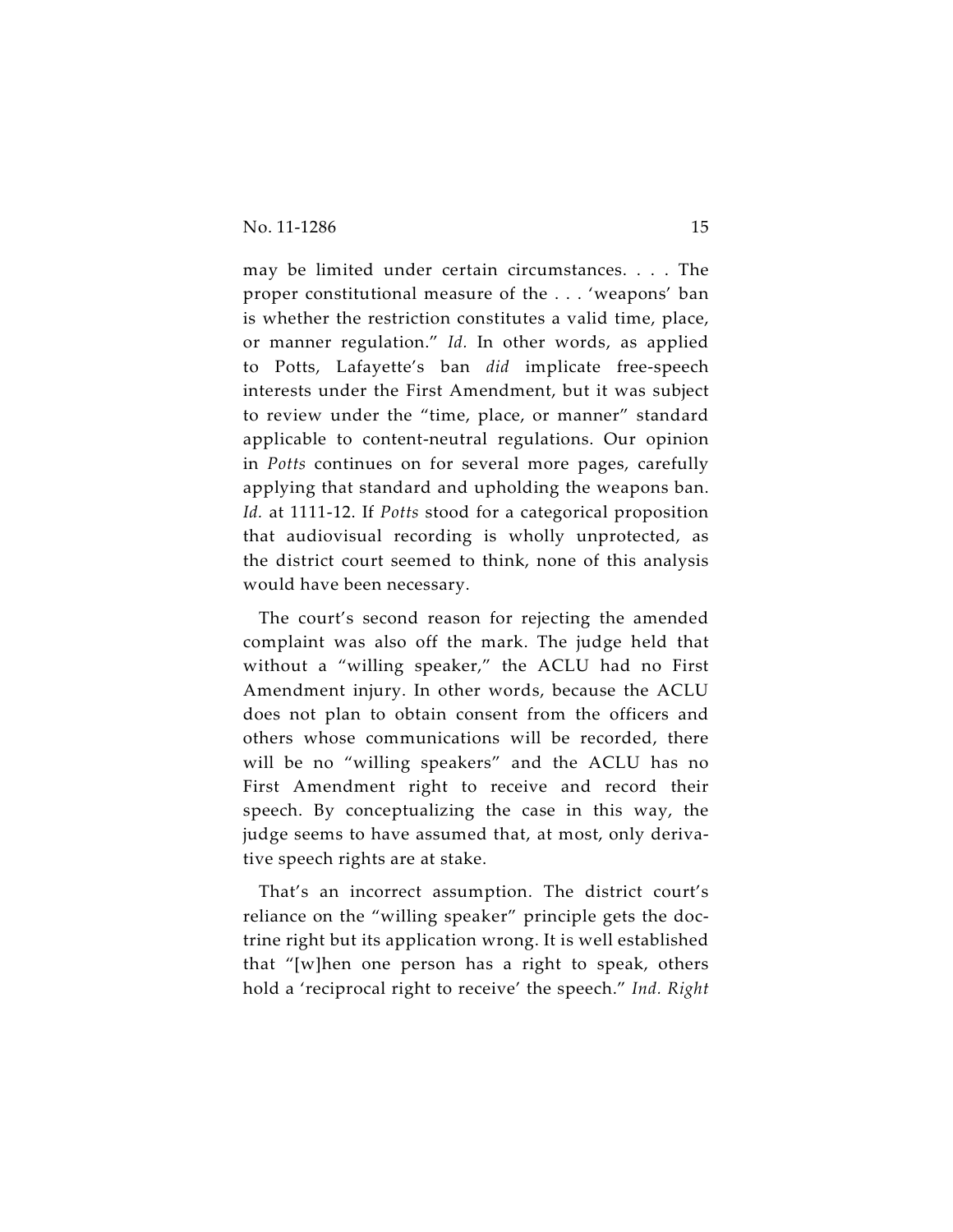*to Life, Inc. v. Shepard*, 507 F.3d 545, 549 (7th Cir. 2007) (quoting *Va. State Bd. of Pharmacy v. Va. Citizens Consumer Council, Inc.*, 425 U.S. 748, 757 (1976)). It's also true that this derivative "right to receive" or "right to listen" principle "presupposes a willing speaker." *Va. State Bd. of Pharmacy*, 425 U.S. at 756; *see also Shepard*, 507 F.3d at 549 ("a precondition of the right to receive . . . is the existence of a willing speaker" (internal quotation marks omitted)); *Bond*, 585 F.3d at 1077. But this is not a thirdparty "right to receive" case. The ACLU does not claim to be an intended recipient of police (or police-civilian) communications or to have a reciprocal right to receive the officers' speech as a corollary of the officers' right to speak.

Any bystander within earshot can hear what police officers say in public places; "receipt" occurs when the speech is uttered in public and at a volume that others can hear. In other words, the officers' speech is "received" at the moment it is heard; the eavesdropping statute obviously does not prohibit this. The ACLU's challenge to the statute implicates a different set of First Amendment principles. The "right to receive" strand of First Amendment doctrine—with its "willing speaker" precondition—has no bearing on the ACLU's standing.

The State's Attorney does not argue otherwise. Instead, she returns to the original standing problem that the district court identified. Alvarez maintains, as she did in the district court, that the ACLU has not alleged a credible threat of prosecution. We disagree. The eavesdropping statute plainly prohibits the ACLU's proposed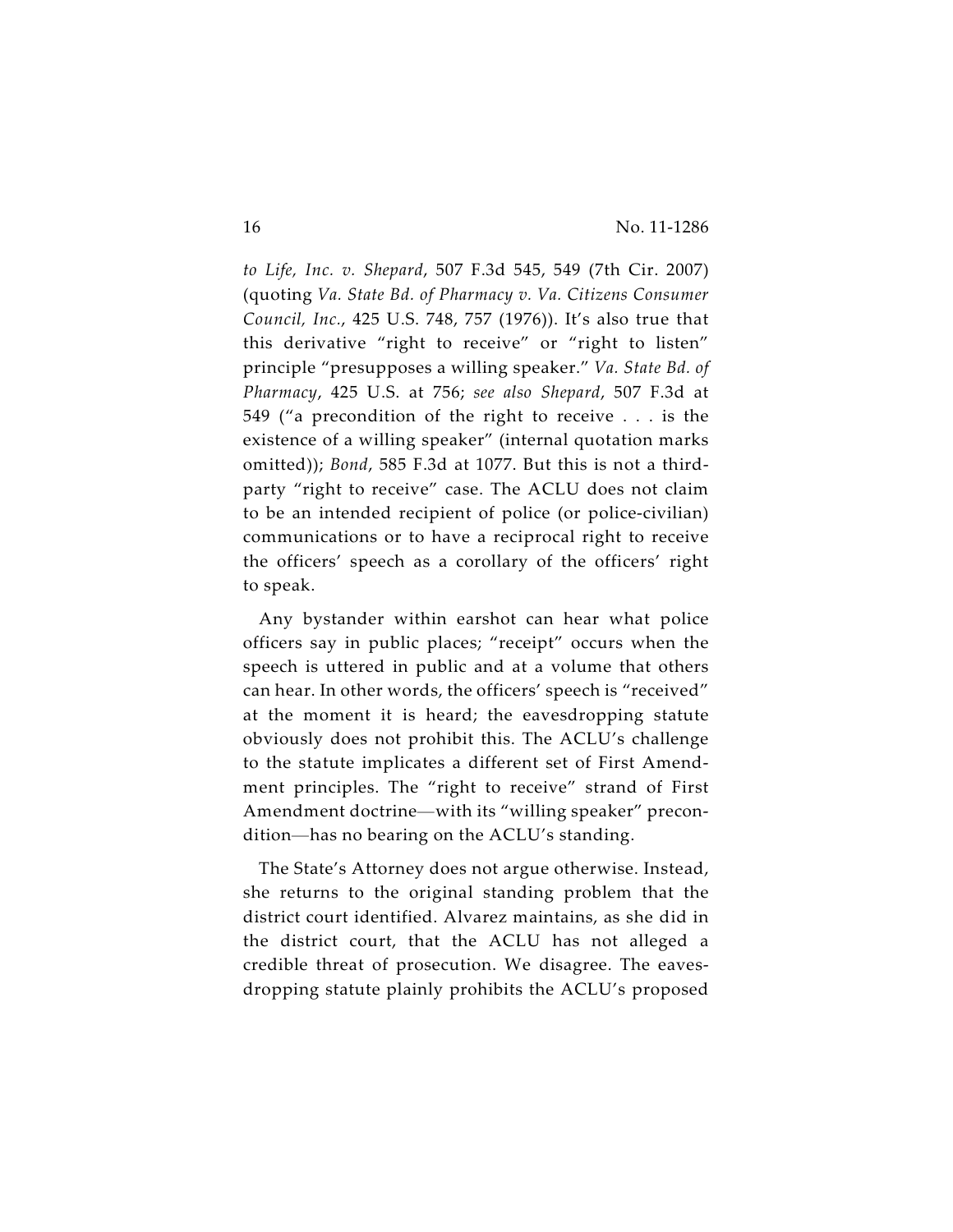audio recording; Alvarez acknowledges as much. The recording will be directed at police officers, obviously increasing the likelihood of arrest and prosecution. The statute has not fallen into disuse. To the contrary, the ACLU has identified many recent prosecutions against individuals who recorded encounters with onduty police officers; three of these were filed by Alvarez's office.<sup>2</sup> Finally, Alvarez has not foresworn the possibility of prosecuting the ACLU or its employees and agents if they audio record police officers without consent. *See Commodity Trend Serv., Inc. v. Commodity Futures Trading Comm'n*, 149 F.3d 679, 687 (7th Cir. 1998)

The Cook County prosecutions are *People v. Drew*, No. 10-cr-46 <sup>2</sup> (Cook Cnty., Ill., Cir. Ct.), *People v. Moore,* No. 10-cr-15709 (Cook Cnty., Ill., Cir. Ct.), and *People v. Tate*, No. 11-cr-9515 (Cook Cnty., Ill., Cir. Ct.). We note that the presiding judge in *People v. Drew* recently held that the eavesdropping statute violates substantive due process and dismissed the case*. People v. Drew*, No. 10-cr-46 (Cook Cnty., Ill., Cir. Ct. Mar. 7, 2012). The ACLU identified the following additional prosecutions under the eavesdropping statute for civilian audio recording of law-enforcement officers: *People v. Thompson*, No. 04-cf-1609 (6th Cir., Champaign Cnty., Ill.); *People v. Wight*, No. 05-cf-2454 (17th Cir., Winnebago Cnty., Ill.); *People v. Babarskas*, No. 06-cf-537 (12th Cir., Will Cnty., Ill.); *People v. Allison*, No. 09-cf-50 (2d Cir., Crawford Cnty., Ill.); *People v. Parteet*, No. 10-cf-49 (16th Cir., DeKalb Cnty., Ill.); *People v. Biddle*, No. 10-cf-421 (16th Cir., Kane Cnty., Ill.); *People v. Fitzpatrick*, No. 10-cf-397 (5th Cir., Vermillion Cnty., Ill.); *People v. Lee*, No. 08-cf-1791 (12th Cir., Will Cnty., Ill.); and *People v. Gordon*, No. 10-cf-341 (11th Cir., Livingston Cnty., Ill.).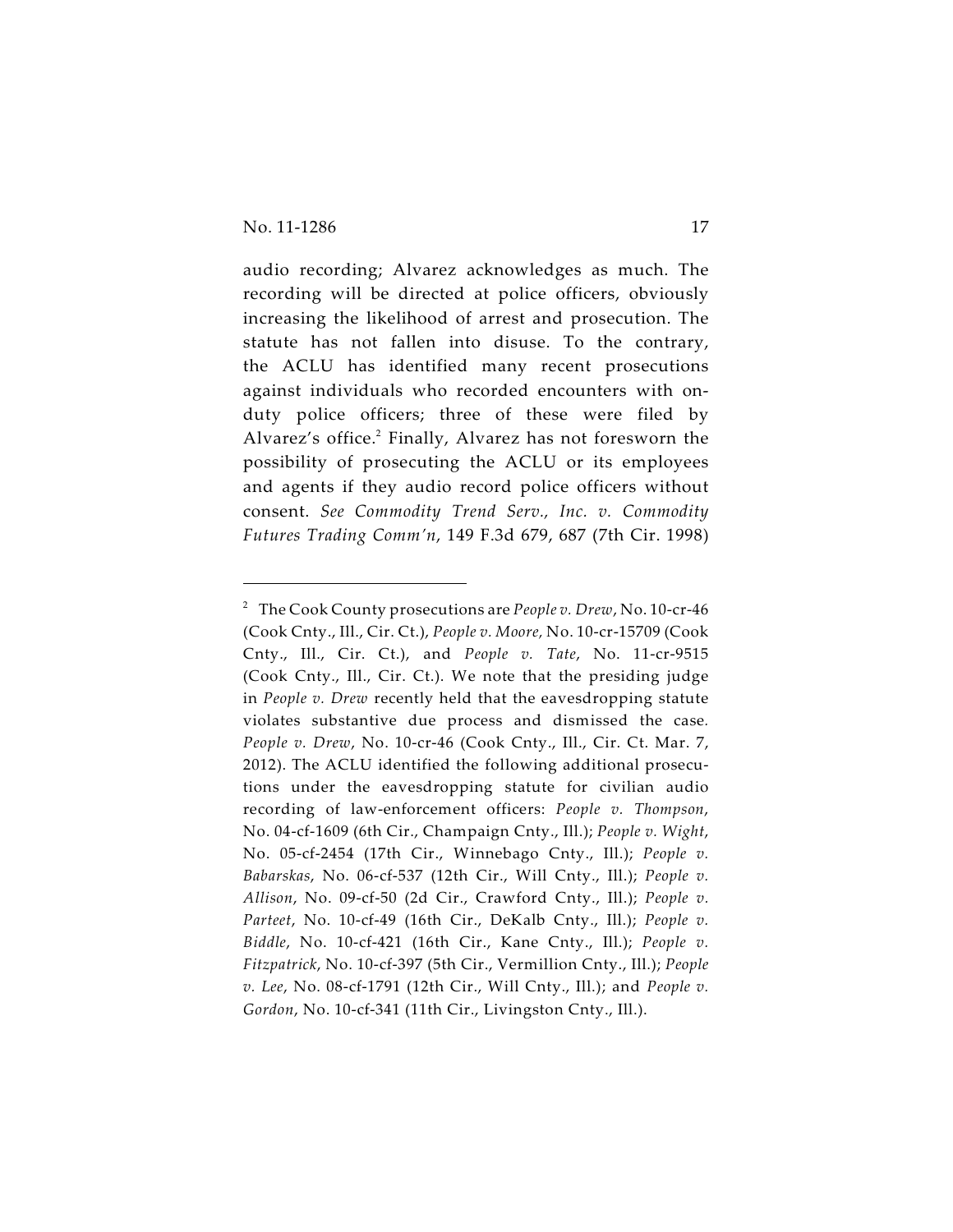("The Supreme Court has instructed us that a threat of prosecution is credible when a plaintiff's intended conduct runs afoul of a criminal statute and the Government fails to indicate affirmatively that it will *not* enforce the statute." (citing *Virginia v. Am. Booksellers Ass'n, Inc.*, 484 U.S. 383, 393 (1988))). These allegations are easily sufficient to establish a credible threat of prosecution.

Alvarez's arguments to the contrary are unavailing. She insists that the ACLU's program is "advocacy under the guise of First Amendment infringement" without any possibility of a "personal and concrete injury." We confess we do not understand the point. The ACLU's status as an advocacy organization hardly defeats its standing. The organization intends to use its employees and agents to audio record on-duty police officers in public places. The ACLU claims a First Amendment right to undertake this recording, but the eavesdropping statute prohibits it from doing so. The ACLU itself, and certainly its employees and agents (Connell, Carter, and others), will face prosecution for violating the statute. *See* 720 ILL. COMP. STAT. 5/14-1(b), (c) (defining "eavesdropper" and the liability of an eavesdropper's "principal"); *see more generally id.* 5/5-4(a)(2) (providing for corporate liability if the "offense is authorized, requested, commanded, or performed, by the board of directors or by a high managerial agent who is acting within the scope of his or her employment in behalf of the corporation"). Nothing more is needed for preenforcement standing.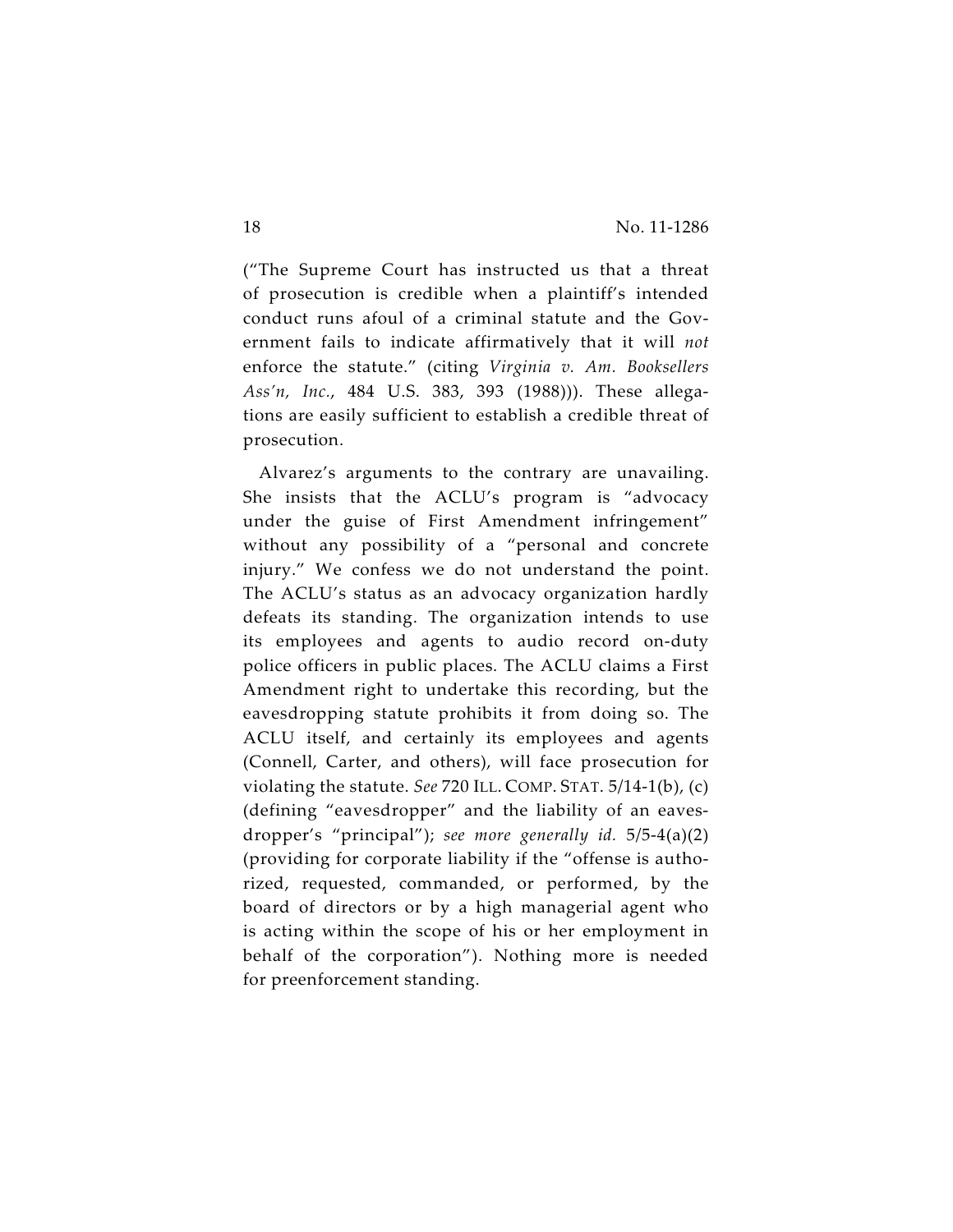## No. 11-1286 19

The State's Attorney maintains that the injury alleged here is "merely conjectural or hypothetical" because the threat of prosecution will only occur "at some indefinite future time" and "the identities of the parties to the conversations that [the] ACLU and its members want to audio record is wholly unknown." This argument is a nonstarter. It is well established that in preenforcement suits "[i]njury need not be certain." *Brandt*, 612 F.3d at 649. This is not a case in which the threat of prosecution hinges on a highly attenuated claim of speculative future events or unknowable details about the manner in which the statutory violation will be committed or enforced. *Cf., e.g.*, *City of Los Angeles v. Lyons*, 461 U.S. 95, 105-06 (1983) (future injury depended on plaintiff violating an unchallenged law and provoking constitutional violations based on the manner of police enforcement); *Schirmer*, 621 F.3d at 587 (challenged law could not "fairly be read to prohibit" plaintiffs' actions).

It's true that the ACLU does not know precisely when it or its employees would face prosecution or which officers would be involved. Preenforcement suits always involve a degree of uncertainty about future events. *See Brandt*, 612 F.3d at 649 ("Any pre-enforcement suit entails some element of chance . . . ."). So long as that uncertainty does not undermine the credible threat of prosecution or the ability of the court to evaluate the merits of the plaintiff's claim in a preenforcement posture, there is no reason to doubt standing. Here, absent officer consent, the eavesdropping statute flatly prohibits the ACLU's planned recording, exposing the organization and its employees to arrest and criminal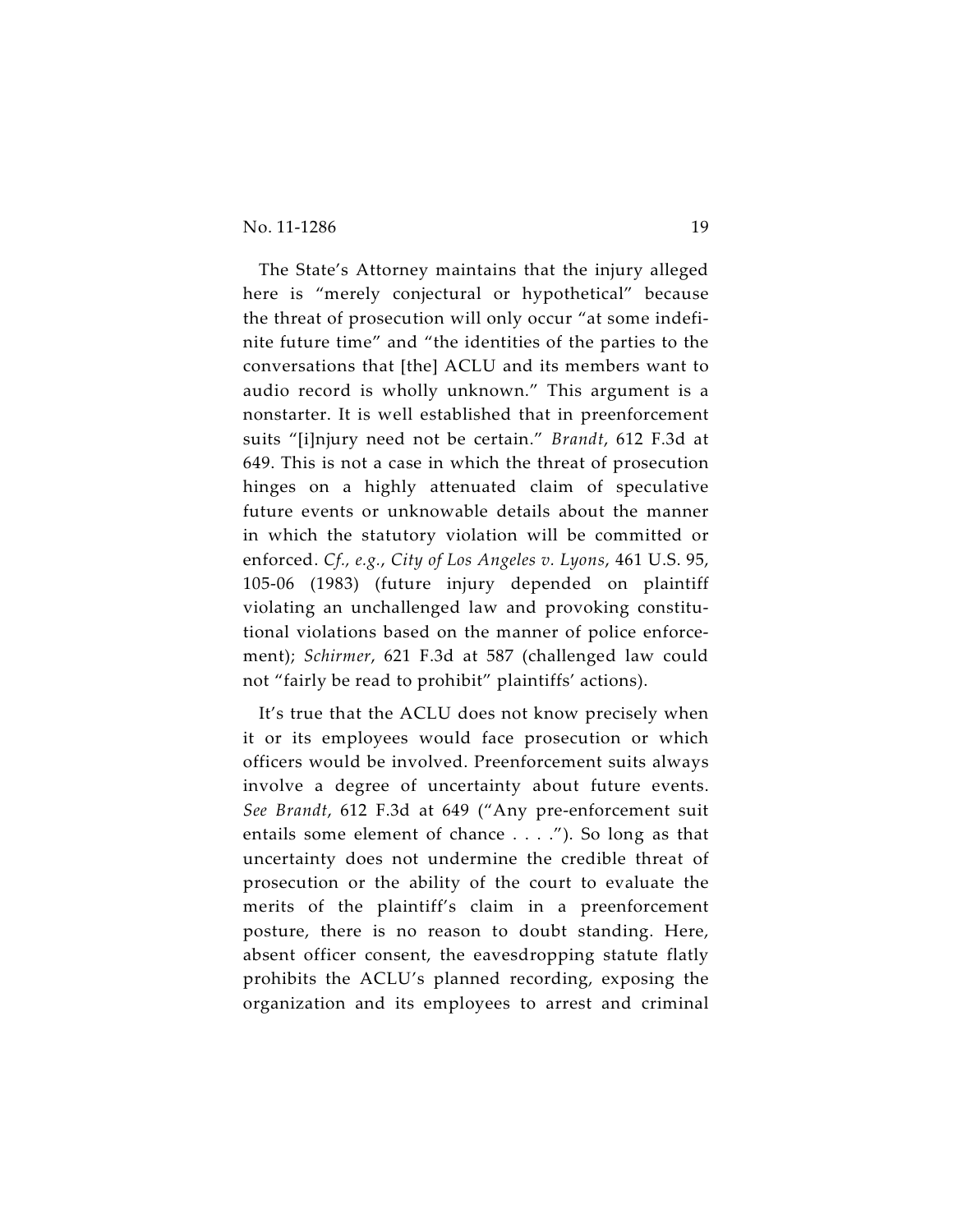punishment. The State's Attorney has recently prosecuted similar violations and intends to continue doing so. That's enough to establish a credible threat of prosecution.<sup>3</sup>

Finally, the State's Attorney argues that principles of *Younger* abstention affect the standing inquiry, or alternatively, that *Younger* abstention applies. *See Younger*

 $3$  Although the State's Attorney does not raise it, a possible ground for doubting standing might be that *openly* made recordings could fall within the implied-consent doctrine. *See People v. Ceja*, 789 N.E.2d 1228, 1241 (Ill. 2003) (Consent may be "inferred from the surrounding circumstances," including facts showing that "a party knows of . . . encroachments on the routine expectation that conversations are private."). Implied consent is a factual issue for trial in a prosecution under the eavesdropping statute. That the ACLU and its employees may face prosecution is injury enough for preenforcement standing, even though they might be able to defend based on implied consent. Moreover, the impliedconsent doctrine, and more particularly its potential application in particular cases, is sufficiently ambiguous for the ACLU to have a credible fear of criminal liability. *See, e.g.*, *Williams v. Poulos*, 11 F.3d 271, 281 (1st Cir. 1993) ("Implied consent is not . . . constructive consent. Rather, implied consent is consent in fact which is inferred from surrounding circumstances indicating that the party *knowingly agreed* to the surveillance." (citations and internal quotation marks omitted)); *see also Schirmer v. Nagode*, 621 F.3d 581, 586 (7th Cir. 2010) ("[W]hen an ambiguous statute arguably prohibits certain protected speech, a reasonable fear of prosecution can provide standing for a First Amendment challenge.").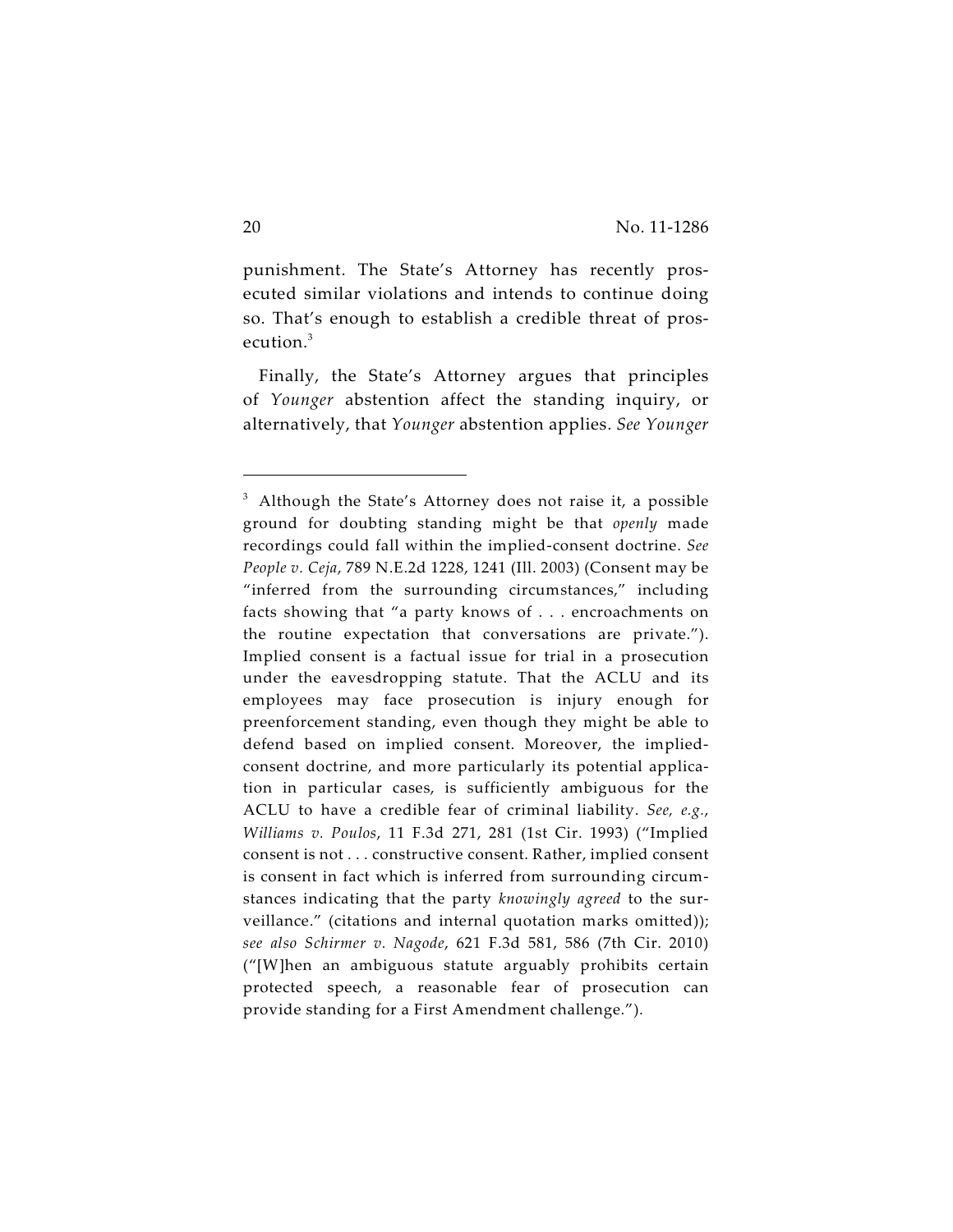*v. Harris*, 401 U.S. 37 (1971). "*Younger* abstention is appropriate only when there is an action in state court against the federal plaintiff and the state is seeking to enforce the contested law in that proceeding." *Forty One News, Inc. v. County of Lake*, 491 F.3d 662, 665 (7th Cir. 2007). We have suggested in dicta that if a state prosecution "really *were* imminent, then a federal court might well abstain on comity grounds." *520 S. Mich. Ave. Assocs., Ltd. v. Devine*, 433 F.3d 961, 963 (7th Cir. 2006). The State's Attorney maintains that because standing requires an imminent injury, *Younger* abstention must apply. By this logic, *Younger* precludes all federal preenforcement challenges to state laws. That's obviously not right. The State's Attorney's argument misunderstands the basis of preenforcement standing, which "depends on the probability of harm, not its temporal proximity." *Id.* at 962. *Younger* abstention does not apply and does not affect the standing inquiry. *See Hoover v. Wagner*, 47 F.3d 845, 848 (7th Cir. 1995).

#### **C. The First Amendment Claim**

On the merits the State's Attorney has staked out an extreme position. She contends that openly recording what police officers say while performing their duties in traditional public fora—streets, sidewalks, plazas, and parks—is *wholly unprotected* by the First Amendment. This is an extraordinary argument, and it rests in large part on the same misreading of *Potts* and misapplication of the "willing speaker" principle that infected the district court's standing determination. We have already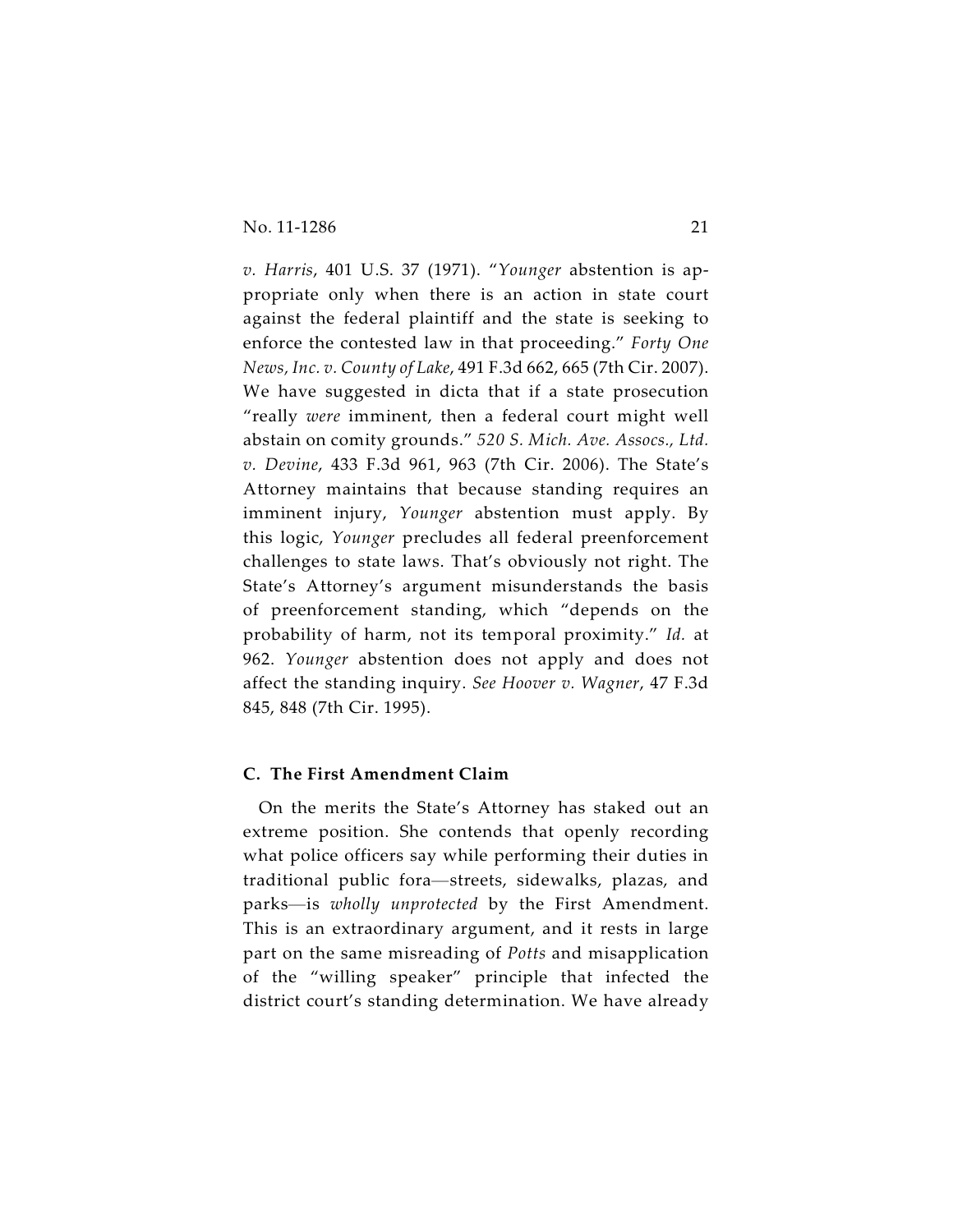corrected these misunderstandings and need not repeat that analysis here.

For its part the ACLU contends that the eavesdropping statute, as applied to the facts alleged here, is subject to strict scrutiny. Whether strict scrutiny or some more forgiving standard of judicial review applies depends on what kind of First Amendment interest is at stake and how the eavesdropping statute affects that interest.

# **1.** *The Eavesdropping Statute Burdens Individual Speech and Press Rights*

Unlike the federal wiretapping statute and the eavesdropping laws of most other states,<sup>4</sup> the gravamen of the Illinois eavesdropping offense is not the secret interception or surreptitious recording of a private communication. Instead, the statute sweeps much more broadly, banning *all* audio recording of *any* oral communication absent consent of the parties regardless of whether the communication is or was intended to be private. The

 $4$  As best we can tell, the Illinois statute is the broadest of its kind; no other wiretapping or eavesdropping statute prohibits the open recording of police officers lacking any expectation of privacy. *See* 18 U.S.C. § 2510(2); Jesse Harlan Alderman, *Police Privacy in the iPhone Era?*, 9 FIRST AMEND. L. REV. 487, 533- 45 (2011) (collecting state statutes); *cf.* OR. REV. STAT.  $§$  165.540(1)(c), (6)(a) (exempting "unconcealed" recordings at public events but otherwise requiring that "all participants in the conversation are specifically informed that their conversation is being obtained").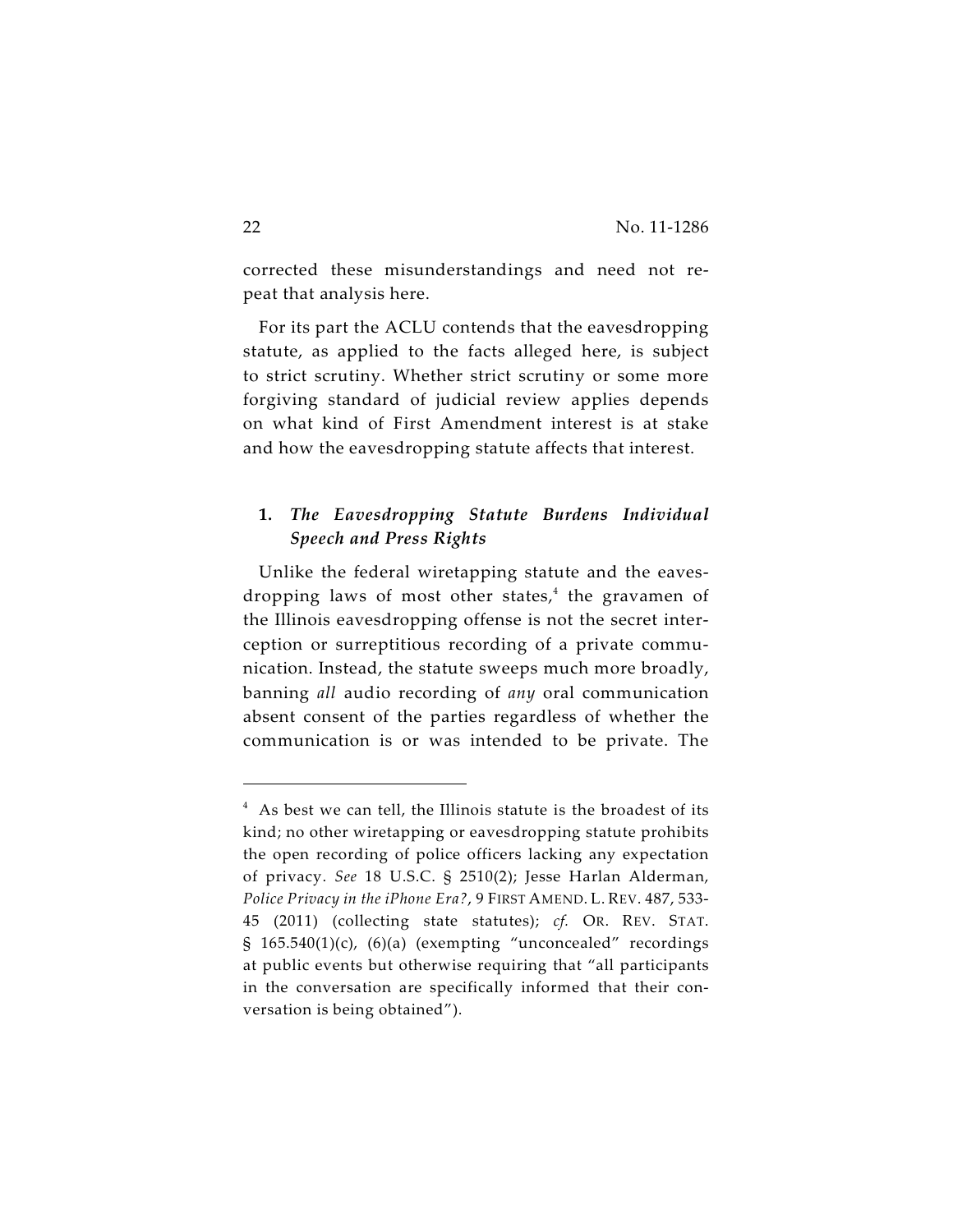expansive reach of this statute is hard to reconcile with basic speech and press freedoms. For reasons we will explain, the First Amendment limits the extent to which Illinois may restrict audio and audiovisual recording of utterances that occur in public.<sup>5</sup>

Audio and audiovisual recording are media of expression commonly used for the preservation and dissemination of information and ideas and thus are "included within the free speech and free press guaranty of the First and Fourteenth Amendments." *Burstyn v. Wilson,* 343 U.S. 495, 502 (1952) (holding that movies are a protected form of speech). Laws that restrict the use of expressive media have obvious effects on speech and press rights; the Supreme Court has "voiced particular concern with laws that foreclose an entire medium of expression." *City of Ladue v. Gilleo*, 512 U.S. 43, 55 (1994) (collecting cases); *see also Reno v. ACLU*, 521 U.S. 844, 869-70 (1997) (recognizing that the internet is a "dynamic, multifaceted category of communication" and that there is "no basis for qualifying the level of First Amendment scrutiny that should be applied to this medium").

The act of *making* an audio or audiovisual recording is necessarily included within the First Amendment's

 $5$  The First Amendment provides that "Congress shall make no law . . . abridging the freedom of speech, or of the press," U.S. CONST. amend. I, and applies to the States through Section 1 of the Fourteenth Amendment, U.S. CONST. amend. XIV, § 1. *See Near v. Minnesota ex rel. Olson*, 283 U.S. 697, 707 (1931).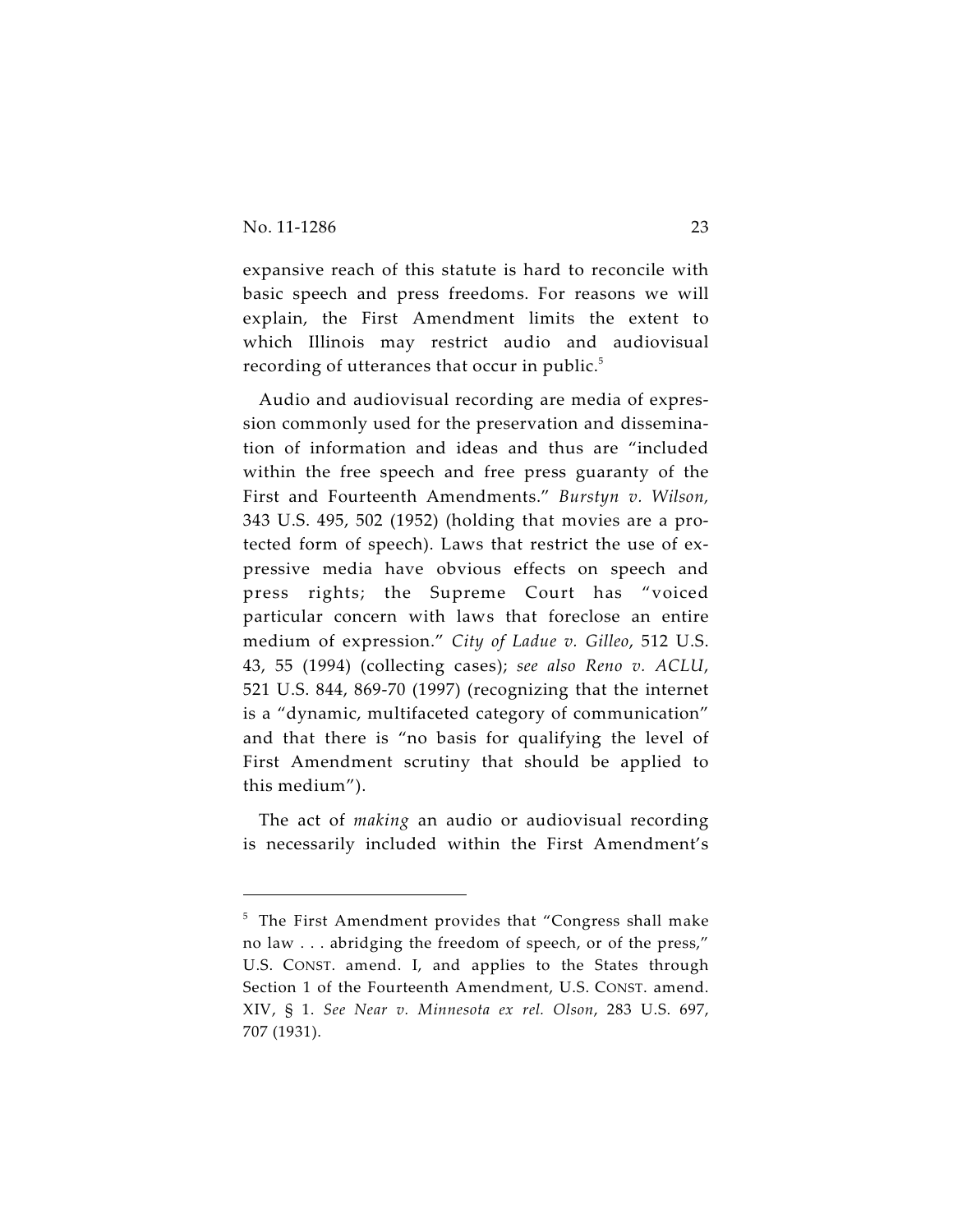guarantee of speech and press rights as a corollary of the right to disseminate the resulting recording. The right to publish or broadcast an audio or audiovisual recording would be insecure, or largely ineffective, if the antecedent act of *making* the recording is wholly unprotected, as the State's Attorney insists. By way of a simple analogy, banning photography or note-taking at a public event would raise serious First Amendment concerns; a law of that sort would obviously affect the right to publish the resulting photograph or disseminate a report derived from the notes. The same is true of a ban on audio and audiovisual recording.

This is a straightforward application of the principle that "[l]aws enacted to control or suppress speech may operate at different points in the speech process*." Citizens United v. FEC*, 130 S. Ct. 876, 896 (2010). The Illinois eavesdropping statute regulates the use of a medium of expression; the Supreme Court has recognized that "regulation of a medium [of expression] inevitably affects communication itself." *City of Ladue*, 512 U.S. at 48 (invalidating an ordinance banning residential signs). Put differently, the eavesdropping statute operates at the front end of the speech process by restricting the use of a common, indeed ubiquitous, instrument of communication. Restricting the use of an audio or audiovisual recording device suppresses speech just as effectively as restricting the dissemination of the resulting recording.

As our colleagues in the Ninth Circuit have observed, there is no fixed First Amendment line between the act of creating speech and the speech itself: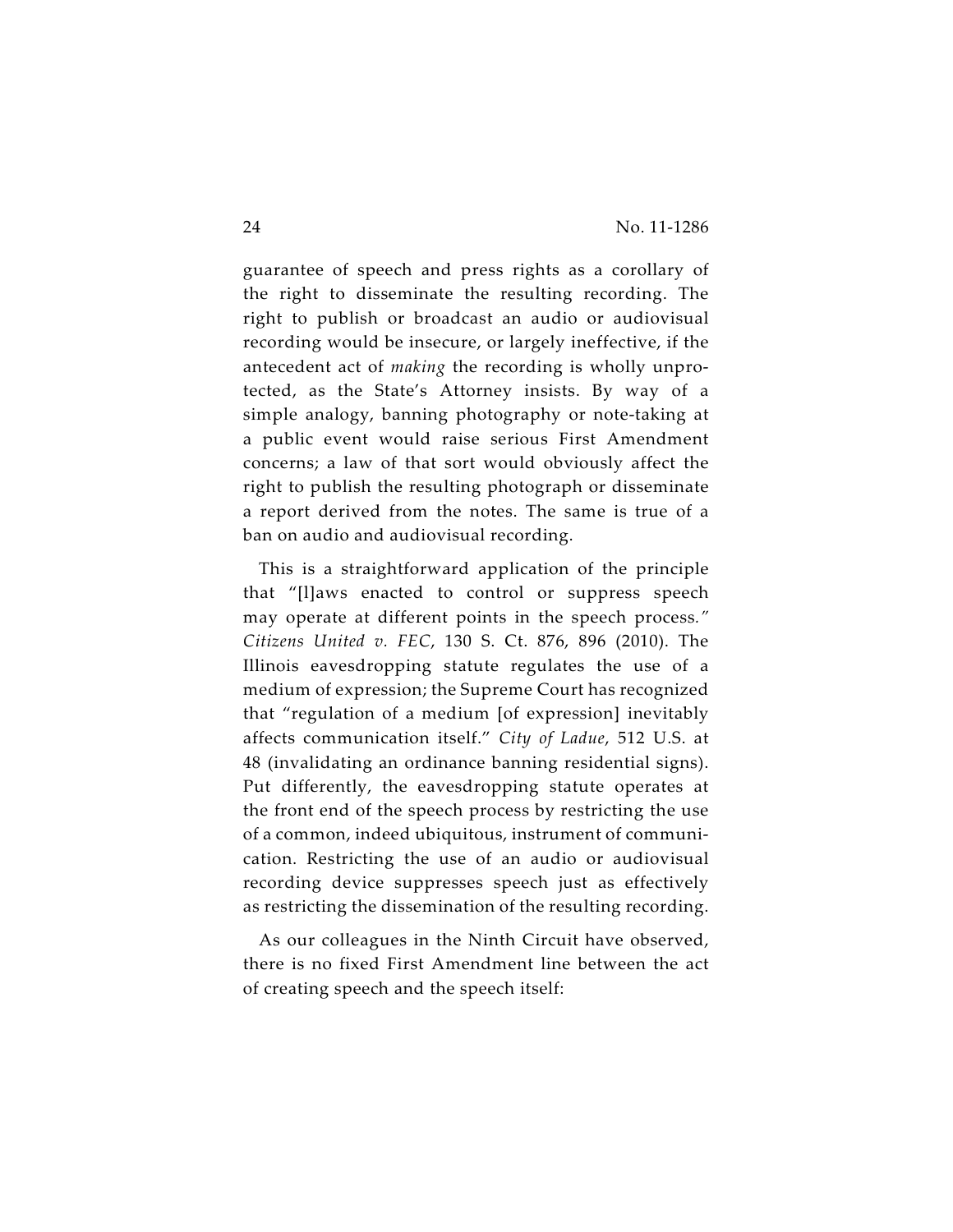Although writing and painting can be reduced to their constituent acts, and thus described as conduct, we have not attempted to disconnect the end product from the act of creation. Thus, we have not drawn a hard line between the essays John Peter Zenger published and the act of setting the type. *Cf. Minneapolis Star & Tribune Co. v. Minn. Comm'r of Revenue*, 460 U.S. 575, 582 (1983) (holding that a tax on ink and paper "burdens rights protected by the First Amendment"). The process of expression through a medium has never been thought so distinct from the expression itself that we could disaggregate Picasso from his brushes and canvas, or that we could value Beethoven without the benefit of strings and woodwinds. In other words, we have never seriously questioned that the processes of writing words down on paper, painting a picture, and playing an instrument are purely expressive activities entitled to full First Amendment protection.

*Anderson v. City of Hermosa Beach*, 621 F.3d 1051, 1061-62 (9th Cir. 2010).

This observation holds true when the expressive medium is mechanical rather than manual. For instance, "[i]f the state were to prohibit the use of projectors without a license, First Amendment coverage would undoubtedly be triggered. This is not because projectors constitute speech acts, but because they are integral to the forms of interaction that comprise the genre of the cinema." Robert Post, *Encryption Source Code and the First Amendment*, 15 BERKELEY TECH. L.J. 713, 717 (2000).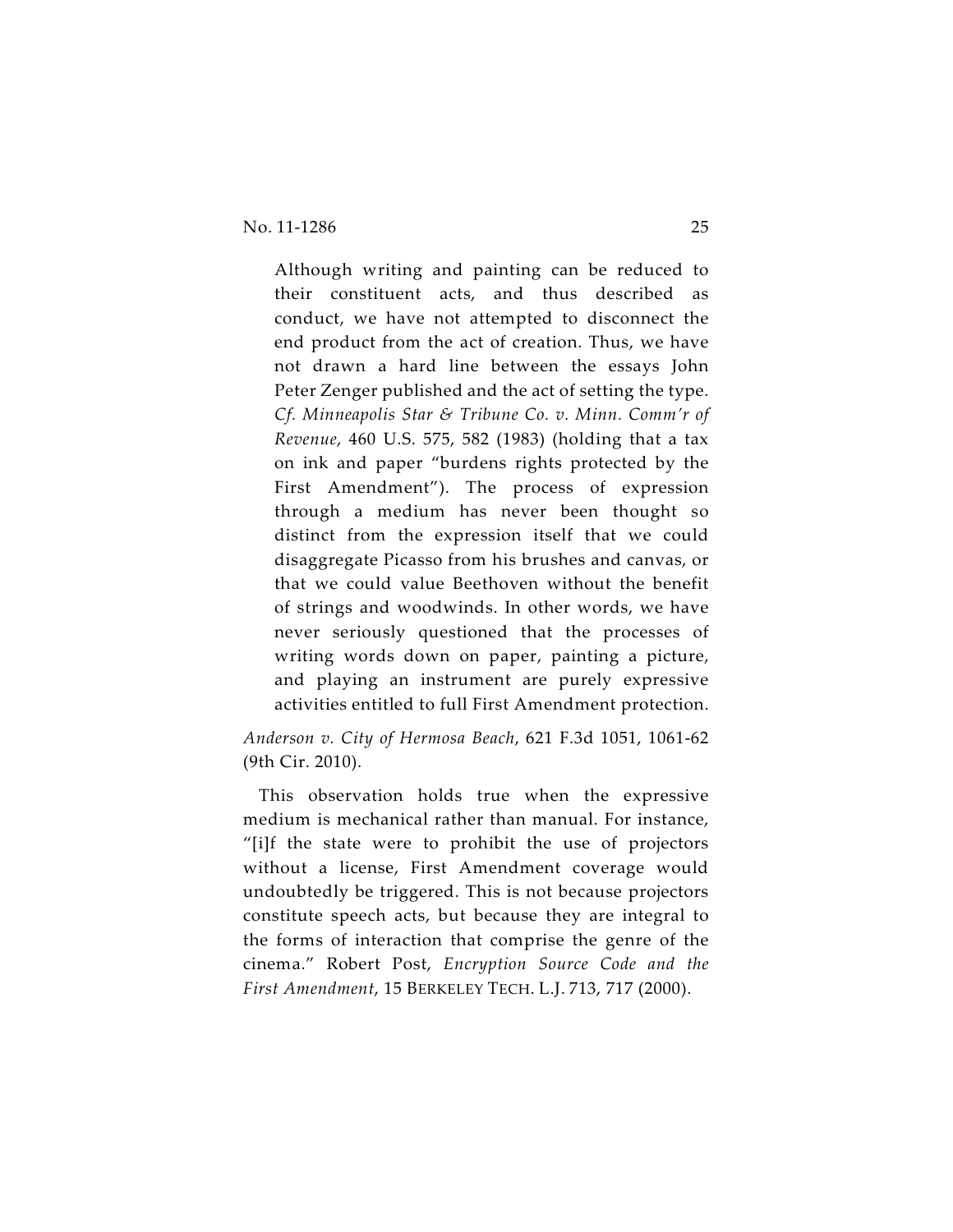The Supreme Court's campaign-finance cases illustrate how laws of this sort trigger First Amendment scrutiny. The Court held long ago that campaign-finance regulations implicate core First Amendment interests because raising and spending money *facilitates* the resulting political speech. *See Buckley v. Valeo*, 424 U.S. 1, 19 (1976) (per curiam) (restricting money spent on political communications "necessarily reduces the quantity of expression by restricting the number of issues discussed, the depth of their exploration, and the size of the audience reached"); *see also Citizens United*, 130 S. Ct. at 898 (invalidating the federal ban on corporate and union spending for political speech because the government may not "repress speech by silencing certain voices at any of the various points in the speech process"); *McConnell v. FEC*, 540 U.S. 93, 252 (2003) (Scalia, J., concurring in part and dissenting in part) ("The right to speak would be largely ineffective if it did not include the right to engage in financial transactions that are the incidents of its exercise."); *Nixon v. Shrink Mo. Gov't PAC*, 528 U.S. 377, 400 (2000) (Breyer, J., concurring) ("[A] decision to contribute money to a campaign is a matter of First Amendment concern—not because money *is* speech (it is not); but because it *enables* speech.").

So too with laws that restrict audio recording. Audio and audiovisual recording are communication technologies, and as such, they enable speech. Criminalizing all nonconsensual audio recording necessarily limits the information that might later be published or broadcast—whether to the general public or to a single family member or friend—and thus burdens First Amend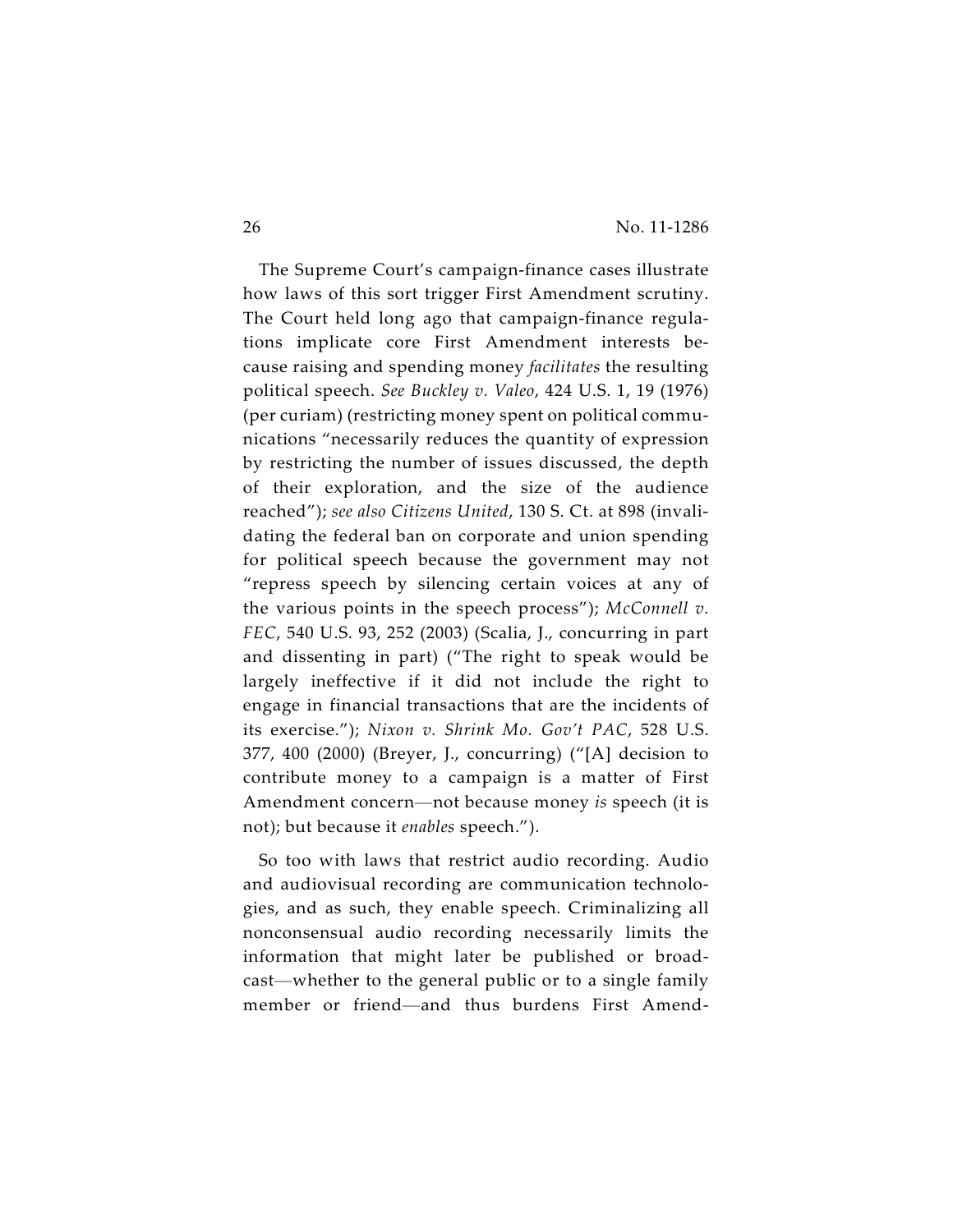ment rights. If, as the State's Attorney would have it, the eavesdropping statute does not implicate the First Amendment *at all*, the State could effectively control or suppress speech by the simple expedient of restricting an early step in the speech process rather than the end result. We have no trouble rejecting that premise. Audio recording is entitled to First Amendment protection.<sup>6</sup>

And here, the First Amendment interests are quite strong. On the factual premises of this case, the eavesdropping statute prohibits nonconsensual audio recording of public officials performing their official duties in public. " '[T]here is practically universal agreement that a major purpose of' the First Amendment 'was to protect the free discussion of governmental affairs' . . . ." *Ariz. Free Enter. Club's Freedom Fund PAC v. Bennett*, 131 S. Ct. 2806, 2828 (2011) (quoting *Buckley*, 424 U.S. at 14). This agreement " 'reflects our profound national commitment to the principle that debate on public issues should be uninhibited, robust, and wide-

 $6$  For more on how the First Amendment protects the use of communications technology, see Eugene Volokh, *Freedom for the Press as an Industry, or for the Press as a Technology? From the Framing to Today*, 160 U. PA. L. REV. 459 (2012); Seth F. Kreimer, *Pervasive Image Capture and the First Amendment: Memory, Discourse, and the Right to Record*, 159 U. PA. L. REV. 335 (2011); Diane Leenheer Zimmerman, *I Spy: The Newsgatherer Under Cover*, 33 U. RICH. L. REV. 1185 (2000); Rodney A. Smolla, *Privacy and the First Amendment Right to Gather News*, 67 GEO. WASH. L. REV. 1097 (1999).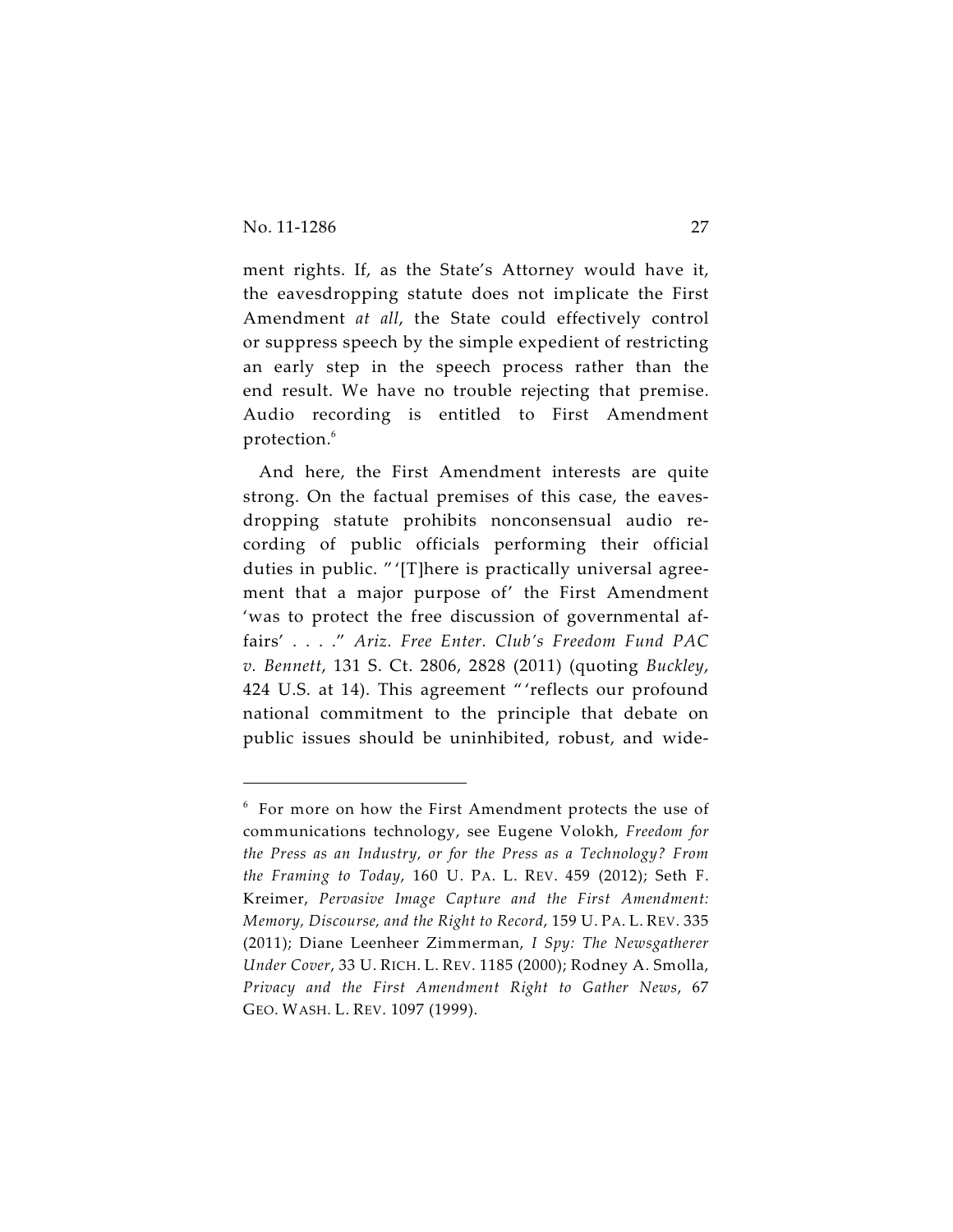open.' " *Id.* at 2828-29 (quoting *Buckley*, 424 U.S. at 14, quoting *New York Times v. Sullivan*, 373 U.S. 254, 270 (1964)). Moreover, "the First Amendment goes beyond protection of the press and self-expression of individuals to prohibit government from limiting the stock of information from which members of the public may draw." *First Nat'l Bank of Bos. v. Bellotti*, 435 U.S. 765, 783 (1977). The freedom of speech and press " 'embraces at the least the liberty to discuss publicly and truthfully all matters of public concern without previous restraint or fear of subsequent punishment.'" Id. at 767 (quoting *Thornhill v. Alabama*, 310 U.S. 88, 101-02 (1940)).

In this regard, the ACLU's challenge to the eavesdropping statute also draws on the principle that the First Amendment provides at least some degree of protection for gathering news and information, particularly news and information about the affairs of government. *See Branzburg v. Hayes*, 408 U.S. 665, 681 (1972). In *Branzburg* a news reporter claimed a First Amendment privilege to refuse to testify before a grand jury about his confidential sources. *Id.* at 667. The reporter argued that without an implied testimonial privilege, the right "of the press to collect and disseminate news" would be undermined. *Id.* at 698.

The Court rejected this claim, but before doing so it made the following general observation:

The heart of the claim is that the burden on news gathering resulting from compelling reporters to disclose confidential information outweighs any public interest in obtaining the information [by grandjury subpoena].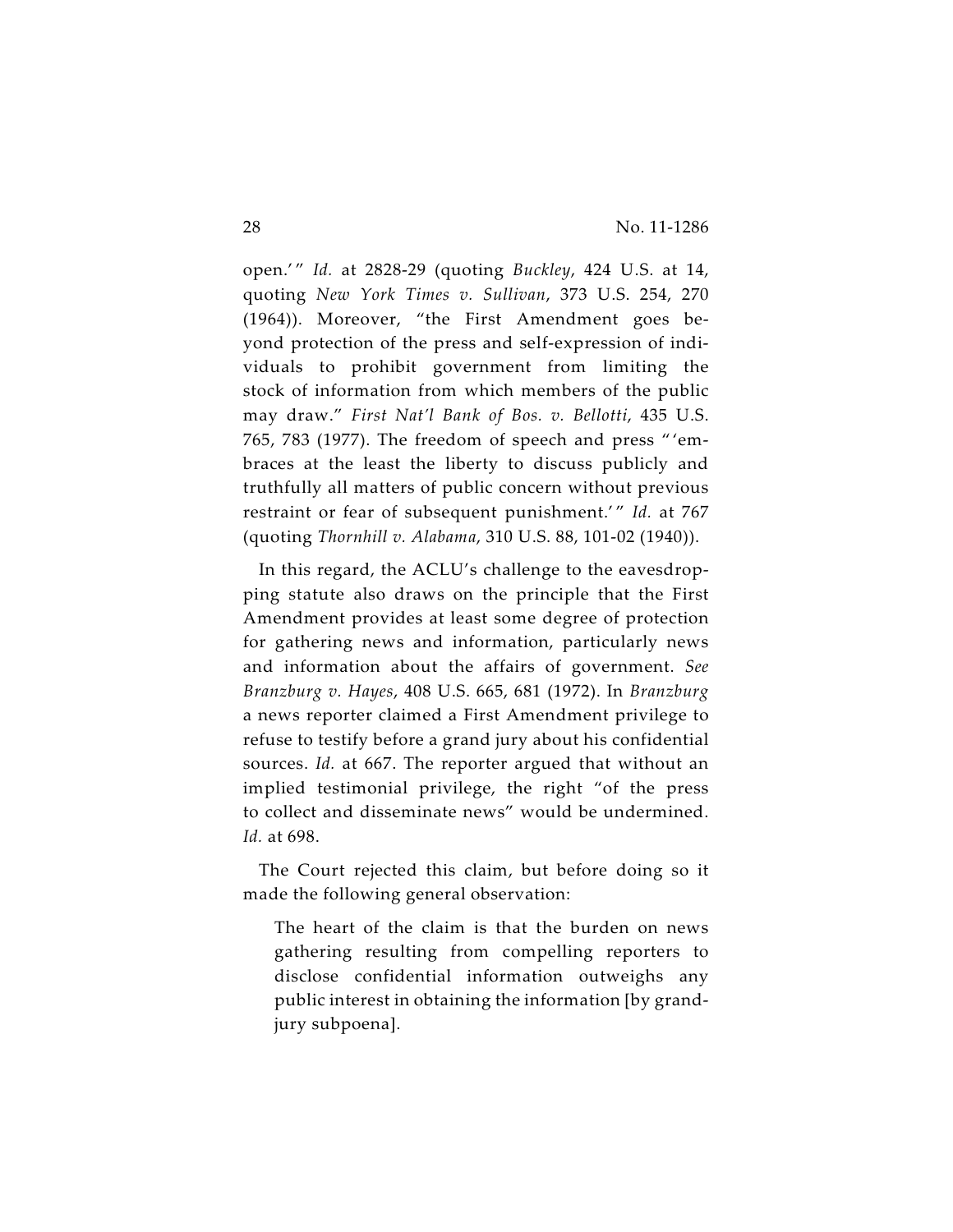We do not question the significance of free speech, press, or assembly to the country's welfare. Nor is it suggested that news gathering does not qualify for First Amendment protection; without some protection for seeking out the news, freedom of the press could be eviscerated.

Id. at 681. The Court declined to fashion a special journalists' privilege for essentially two reasons. First, the Court relied on the general principle that "the First Amendment does not invalidate every incidental burdening of the press that may result from the enforcement of civil or criminal statutes of general applicability." *Id.* at 682. By this the Court meant that "otherwise valid laws serving substantial public interests may be enforced *against the press as against others,* despite the possible burden that may be imposed." *Id.* at 682-83 (emphasis added). Stated differently, the institutional press " 'has no special immunity from the application of general laws.'" Id. at 683 (quoting *Associated Press v. NLRB*, 301 U.S. 103, 132-33 (1937)). Second, the Court held that the public interest in detecting, punishing, and deterring crime was much stronger than the marginal increase in the flow of news about crime that a journalist's testimonial privilege might provide. *See id.* at 700-01.

We will return to the point about generally applicable laws in a moment. For now, it is enough to note that the Court did not use that principle to reject the reporter's claim out of hand. Instead, the Court evaluated the State's demand for the reporter's testimony against the First Amendment interests at stake and held that the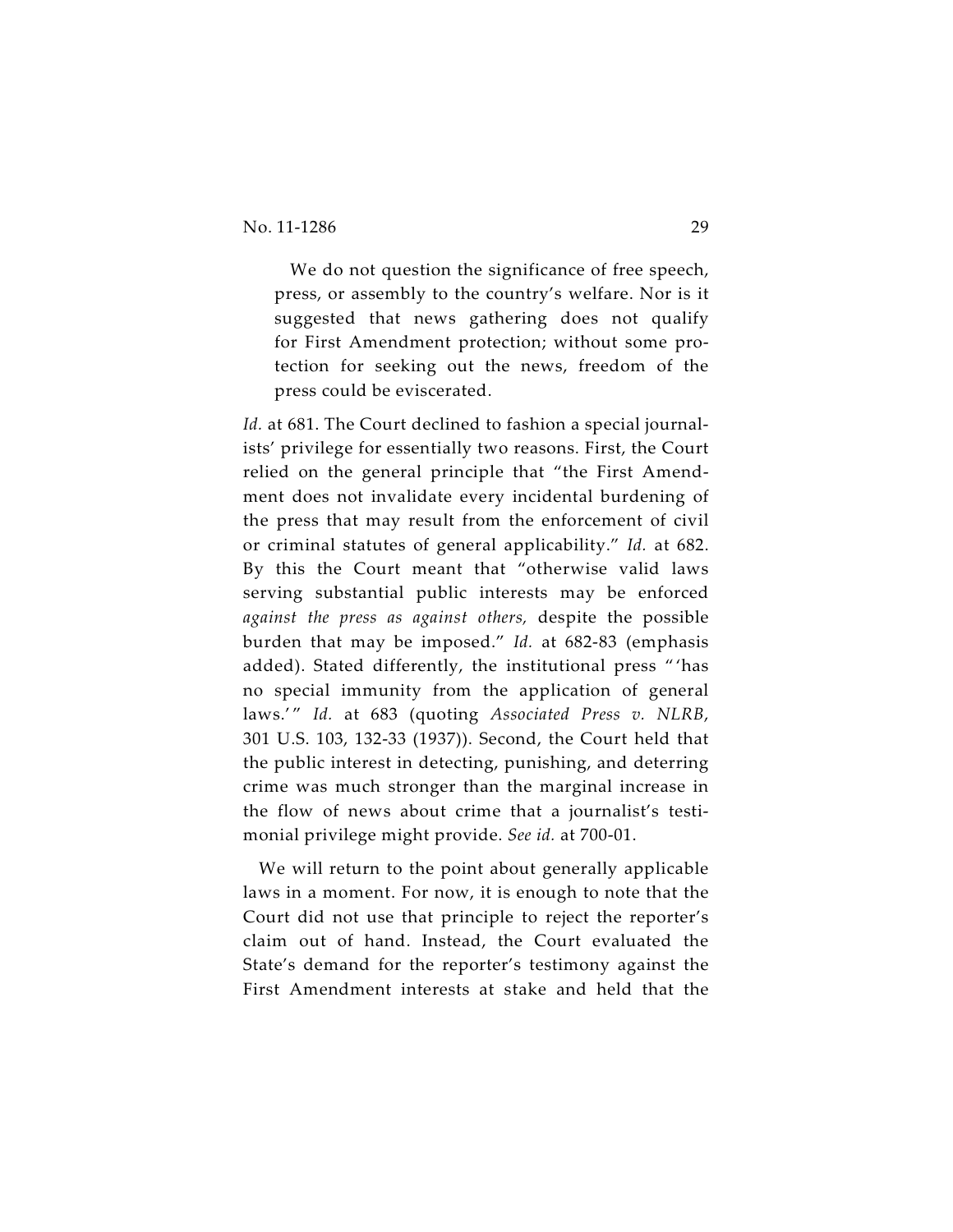public's interest in obtaining " 'every man's evidence' " justified the incidental burden on First Amendment rights. *Id.* at 687 (quoting *United States v. Bryan*, 339 U.S. 323, 331 (1950)). The Court specifically reserved the question whether in a particular case, a subpoena for a reporter's testimony might be a pretext for "[o]fficial harassment of the press," a circumstance that "would pose wholly different issues for resolution under the First Amendment." *Id.* at 707.

The Supreme Court has not elaborated much on its abstract observation in *Branzburg* that "news gathering is not without its First Amendment protections."<sup>7</sup> Id. The

 $\sigma$  One exception appears to be the Court's caselaw recognizing a limited constitutional "right of access" to certain governmental proceedings. Based in part on the principle that the First Amendment protects a right to gather information about the government, the Court has recognized a qualified right of the press and public to attend certain governmental proceedings, at least where the proceeding "historically has been open to the press and general public," and public access "plays a particularly significant role" in the functioning of the proceeding in question and "the government as a whole." *Globe Newspaper Co. v. Super. Ct. for the Cnty. of Norfolk*, 457 U.S. 596, 605-06 (1982) (holding that a statute mandating closure of criminal trial during testimony of minor sexual-assault victim fails strict scrutiny); *see also Press-Enterprise Co. v. Superior Court*, 478 U.S. 1, 8-9 (1986) (recognizing a qualified First Amendment right of the press and public to attend preliminary hearings); *Richmond Newspapers, Inc. v. Virginia*, 448 U.S. 555, 576-77 (1980) (plurality opinion) (holding that (continued...)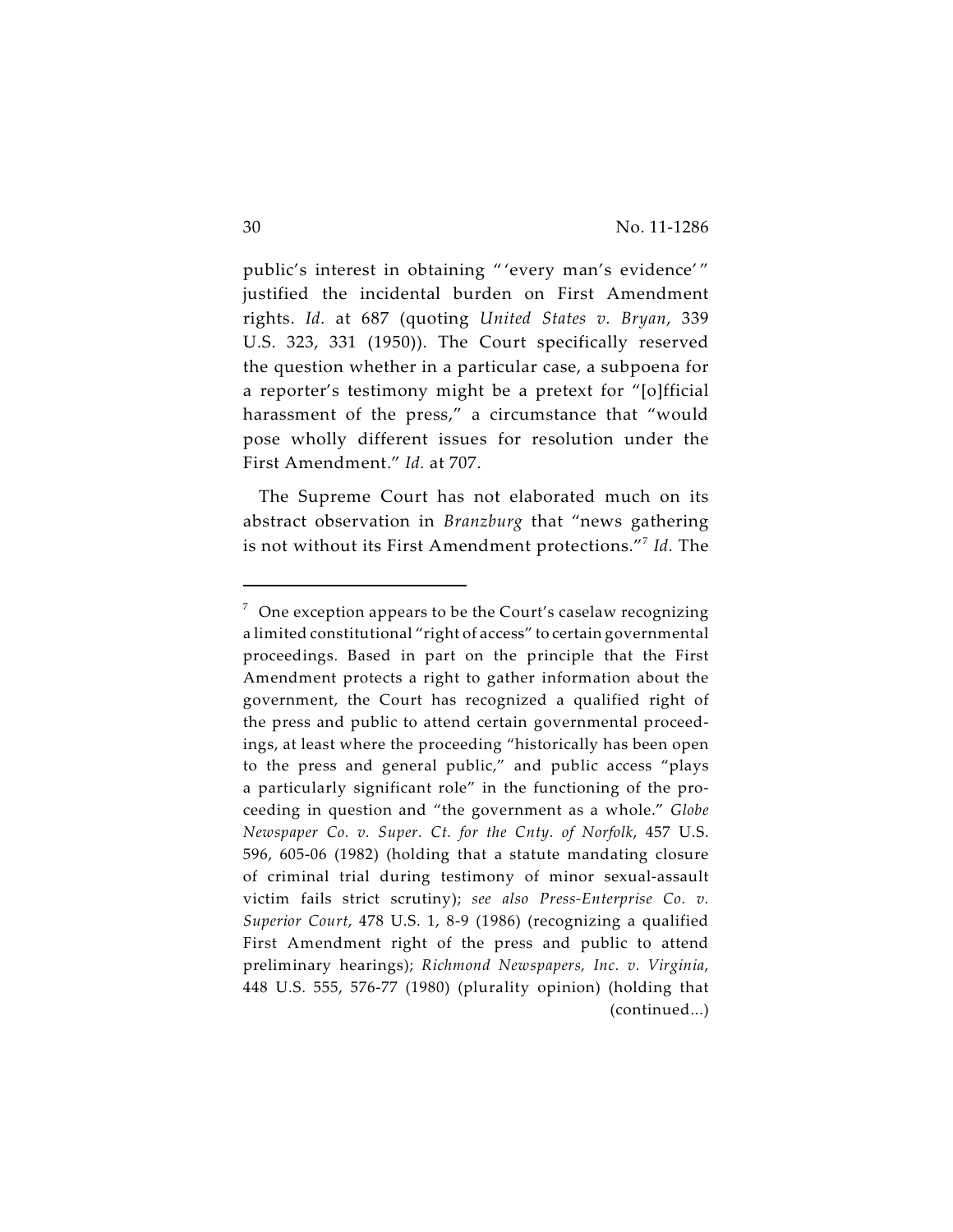*Branzburg* opinion itself suggests some caution in relying too heavily on the Court's discussion of a First Amendment right to gather news and information. *See id.* at 703-04 (noting that an expansive judicially administered right to gather information would "present practical and conceptual difficulties of a high order" and "embark the judiciary on a long and difficult journey" with an "uncertain destination"). Still, the Court's observation that speech and press freedom includes, by implication, "some protection" for gathering information about the affairs of government is consistent with the historical understanding of the First Amendment.

To the founding generation, the liberties of speech and press were intimately connected with popular sovereignty and the right of the people to see, examine, and

 $7$  (...continued)

the First Amendment protects the right of the press and public to attend criminal trials); *In re Cont'l Litig.*, 732 F.2d 1302, 1308 (7th Cir. 1984) (recognizing a right to attend civil trials); *N.Y. Civil Liberties Union v. N.Y.C. Transit Auth.*, 652 F.3d 247, 260-61 (2d Cir. 2011) (recognizing a right to attend transitauthority meetings); *Whiteland Woods, L.P. v. Township of West Whiteland*, 193 F.3d 177, 181 (3d Cir. 1999) (recognizing a right to attend planning-commission meetings).

This is not, strictly speaking, a claim about the qualified First Amendment right of access to governmental proceedings. Access is assumed here; the ACLU claims a right to audio record events and communications that take place in traditional public fora like streets, sidewalks, plazas, parks, and other open public spaces.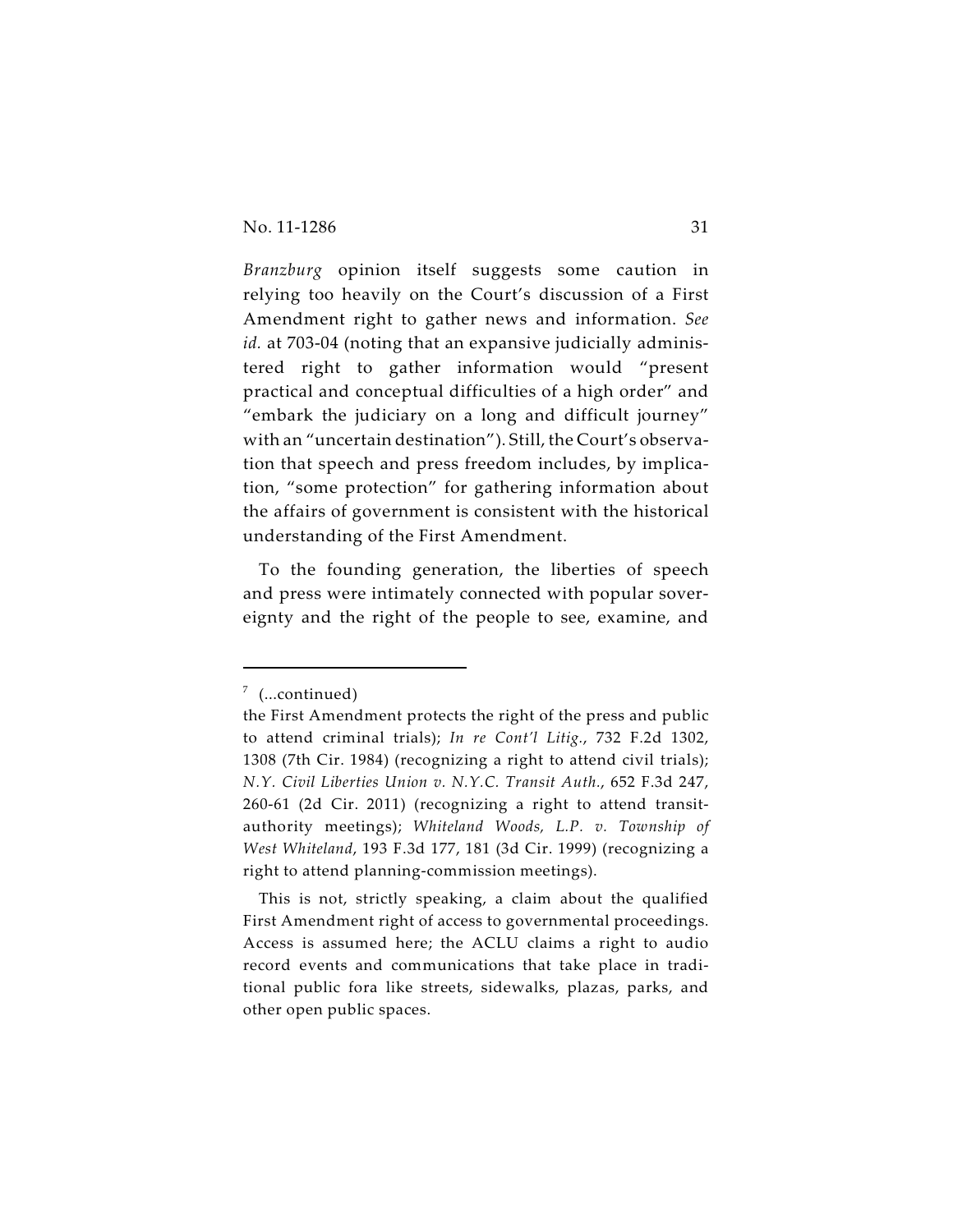be informed of their government. For example, in one of the most famous eighteenth-century essays on the freedom of  $speedo<sub>n</sub><sup>8</sup>$  Whig commentator Thomas Gordon explained:

"That Men ought to speak well of *their Governours* is true, while *their Governours* deserve to be well spoken of; but to do publick Mischief, without hearing of it, is only the Prerogative and Felicity of Tyranny: A free People will be shewing that they are *so*, by their Freedom of Speech.

The Administration of Government, is nothing else but the Attendance of the *Trustees of the People* upon the Interest and Affairs of the People: And as it is the Part and Business of the People, for whose Sake alone all publick Matters are, or ought to be transacted, to see whether they be well or ill transacted; so it is the Interest, and ought to be the Ambition, of all honest Magistrates, to have their Deeds openly examined, and publickly scann'd."

*See, e.g.*, BERNARD BAILYN, THE IDEOLOGICAL ORIGINS OF THE <sup>8</sup> AMERICAN REVOLUTION 36 (1967) (observing that *Cato's Letters*, which included Gordon's essay on the freedom of speech, were "republished entire or in part again and again . . . and referred to repeatedly in the pamphlet literature, . . . rank[ing] with the treatises of Locke as the most authoritative statement of the nature of political liberty and above Locke as an exposition of the social sources of the threats it faced"); Donald S. Lutz, *The Relative Influence of European Writers on Late Eighteenth-Century American Political Thought*, 78 AM. POL. SCI. REV. 189, 194 (1984).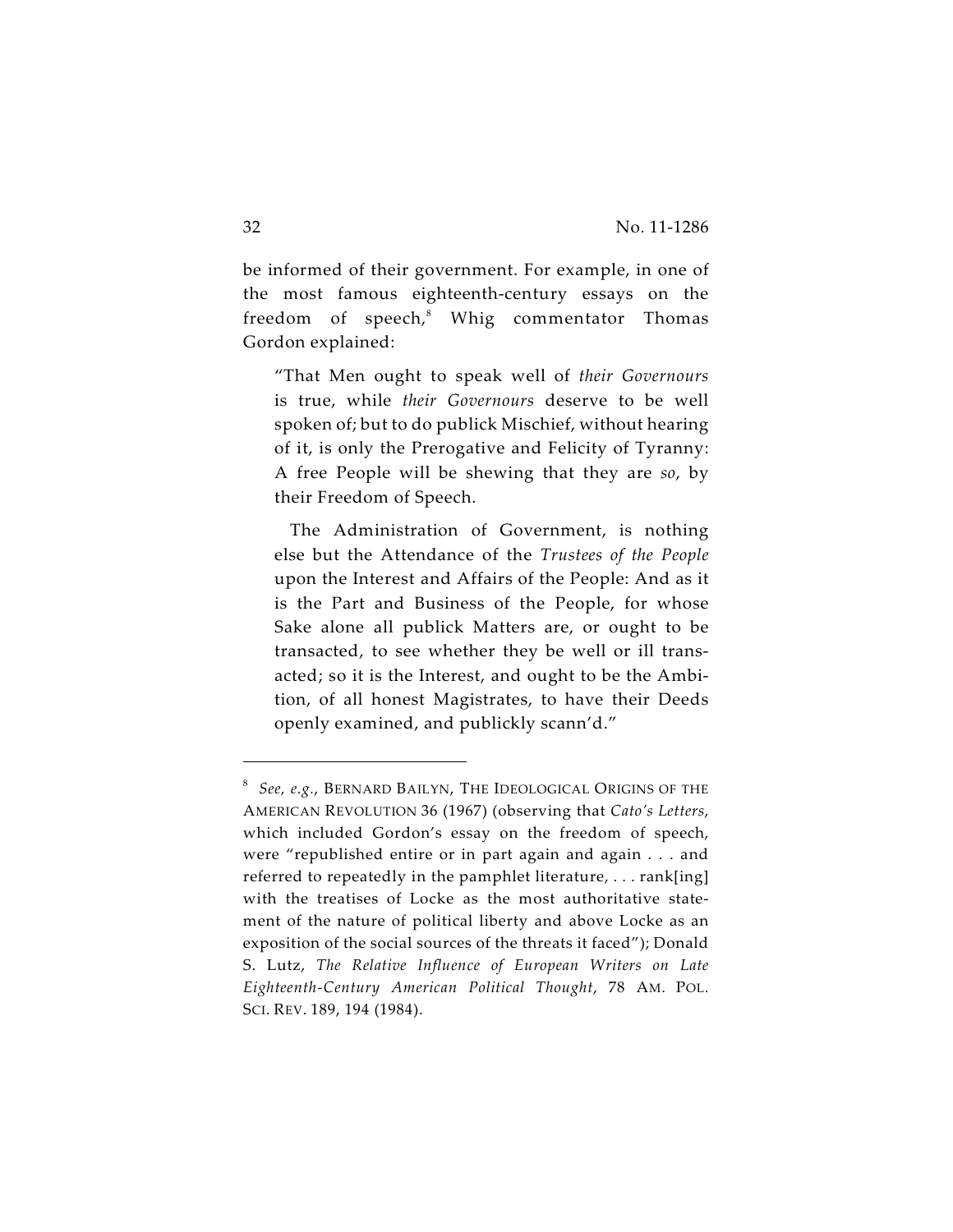*Silence Dogood No. 8*, THE NEW-ENGLAND COURANT (Boston), July 9, 1722, *reprinted in* 1 THE PAPERS OF BENJAMIN FRANKLIN 28 (Leonard W. Labaree et al. eds., 1959) (quoting *Cato's Letter No. 15*). Other colonial writers "stressed the necessity and right of the people to be informed of their governors' conduct so as to shape their own judgments on 'Publick Matters' and be qualified to choose their representatives." LEONARD W. LEVY, EMER-GENCE OF A FREE PRESS 134 (2004). The Virginia General Assembly objected to the infamous Sedition Act of 1798 in part "because it is levelled against that *right of freely examining public characters and measures*, and of free communication among the people thereon." Virginia Resolutions of 1798, *reprinted in* 17 THE PAPERS OF JAMES MADISON 189-90 (David B. Mattern et al. eds., 1991) (emphasis added). In a subsequent report, James Madison explained that the Sedition Act had "repressed that *information* and communication among the people, which is indispensable to the just exercise of their electoral rights." Virginia Report of 1800, *reprinted in* 17 THE PAPERS OF JAMES MADISON 343 (emphasis added).

This understanding prevailed at the time the Fourteenth Amendment was ratified. In his famous 1868 treatise on constitutional law, Thomas Cooley explained that a foremost purpose of the Constitution's guarantee of speech and press liberty is

to secure the[] right to a free discussion of public events and public measures, and to *enable every citizen at any time to bring the government and any person in authority to the bar of public opinion by any*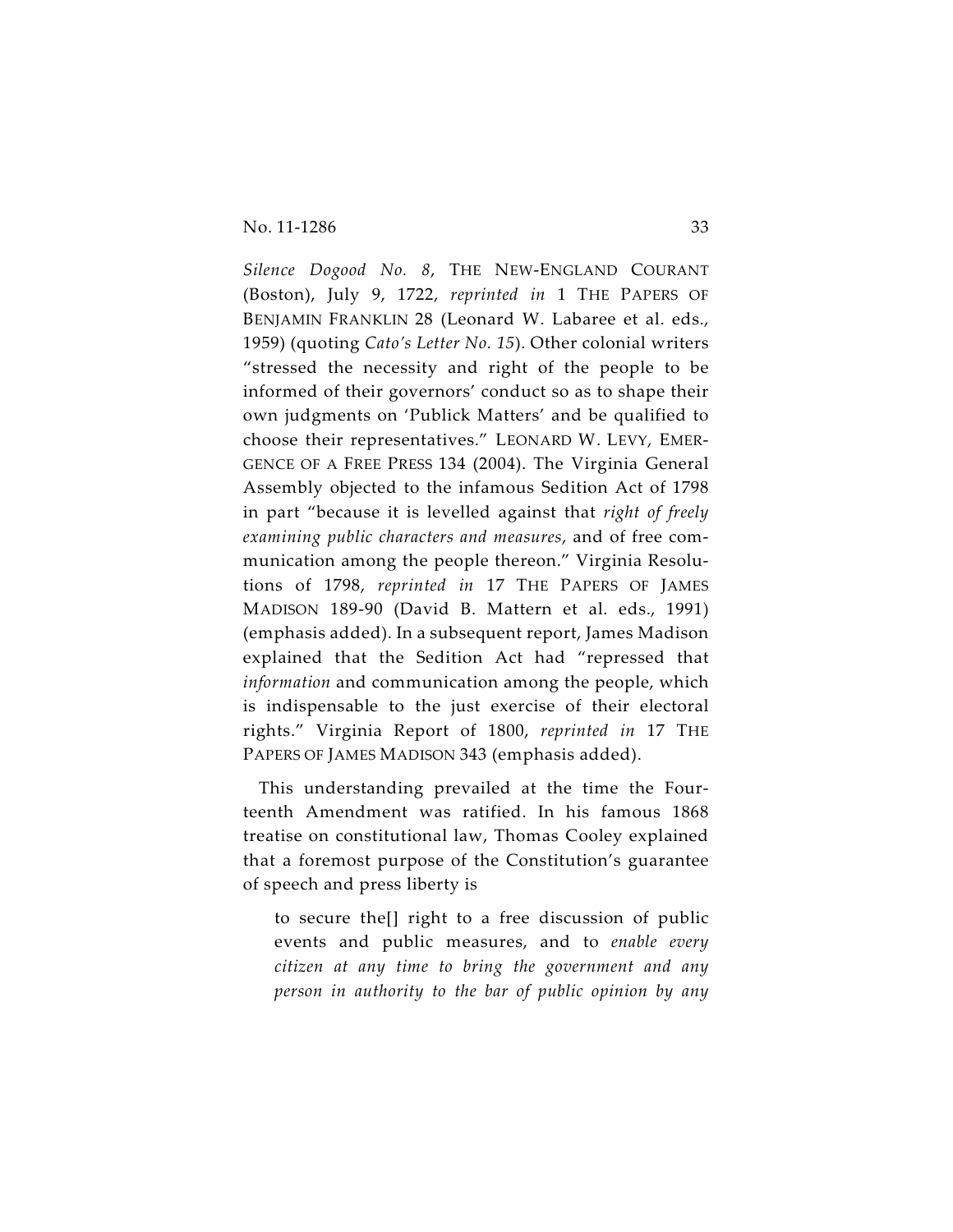*just criticism upon their conduct in the exercise of the authority which the people have conferred upon them.* To guard against repressive measures by the several departments of government, by means of which persons in power might secure themselves and their favorites from just scrutiny and condemnation, was the general purpose . . . . The evils to be guarded against were not the censorship of the press merely, but any action of the government by means of which it might prevent such free and general discussion of public matters as seems absolutely essential to prepare the people for an intelligent exercise of their rights as citizens.

THOMAS M. COOLEY, A TREATISE ON THE CONSTITUTIONAL LIMITATIONS 421-22 (1868) (emphasis added); *see also* Eugene Volokh, *Freedom for the Press as an Industry, or for the Press as a Technology? From the Framing to Today*, 160 U. PA. L. REV. 459 (2012) (collecting sources from the framing to the modern era); *see generally* AKHIL REED AMAR, THE BILL OF RIGHTS 20-26, 231-45 (1996) (explaining the structural role of speech and press rights based on founding-era and Reconstruction history).

In short, the eavesdropping statute restricts a medium of expression—the use of a common instrument of communication—and thus an integral step in the speech process. As applied here, it interferes with the gathering and dissemination of information about government officials performing their duties in public. Any way you look at it, the eavesdropping statute burdens speech and press rights and is subject to heightened First Amendment scrutiny.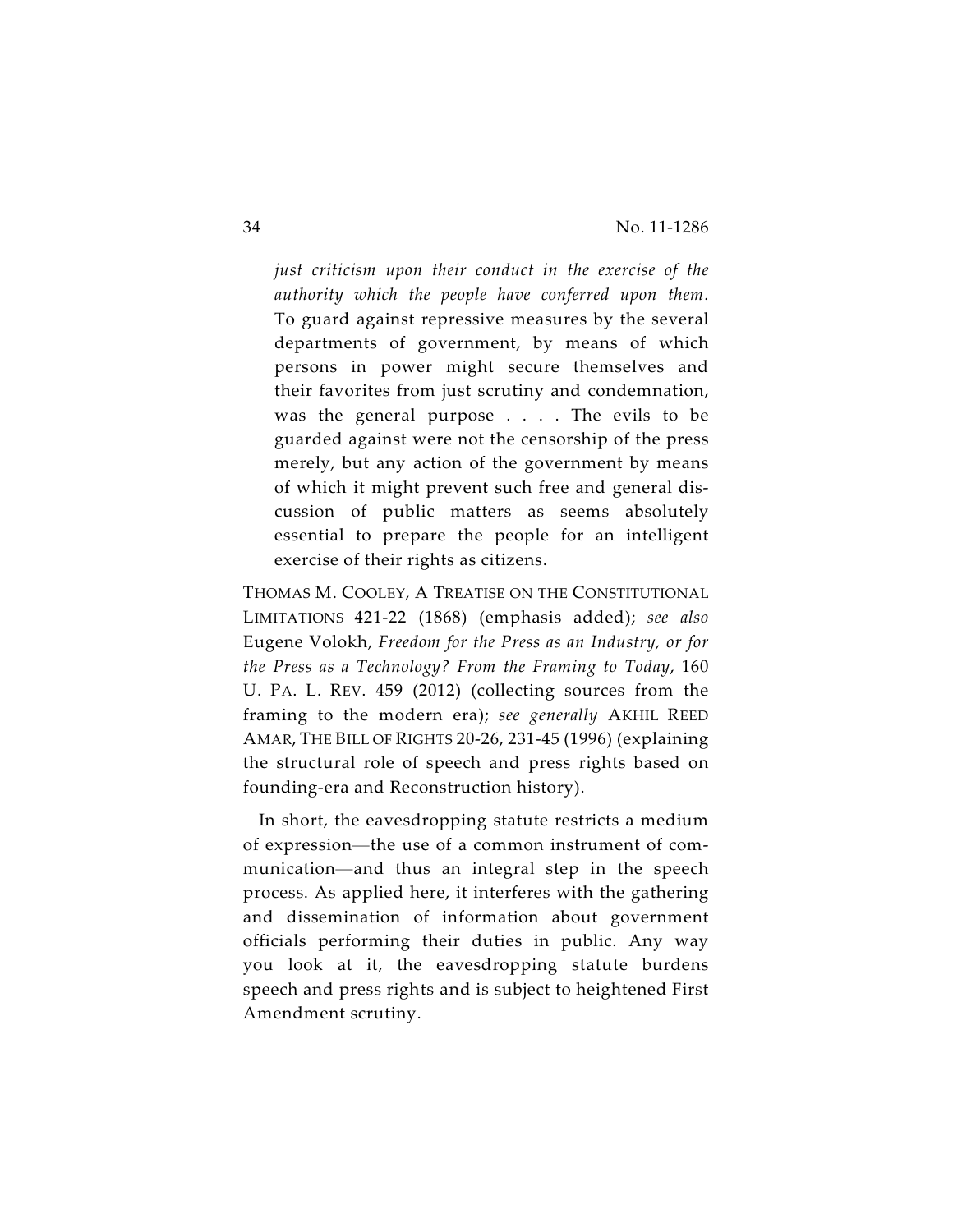The First Circuit agrees. In *Glik v. Cunniffe*, 655 F.3d 78, 79-81 (1st Cir. 2011), the court considered a claim of qualified immunity in a damages suit brought by a bystander who was arrested for using his cell phone to record police officers making an arrest on the Boston Common. The bystander alleged that the officers violated his rights under the First Amendment; the First Circuit rejected the officers' defense of qualified immunity. *Id.* The court framed the issue this way: "[I]s there is a constitutionally protected right to videotape police carrying out their duties in public?" *Id.* at 82. The court held that "[b]asic First Amendment principles, along with case law from this and other circuits, answer that question unambiguously in the affirmative."<sup>9</sup> Id. The court went on to conclude that the right to record the police was clearly established, resting its conclusion primarily on the Supreme Court's observations about the right to gather and disseminate information about government: "Gathering information about government officials in a form that can readily be disseminated to others serves a cardinal First Amendment interest in protecting and promoting 'the free discussion of governmental affairs.' " *Id.* (quoting *Mills v. Alabama*, 384 U.S. 214, 218 (1966)). 10

<sup>&</sup>lt;sup>9</sup> The claimant in Glik recorded the arrest because he thought the police were using excessive force. But the court's First Amendment ruling was not limited to "defensive" recording to preserve evidence of wrongdoing, as our dissenting colleague suggests. Dissent at 54.

 $10$  On the other hand, the Third Circuit resolved a similar (continued...)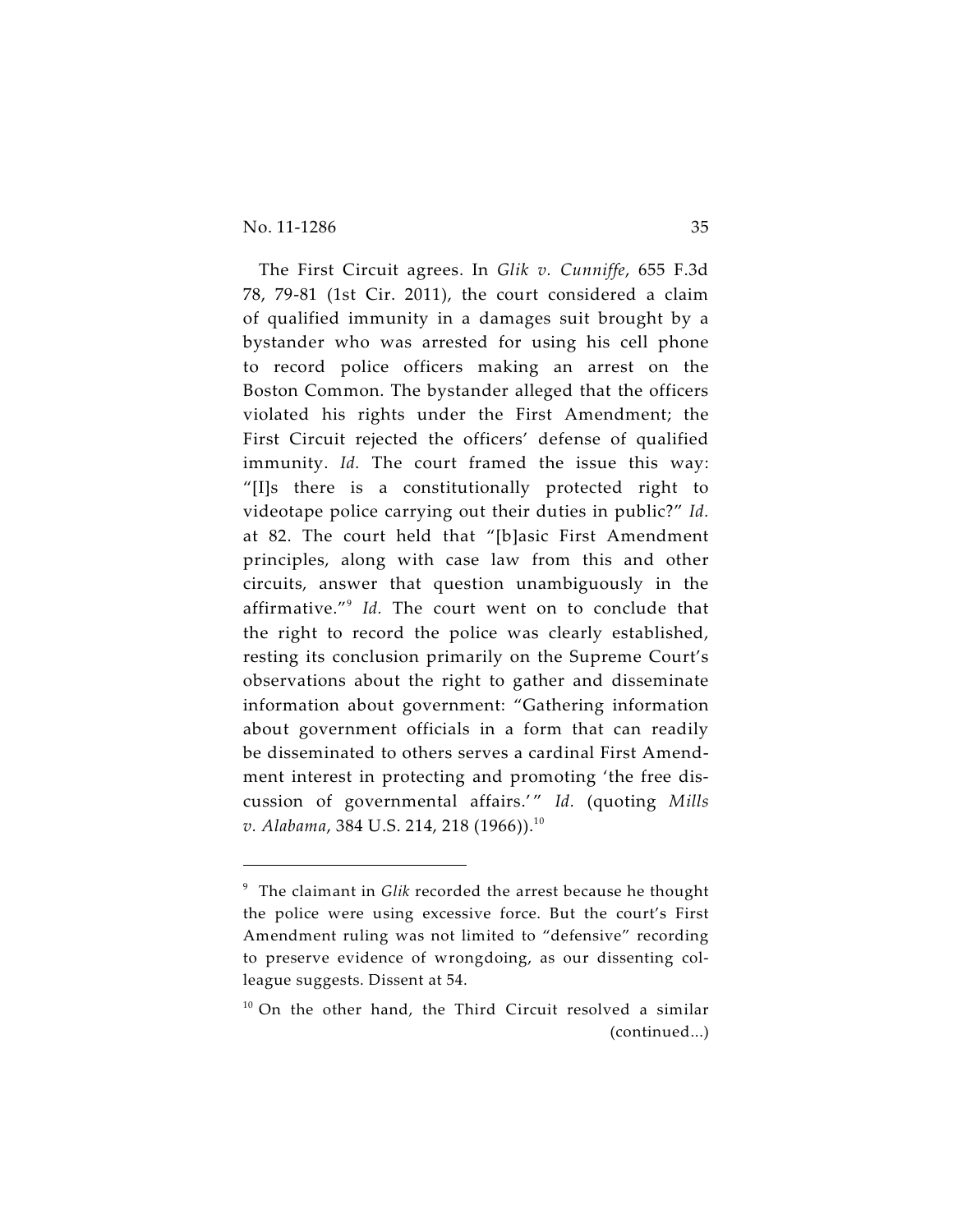Before moving on, a few words about challenges to generally applicable laws. As we have noted, the Supreme Court's decision in *Branzburg* rested in part on the principle that a generally applicable law will not violate the First Amendment simply because its application has an incidental effect on speech or the press. 408

The First Circuit's decision in *Glik* aligns with authority from the Eleventh Circuit and with the weight of districtcourt decisions. *See Smith v. City of Cumming*, 212 F.3d 1332, 1333 (11th Cir. 2000) (summarily recognizing "a First Amendment right, subject to reasonable time, manner and place restrictions, to photograph or videotape police conduct"); *see also* Seth F. Kreimer, *Pervasive Image Capture and the First Amendment: Memory, Discourse, and the Right to Record*, 159 U. PA. L. REV. 335, 368 n.113 (2011) (collecting district-court cases).

This case does not, of course, raise a question of qualified immunity; we do not need to take sides in the circuit split in order to decide this case.

 $10$  (...continued)

qualified-immunity question differently in *Kelly v. Borough of Carlisle*, 622 F.3d 248 (3d Cir. 2010), which involved a First Amendment claim by a plaintiff who was arrested under the Pennsylvania wiretapping statute for recording a police officer during a traffic stop. Although the Third Circuit found some support for a First Amendment right to record police officers performing their duties in public in some situations, id. at 260-62, the court held that "there [i]s insufficient case law establishing a right to videotape police officers during a traffic stop to put a reasonably competent officer on 'fair notice' that seizing a camera or arresting an individual for videotaping police during the stop would violate the First Amendment," *id.* at 262.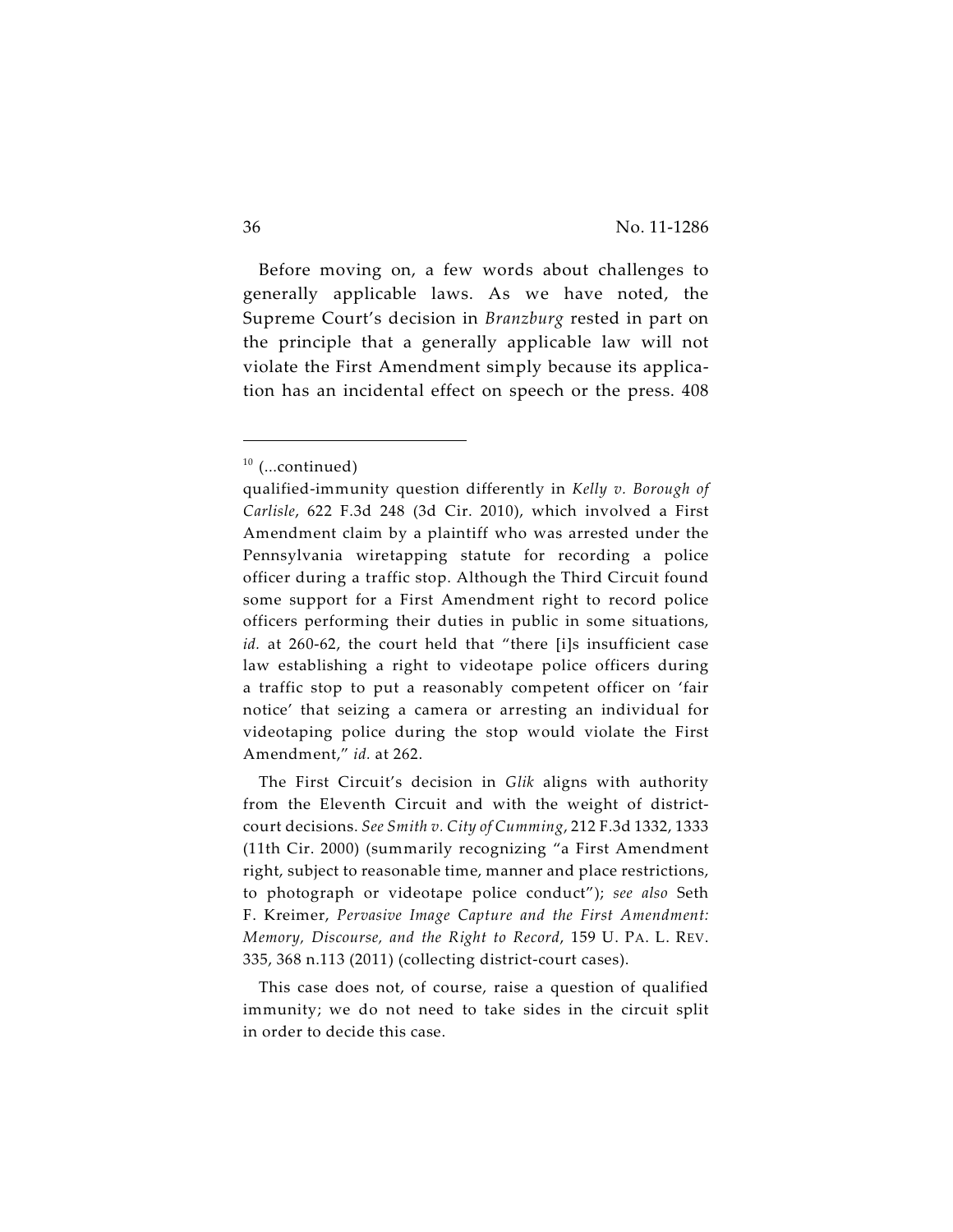U.S. at 682; *see also Cohen v. Cowles Media Co.*, 501 U.S. 663, 669 (1991) ("[G]enerally applicable laws do not offend the First Amendment simply because their enforcement . . . has incidental effects on [the] ability to gather and report the news."); *Arcara v. Cloud Books, Inc.*, 478 U.S. 697, 707 (1986) ("[T]he First Amendment is not implicated by the enforcement of a public health regulation of general application against the physical premises in which respondents happen to sell books.").

It's important to note that the legal sanction at issue in *Branzburg—*enforcement of a grand-jury subpoena—was not aimed at the exercise of speech or press rights as such. Likewise *Cohen* involved a claim by two newspapers for a special First Amendment immunity from damages liability for breach of a promise to keep a source's identity confidential. As in *Branzburg,* the Court rejected the claim of special press immunity and upheld the damages award against the newspapers. The Court observed that the doctrine of promissory estoppel is generally applicable and the "enforcement of such general laws against the press is not subject to stricter scrutiny than would be applied to enforcement against other persons or organizations." *Cohen*, 501 U.S. at 670. *Branzburg* and *Cohen* thus stand for the unremarkable proposition that the press does not enjoy a special constitutional exemption from generally applicable laws.

Similarly, in *Arcara* the Court upheld a court order shutting down an adult bookstore pursuant to a state nuisance statute authorizing the closure of premises where prostitution is ongoing. The Court held that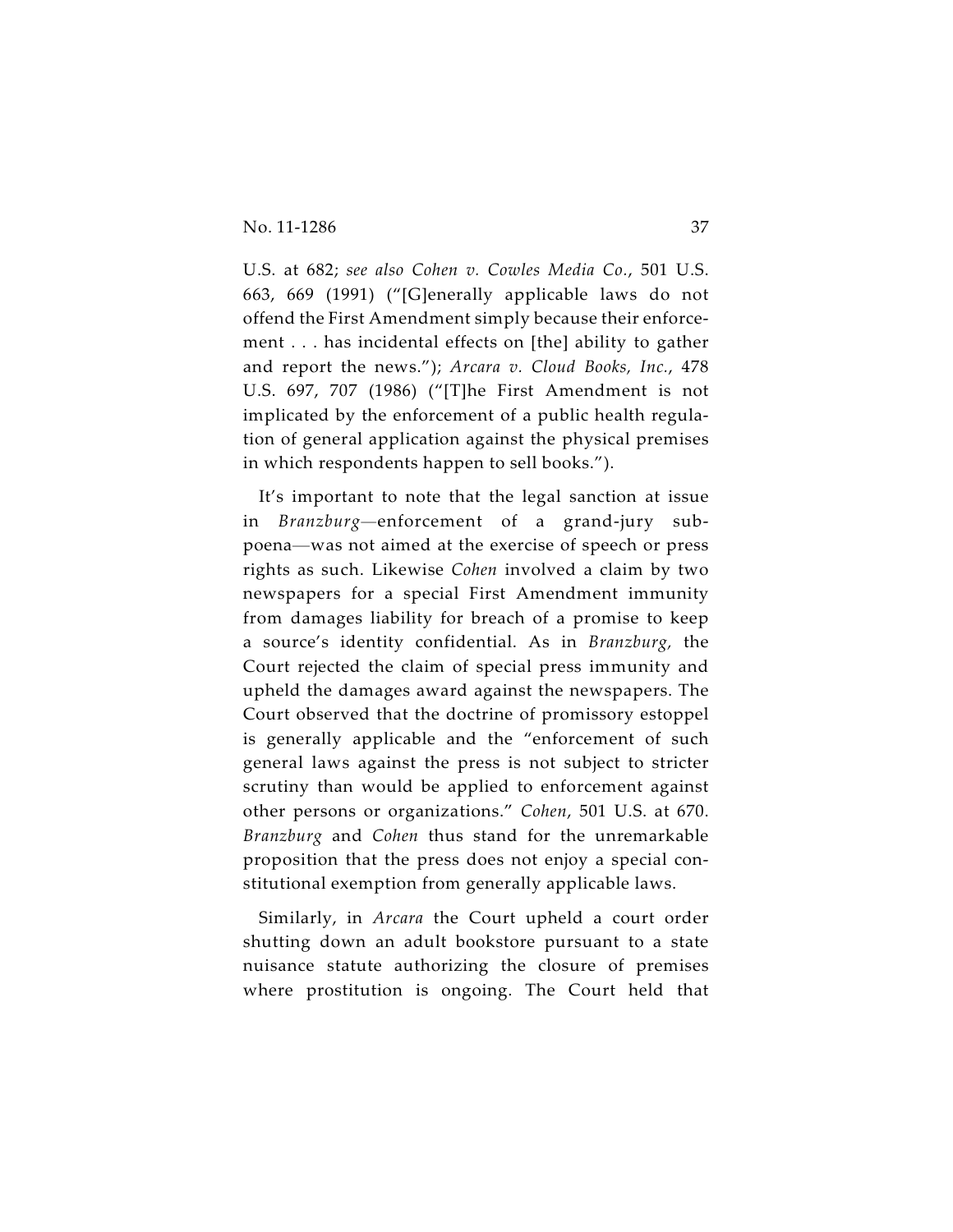"the First Amendment is not implicated by the enforcement of a public health regulation of general application against the physical premises in which respondents happen to sell books." 478 U.S. at 707. The Court noted, however, that it would be a different case if "the 'nonspeech' which drew sanction was intimately related to expressive conduct protected under the First Amendment." *Id.* at 706 n.3. Instead, the "nonspeech" that was subject to general public-health regulation in *Arcara*—operating an establishment where prostitution is carried on—"bears absolutely no connection to any expressive activity," notwithstanding that the establishment is also a bookstore. *Id.* at 707 n.3.

On the other hand, in *Barnes v. Glen Theatre, Inc.*, 501 U.S. 560 (1991), the Court applied First Amendment scrutiny to Indiana's public-indecency statute as applied to establishments that offer nude dancing. The Court observed that "nude dancing of the kind sought to be performed here is expressive conduct within the outer perimeters of the First Amendment, though we view it as only marginally so." *Id.* at 566. Applying the intermediate standard of review established in *United States v. O'Brien*, 391 U.S. 367, 376-77 (1968), the Court upheld Indiana's modest requirement that dancers wear a modicum of clothing ("pasties" and "G-strings") because that requirement served "a substantial government interest in protecting order and morality," *Barnes*, 501 U.S. at 569, and was "the bare minimum necessary to achieve the State's purpose," *id.* at 572.

These cases illustrate the point that "enforcement of a generally applicable law may or may not be subject to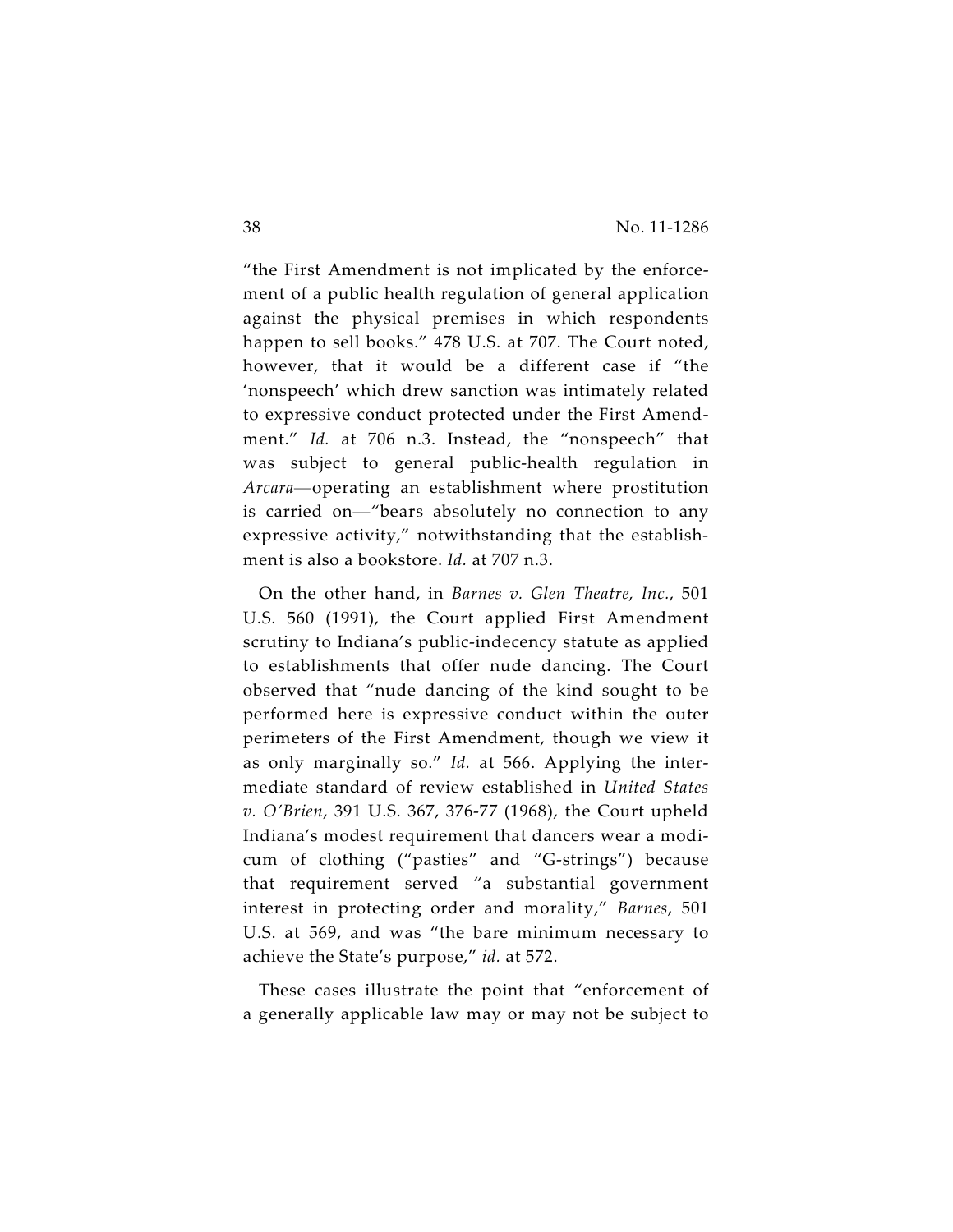heightened scrutiny under the First Amendment." *Turner Broad. Sys., Inc. v. FCC*, 512 U.S. 622, 640 (1994); *see also Food Lion, Inc. v. Capital Cities/ABC, Inc.*, 194 F.3d 505, 521-22 (4th Cir. 1999). When the expressive element of an expressive activity triggers the application of a general law, First Amendment interests are in play. On the other hand, when "speech" and "nonspeech" elements are combined, and the "nonspeech" element (e.g., prostitution) triggers the legal sanction, the incidental effect on speech rights will not normally raise First Amendment concerns. *See* Eugene Volokh, *Speech as Conduct, Generally Applicable Laws, Illegal Courses of Conduct, "Situation-Altering Utterances," and the Uncharted Zones*, 90 CORNELL L. REV. 1277, 1278-93 (2005).

The Illinois eavesdropping statute may or may not be a law of general applicability; as we have noted, it contains a number of exemptions. Either way, it should be clear by now that its effect on First Amendment interests is far from incidental. To the contrary, the statute specifically targets a communication technology; the use of an audio recorder—a medium of expression—triggers criminal liability. The law's legal sanction is directly leveled against the expressive element of an expressive activity. As such, the statute burdens First Amendment rights directly, not incidentally.

# **2.** *Content Based or Content Neutral?*

The ACLU contends that the eavesdropping statute is subject to strict scrutiny because it restricts speech based on its content and discriminates among speakers.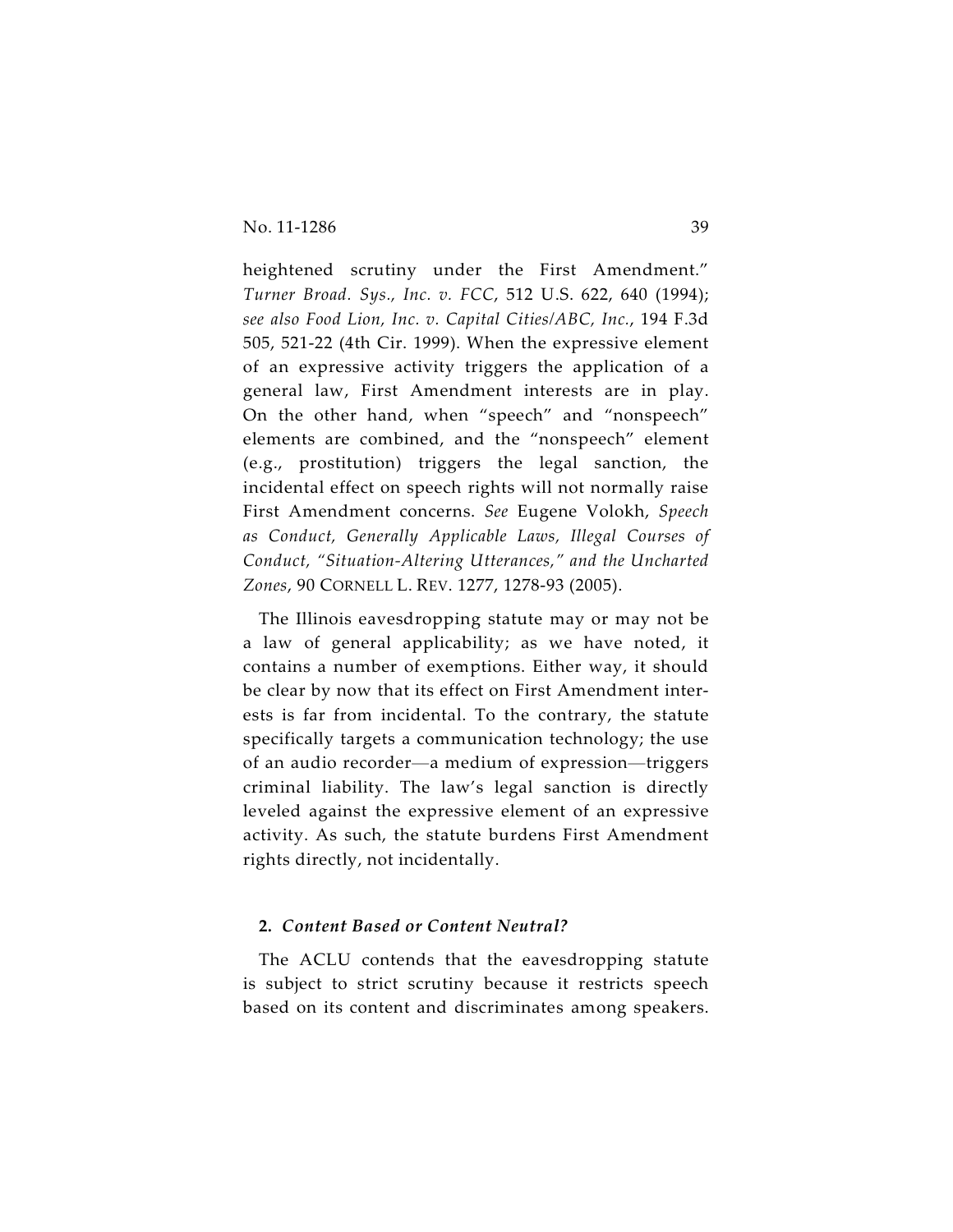The First Amendment "does not countenance government control over the content of messages expressed by private individuals." *Turner*, 512 U.S. at 641. This is a "bedrock principle" of First Amendment law. *Snyder v. Phelps*, 131 S. Ct. 1207, 1219 (2011) (quotation marks omitted). "[A]s a general matter, the First Amendment means that government has no power to restrict expression because of its message, its ideas, its subject matter, or its content." *Ashcroft v. ACLU*, 535 U.S. 564, 573 (2002) (quotation marks omitted). Laws that restrict speech based on its content are "presumptively invalid, and the Government bears the burden to rebut that presumption." *United States v. Stevens*, 130 S. Ct. 1577, 1584 (2010) (quotation marks omitted).

Accordingly, regulatory measures "that suppress, disadvantage, or impose differential burdens upon speech because of its content" are subject to strict scrutiny. *Turner*, 512 U.S. at 642. "In contrast, regulations that are unrelated to the content of speech are subject to an intermediate level of scrutiny . . . because in most cases they pose a less substantial risk of excising certain ideas or viewpoints from the public dialogue." *Id.* (citation omitted). Although the line between contentneutral and content-based laws is sometimes hard to draw, "the 'principal inquiry in determining content neutrality . . . is whether the government has adopted a regulation of speech because of [agreement or] disagreement with the message it conveys.'" Id. (alterations in original) (quoting *Ward v. Rock Against Racism*, 491 U.S. 781, 791 (1989)). Stated differently, "laws that by their terms distinguish favored speech from disfavored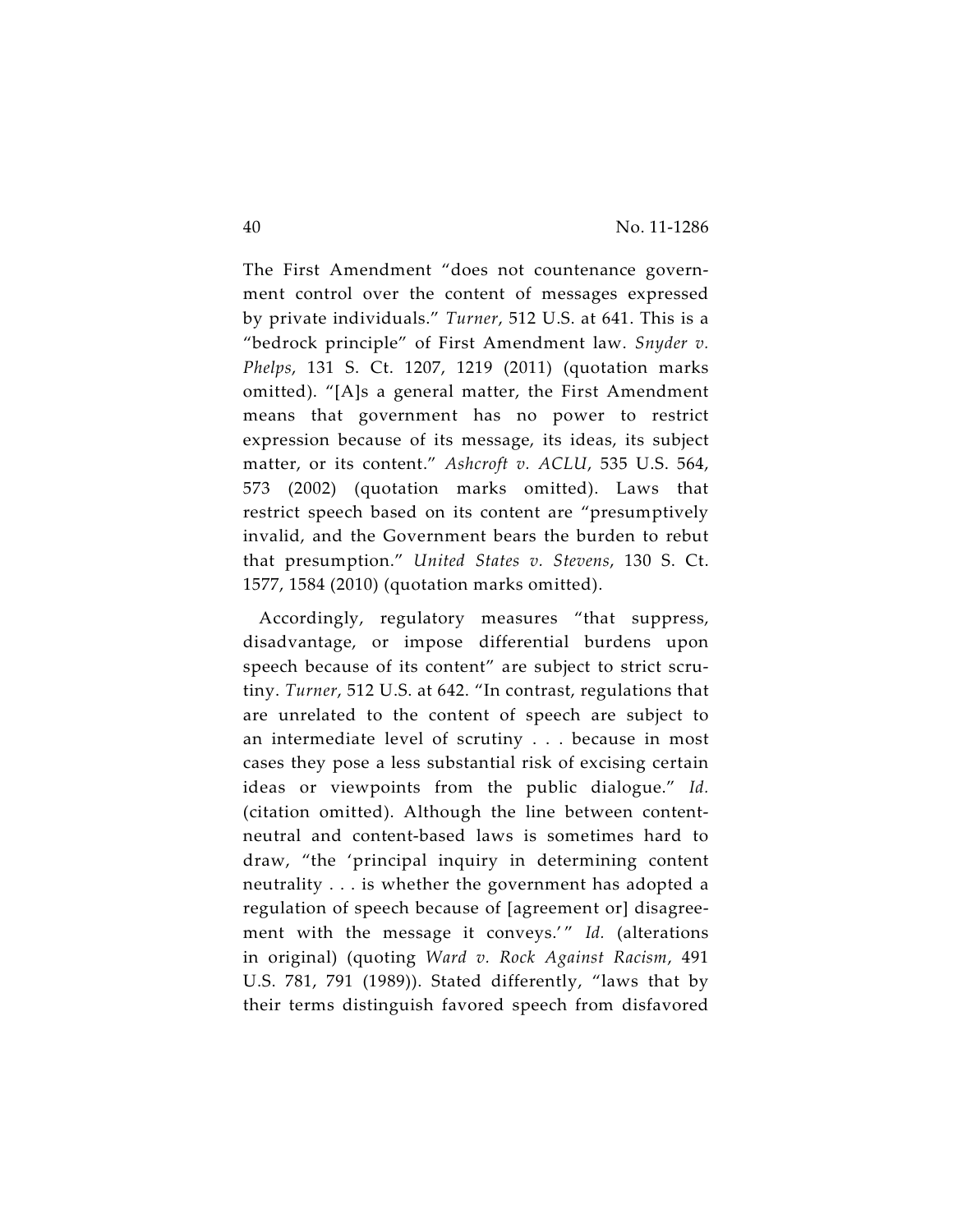speech on the basis of the ideas or views expressed are content based." *Id.* at 643.

The eavesdropping statute is content neutral on its face. It does not target any particular message, idea, or subject matter. The ACLU argues that the eavesdropping statute should be treated as a content-based restriction because its enforcement requires an examination of the audio recording to determine whether a violation has occurred. This argument misunderstands the First Amendment requirement of content neutrality. A law is not considered "content based" simply because a court must "look at the content of an oral or written statement in order to determine whether a rule of law applies." *Hill v. Colorado*, 530 U.S. 703, 721 (2000).

The ACLU also argues that the eavesdropping statute discriminates among speakers by allowing "uniformed on-duty police at their discretion and without court approval to make virtually any audio recording of their conversations with civilians, while forbidding civilians from making virtually any audio recording of those same conversations." Here the ACLU relies on the well-established principle that

the Government may commit a constitutional wrong when by law it identifies certain preferred speakers. By taking the right to speak from some and giving it to others, the Government deprives the disadvantaged person or class of the right to use speech to strive to establish worth, standing, and respect for the speaker's voice.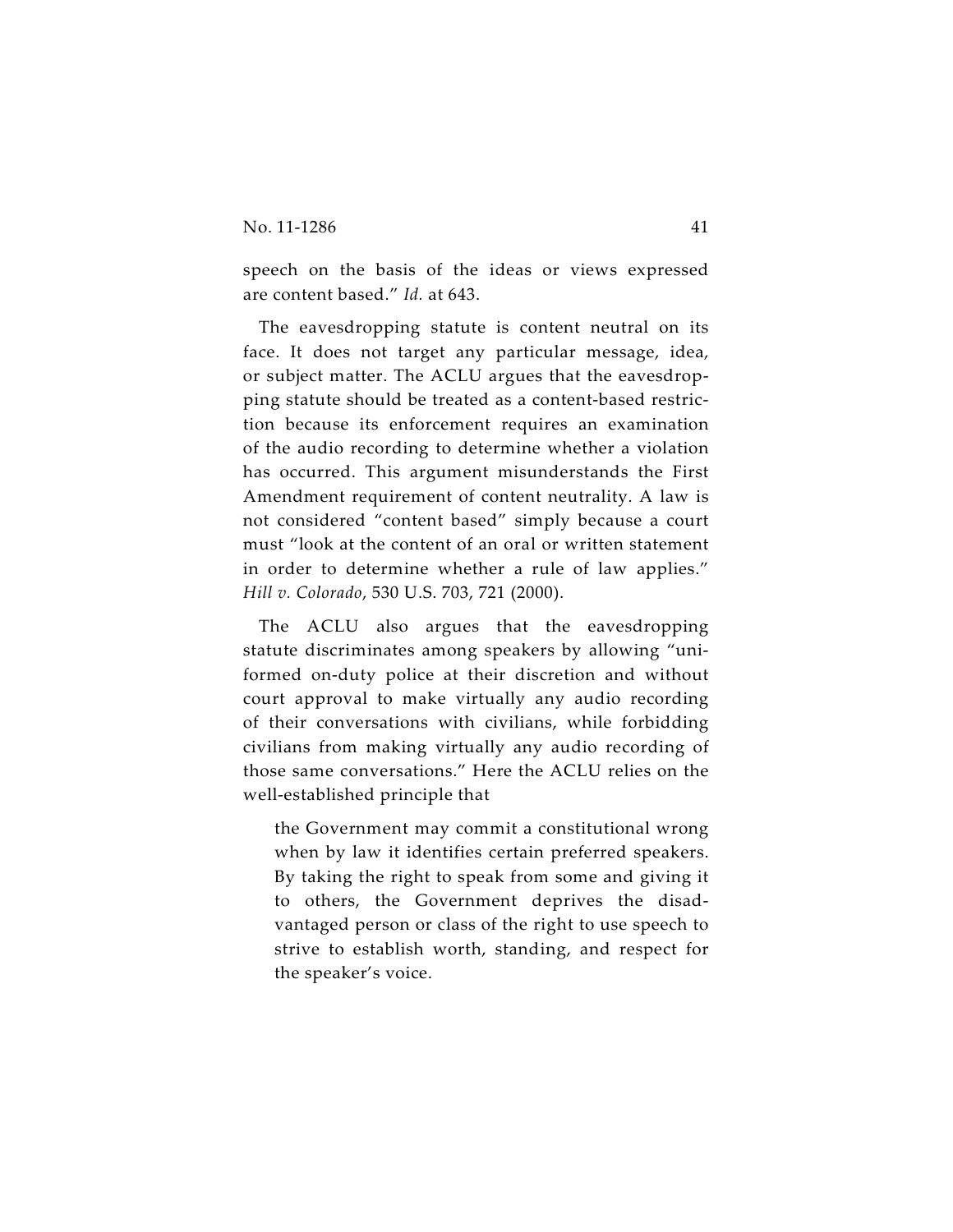*Citizens United*, 130 S. Ct. at 899. But this kind of contentbased discrimination arises when the government discriminates among *private* speakers, not when it facilitates its own speech. For example, a governmental agency that records its own meetings but bars members of the public from doing so has not preferred one class of private speakers over another, although other First Amendment concerns might arise. Here, the exemption for law-enforcement officers is constitutionally insignificant.<sup>11</sup>

The exemption for the media may be another matter, however. As we have noted, the eavesdropping statute exempts live broadcasts or recordings made for later broadcast "by radio, television, or otherwise" of "any function where the public is in attendance and the conversations are overheard incidental to the main purpose for which such broadcasts are then being made." 720 ILL. COMP. STAT. 5/14-3(c). This exemption appears to be aimed at media coverage of public events in which conversations are captured without consent as an incidental consequence of broadcasting the event itself, or recording it for later broadcast. This exemption for broadcasting may amount to discrimination among private speakers, though perhaps it's broad enough to cover recordings made by individuals as well as the

 $11$  The ACLU also suggests that the statute's enhanced penalty for recording a police officer, prosecutor, or judge amounts to content-based discrimination. This argument is off point. The ACLU is not seeking an injunction against the penalty enhancement.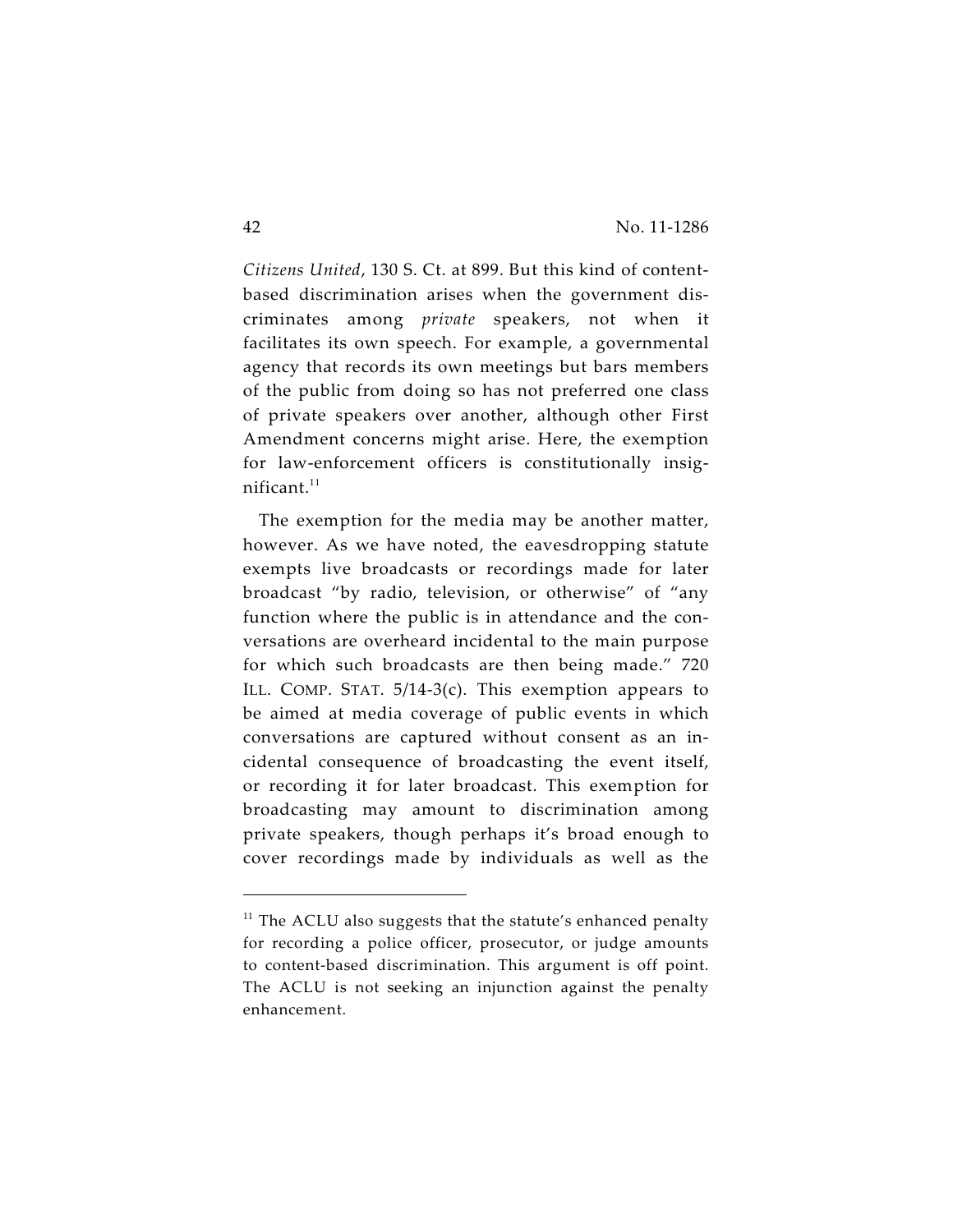institutional press. *See Turner*, 512 U.S. at 659 ("Regulations that discriminate among media, or among different speakers within a single medium, often present serious First Amendment concerns."). We need not decide the effect of this exemption here. The ACLU does not mention it, probably because the recordings at issue in this case are not limited to those that are "incidental" to recording a public event.

In the end, we think it unlikely that strict scrutiny will apply. But there is no need to resolve the matter here. The ACLU's challenge is likely to succeed under any of the less rigorous standards of scrutiny that apply to restrictions on speech. At the very least, the State's Attorney will have to justify this application of the eavesdropping statute under some form of intermediate scrutiny.

# **3.** *The Eavesdropping Statute Likely Fails Intermediate Scrutiny*

The Supreme Court uses several variations of intermediate scrutiny in its free-speech cases. When an intermediate standard of review applies in the campaignfinance context—for example, when the Court reviews limits on contributions to candidates—the challenged law must be "closely drawn to serve a sufficiently important interest . . . ." *Ariz. Free Enter. Club*, 131 S. Ct. at 2817 (internal quotation marks omitted); *see also Doe v. Reed*, 130 S. Ct. 2811, 2818 (2010).

In commercial-speech cases, the government must establish that the challenged statute "directly advances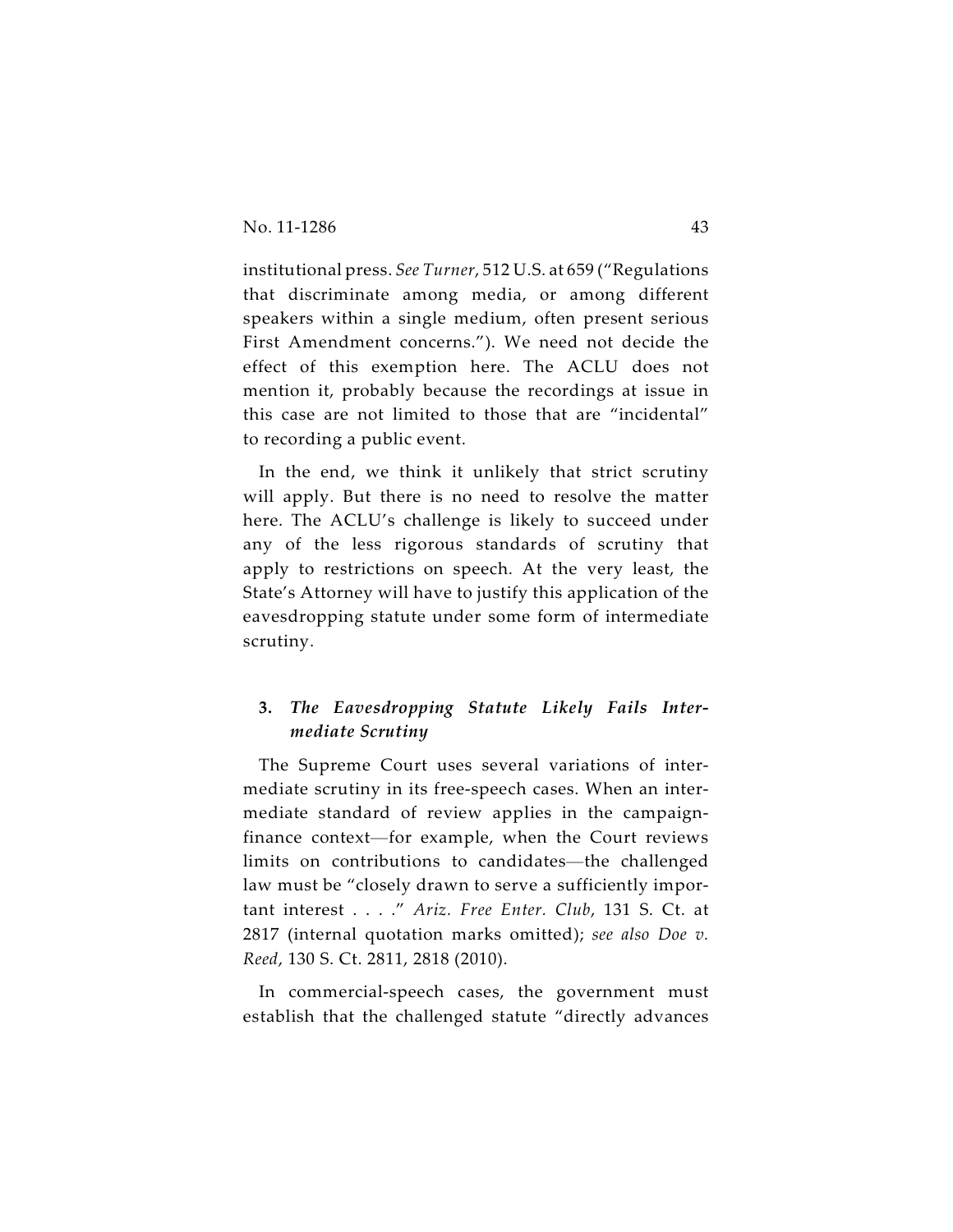a substantial governmental interest and that the measure is drawn to achieve that interest." *Sorrell v. IMS Health Inc.*, 131 S. Ct. 2653, 2667-68 (2011). Stated differently, intermediate scrutiny in this context requires "a 'fit' between the legislature's ends and the means chosen to accomplish those ends, . . . a fit that is not necessarily perfect, but reasonable; that represents not necessarily the single best disposition but one whose scope is in proportion to the interest served." *Bd. of Trs. of State Univ. of N.Y. v. Fox*, 492 U.S. 469, 480 (1989) (citations and internal quotation marks omitted).

Under the Court's speech-forum doctrine, a regulatory measure may be permissible as a "time, place, or manner" restriction if it is " 'justified without reference to the content of the regulated speech, . . . narrowly tailored to serve a significant governmental interest, . . . and . . . leave[s] open ample alternative channels for communication of the information.' " *Ward*, 491 U.S. at 791 (quoting *Clark v. Cmty. for Creative Non-Violence*, 468 U.S. 288, 293  $(1984)$ .

Though stated in different terms, these intermediatescrutiny standards share certain essential elements in common. All require (1) content neutrality (contentbased regulations are presumptively invalid); (2) an important public-interest justification for the challenged regulation; and (3) a reasonably close fit between the law's means and its ends. This last requirement means that the burden on First Amendment rights must not be greater than necessary to further the important governmental interest at stake. *See Fox*, 492 U.S. at 480;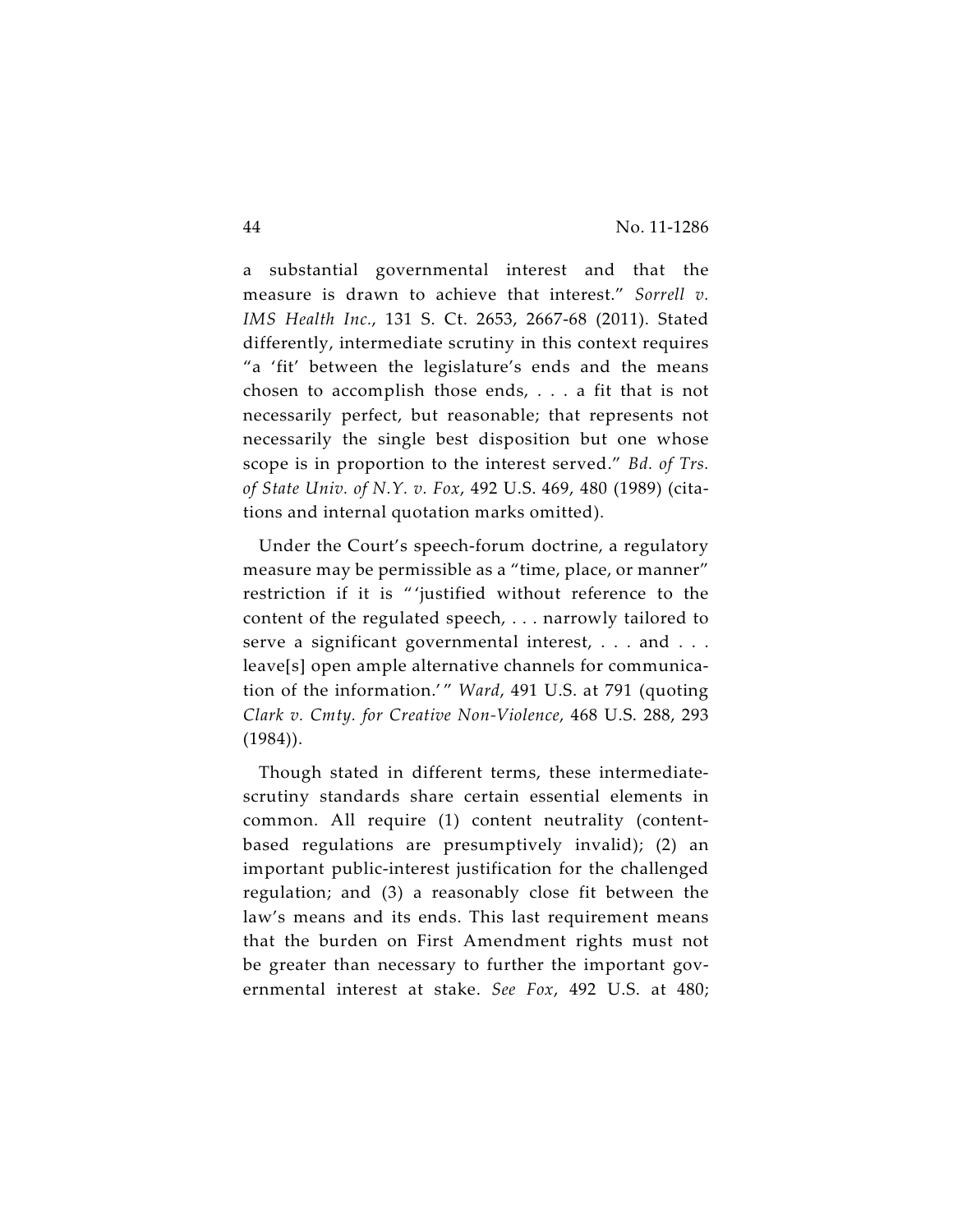*Ward*, 491 U.S. at 799; *see also O'Brien*, 391 U.S. at 376-77 (stating an alternative formulation of intermediate scrutiny).

As we have explained, the eavesdropping statute probably satisfies the requirement of content neutrality. As applied here, however, it very likely fails the rest of the test. The State's Attorney defends the law as necessary to protect conversational privacy. This is easily an important governmental interest. *Bartnicki v. Vopper*, 532 U.S. 514, 532 (2001) ("Privacy of communication is an important interest . . . ."). Indeed, the protection of personal conversational privacy serves First Amendment interests because "fear of public disclosure of private conversations might well have a chilling effect on private speech." *Id.* at 533.

At common law, actionable invasion of privacy takes several forms: (1) an unreasonable intrusion upon the seclusion of another; (2) appropriation of another's name or likeness; (3) unreasonable publicity given to another's private life; and (4) publicity that unreasonably places another in a false light before the public. RESTATEMENT (SECOND) OF TORTS § 652A; *Wolfe v. Schaefer*, 619 F.3d 782, 784 (7th Cir. 2010); *Desnick v. Am. Broad. Cos.*, 44 F.3d 1345, 1353 (7th Cir. 1995); *Haynes v. Alfred A. Knopf, Inc.,* 8 F.3d 1222, 1229 (7th Cir. 1993). In Fourth Amendment law, there is "no talisman that determines in all cases those privacy expectations that society is prepared to accept as reasonable." *O'Connor v. Ortega*, 480 U.S. 709, 715 (1987) (plurality opinion); *see also* Orin S. Kerr, *Four Models of Fourth Amendment Protection*, 60 STAN. L. REV.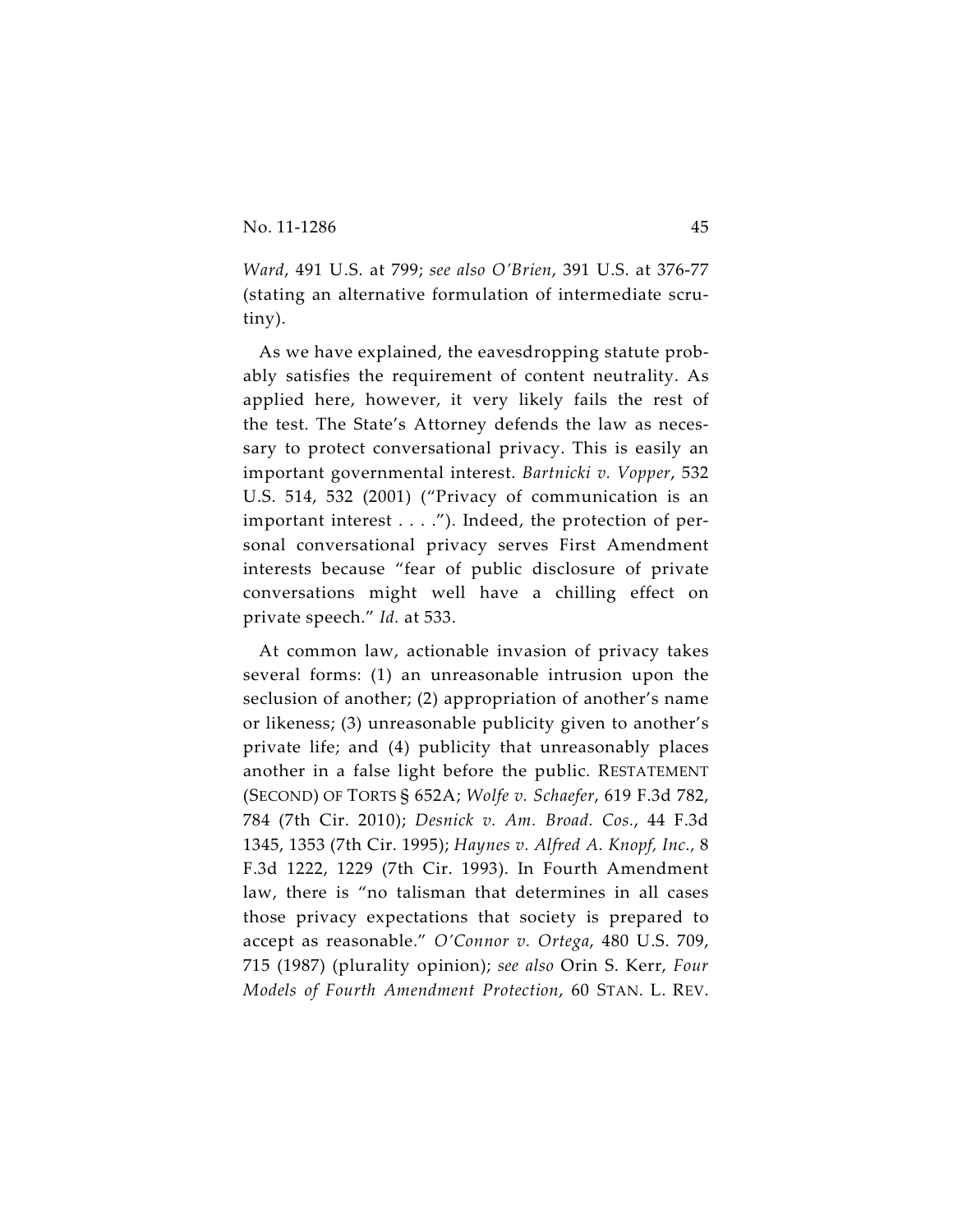503 (2007) (discussing different understandings of privacy). But surreptitiously accessing the private communications of another by way of trespass or nontrespassory wiretapping or use of an electronic listening device clearly implicates recognized privacy expectations. *See United States v. Jones,* 132 S. Ct. 945, 945-52 (2012); *Bartnicki*, 532 U.S. at 526; *Katz v. United States*, 389 U.S. 347, 351- 52 (1967).

Simply put, these privacy interests are not at issue here. The ACLU wants to openly audio record police officers performing their duties in public places and speaking at a volume audible to bystanders. Communications of this sort lack any "reasonable expectation of privacy" for purposes of the Fourth Amendment*. See Katz*, 389 U.S. at 351 ("What a person knowingly exposes to the public . . . is not a subject of Fourth Amendment protection."); *id.* at 361 (Harlan, J., concurring) ("[C]onversations in the open would not be protected against being overheard, for the expectation of privacy under the circumstances would be unreasonable."). Dissemination of these communications would not be actionable in tort. *See* RESTATEMENT (SECOND) OF TORTS §§ 652B, 652D (explaining the elements of the different invasion-of-privacy torts). $^{12}$ 

 $12$  Nothing we have said here endangers the tort law of privacy, as the dissent suggests. Dissent at 59-60. A tortious invasion of privacy occurs when a person "gives publicity to a matter concerning the private life of another . . . *if* the matter publicized is *of a kind* that (a) would be *highly offensive to a* (continued...)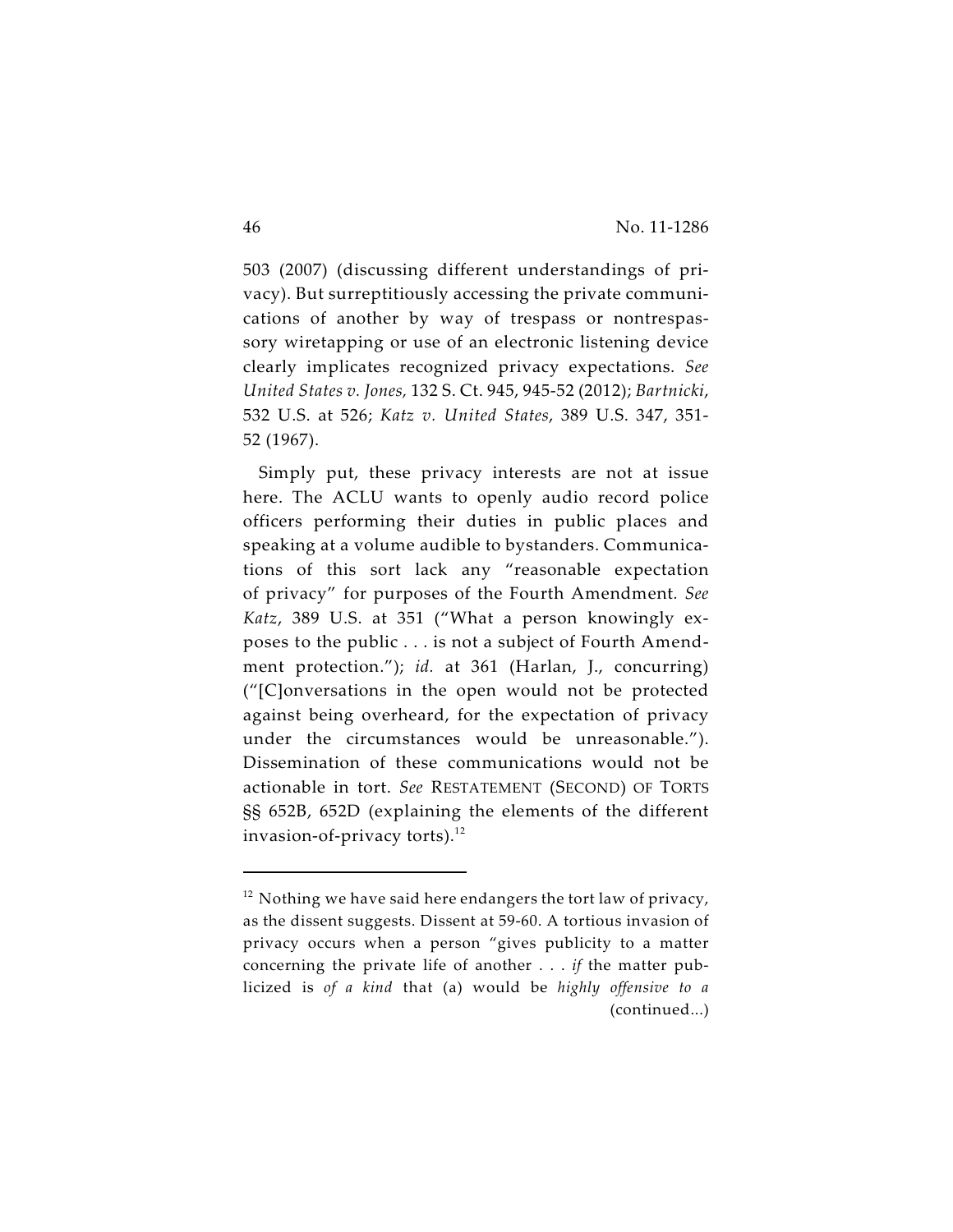Of course, the First Amendment does not prevent the Illinois General Assembly from enacting greater protection for conversational privacy than the commonlaw tort remedy provides. Nor is the legislature limited to using the Fourth Amendment "reasonable expectation of privacy" doctrine as a benchmark. But by legislating this broadly—by making it a crime to audio record *any* conversation, even those that are *not* in fact private—the State has severed the link between the eavesdropping statute's means and its end. Rather than attempting to tailor the statutory prohibition to the important goal of protecting personal privacy, Illinois has banned nearly all audio recording without consent of the parties—including audio recording that implicates *no* privacy interests at all.

The ACLU's proposed audio recording will be otherwise lawful—that is, not disruptive of public order or safety, and carried out by people who have a legal right to be in a particular public location and to watch and listen to what is going on around them. The State's Attorney concedes that the ACLU's observers may lawfully watch and listen to the officers' public communications, take still photographs, make video recordings with microphones switched off, or take shorthand notes and transcribe the conversations or otherwise recon-

 $12$  (...continued)

*reasonable person*, and (b) is *not of legitimate concern to the public*." RESTATEMENT (SECOND) OF TORTS § 652D (emphasis added). The communications at issue here are not of this kind.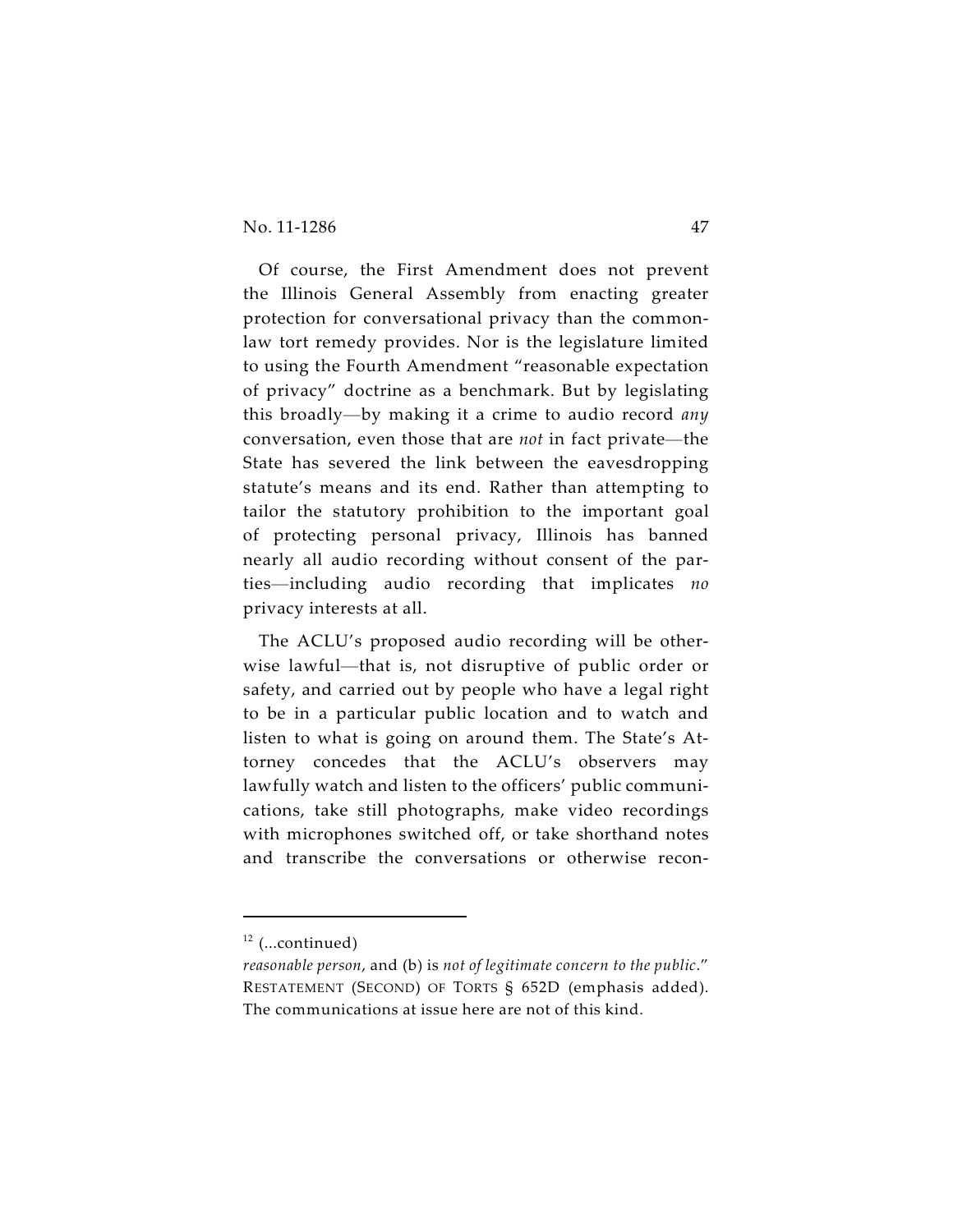struct the dialogue later. The ACLU may post all of this information on the internet or forward it to news outlets, all without violating the Illinois eavesdropping statute. The State's Attorney has not identified a substantial governmental interest that is served by banning audio recording of these same conversations. We acknowledge the difference in accuracy and immediacy that an audio recording provides as compared to notes or even silent videos or transcripts. But in terms of the *privacy* interests at stake, the difference is not sufficient to justify criminalizing this particular method of preserving and publishing the public communications of these public officials.

The State's Attorney insists that the broad reach of the statute is necessary to "remove[] incentives for interception of private conversations and minimize[] the harm to persons whose conversations have been illegally intercepted." At the risk of repeating ourselves, this case has nothing to do with private conversations or surreptitious interceptions. We accept Judge Posner's point that "private talk in public places is common." Dissent at 64. But the communications in question here do not fall into this category; they are not conversations that carry privacy expectations even though uttered in public places. Moreover, the ACLU plans to record *openly,* thus giving the police and others notice that they are being recorded. $^{13}$ 

 $13$  We are not suggesting that the First Amendment protects only *open* recording. The distinction between open and con- (continued...)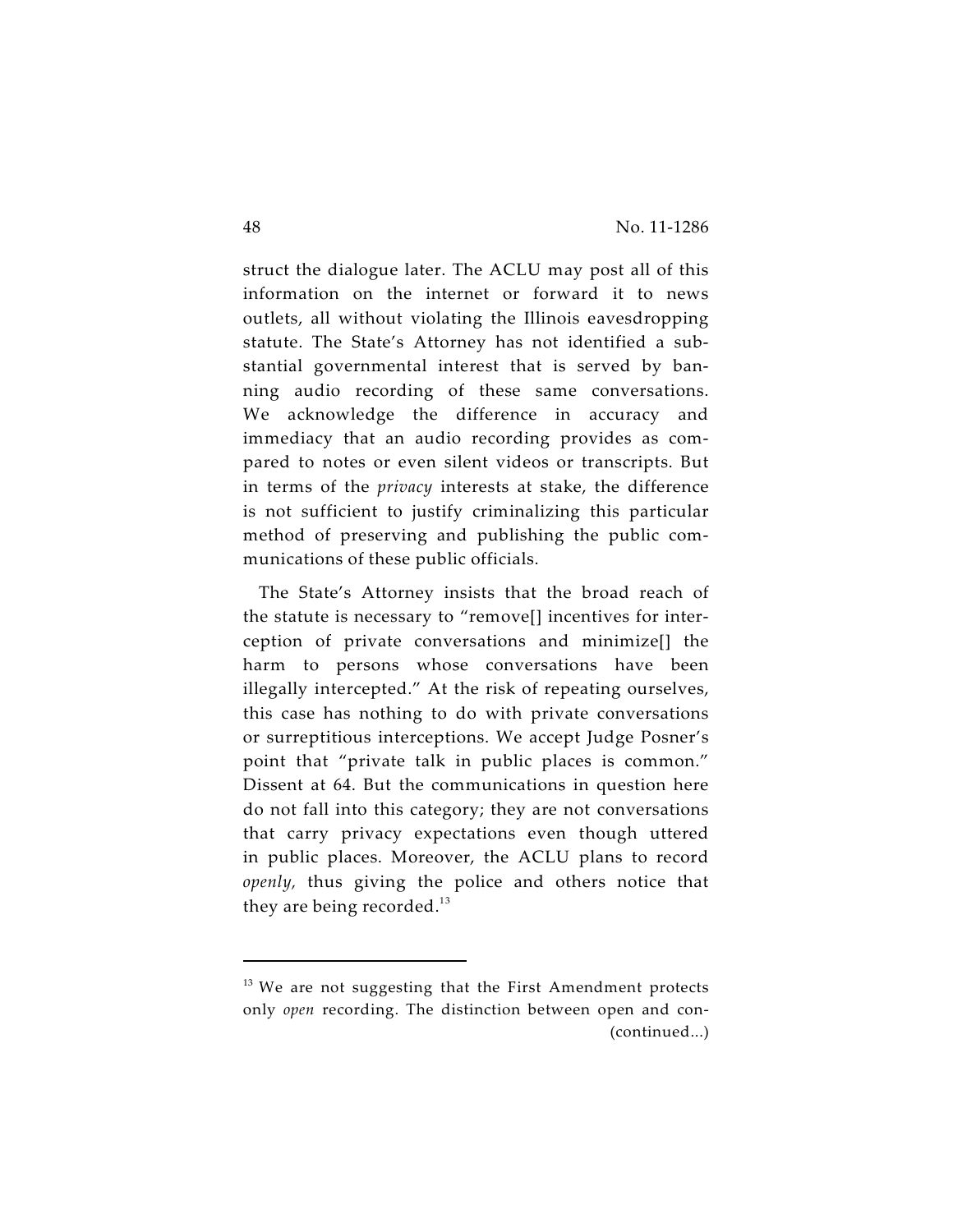The State's Attorney also argues that the statute endeavors to "[1.] encourage that civilians candidly speak with law enforcement, including those conversations conditioned on confidentiality; [2.] limit opportunities of the general public from gaining access to matters of national and local security; and [3.] reduce the likelihood of provoking persons during officers' mercurial encounters." These interests are not threatened here. Anyone who wishes to speak to police officers in confidence can do so; private police-civilian communications are outside the scope of this case. Police discussions about matters of national and local security do not take place in public where bystanders are within earshot; the State's Attorney has made no effort to connect this lawenforcement concern to the communications at issue here. It goes without saying that the police may take all reasonable steps to maintain safety and control, secure crime scenes and accident sites, and protect the integrity and confidentiality of investigations. While an officer surely cannot issue a "move on" order to a person *because* he is recording, the police may order bystanders to disperse for reasons related to public safety and order and other legitimate law-enforcement needs. *See, e.g.*, *Colten v. Kentucky*, 407 U.S. 104, 109 (1972) (rejecting a First Amendment right to congregate on

 $13$  (...continued)

cealed recording, however, may make a difference in the intermediate-scrutiny calculus because surreptitious recording brings stronger privacy interests into play. *See Bartnicki v. Vopper*, 532 U.S. 514, 529 (2001).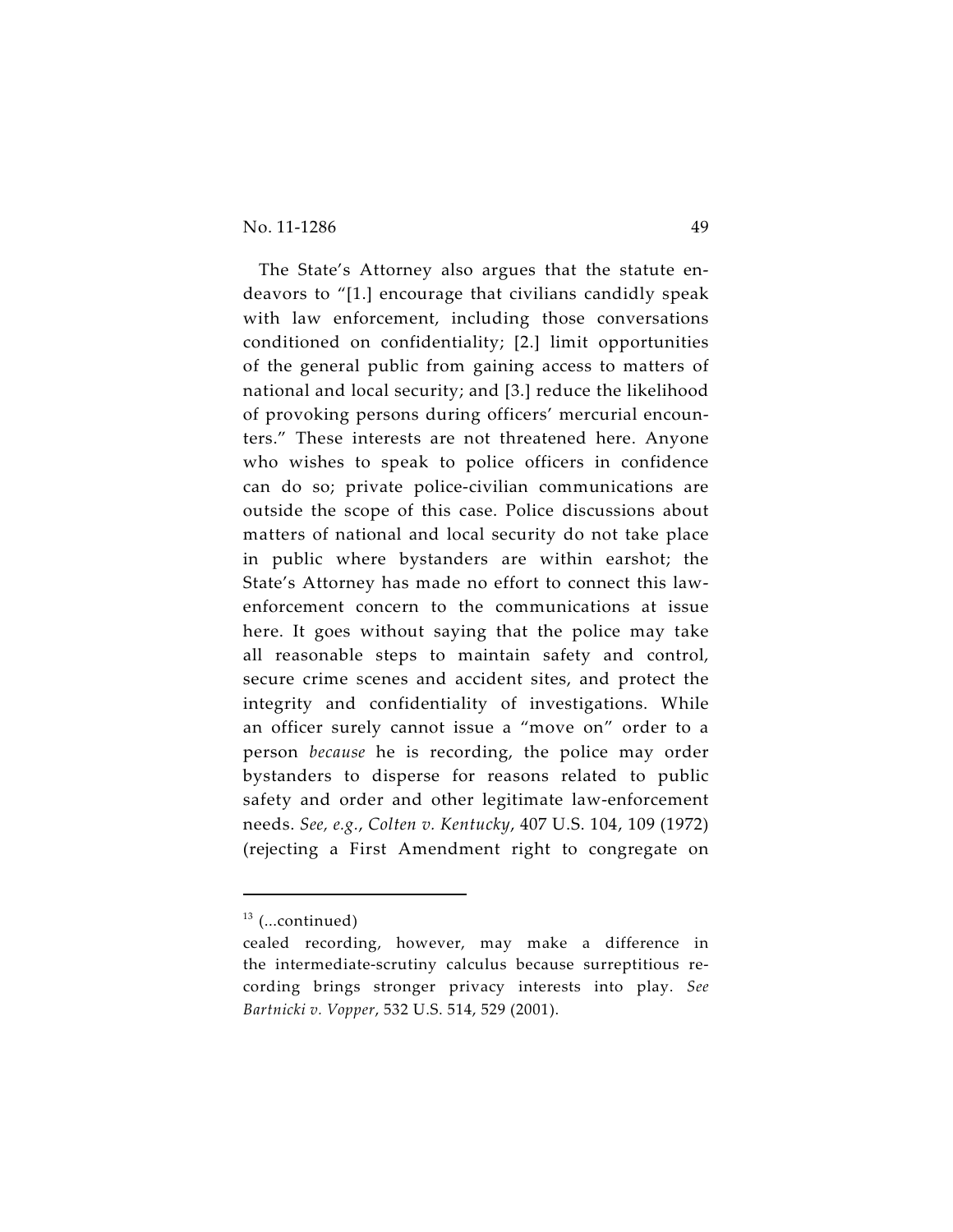the side of a highway and "observe the issuance of a traffic ticket"). Nothing we have said here immunizes behavior that obstructs or interferes with effective law enforcement or the protection of public safety.

Because the eavesdropping statute is not closely tailored to the government's interest in protecting conversational privacy, we need not decide whether it leaves open adequate alternative channels for this kind of speech (assuming that this factor—an aspect of speechforum analysis—even applies in this context). *See Saieg v. City of Dearborn,* 641 F.3d 727, 740 (6th Cir. 2011) ("The requirements for a time, place, and manner restriction are conjunctive." (citing *Watchtower Bible & Tract Soc'y v. Village of Stratton*, 536 U.S. 150, 168-69 (2002))). We note, however, that audio and audiovisual recording are uniquely reliable and powerful methods of preserving and disseminating news and information about events that occur in public. Their self-authenticating character makes it highly unlikely that other methods could be considered reasonably adequate substitutes.

Before closing, a brief response to a couple of points in the dissent. Our decision will not, as Judge Posner suggests, "cast[] a shadow over the electronic privacy statutes of other states." Dissent at 54. As we have explained, the Illinois statute is a national outlier. *See* Alderman, *Police Privacy in the iPhone Era?*, *supra* note 4, at 533-45 (collecting state statutes). Most state electronic privacy statutes apply only to *private* conversations; that is, they contain (or are construed to include) an expectation-ofprivacy requirement that limits their scope to conversa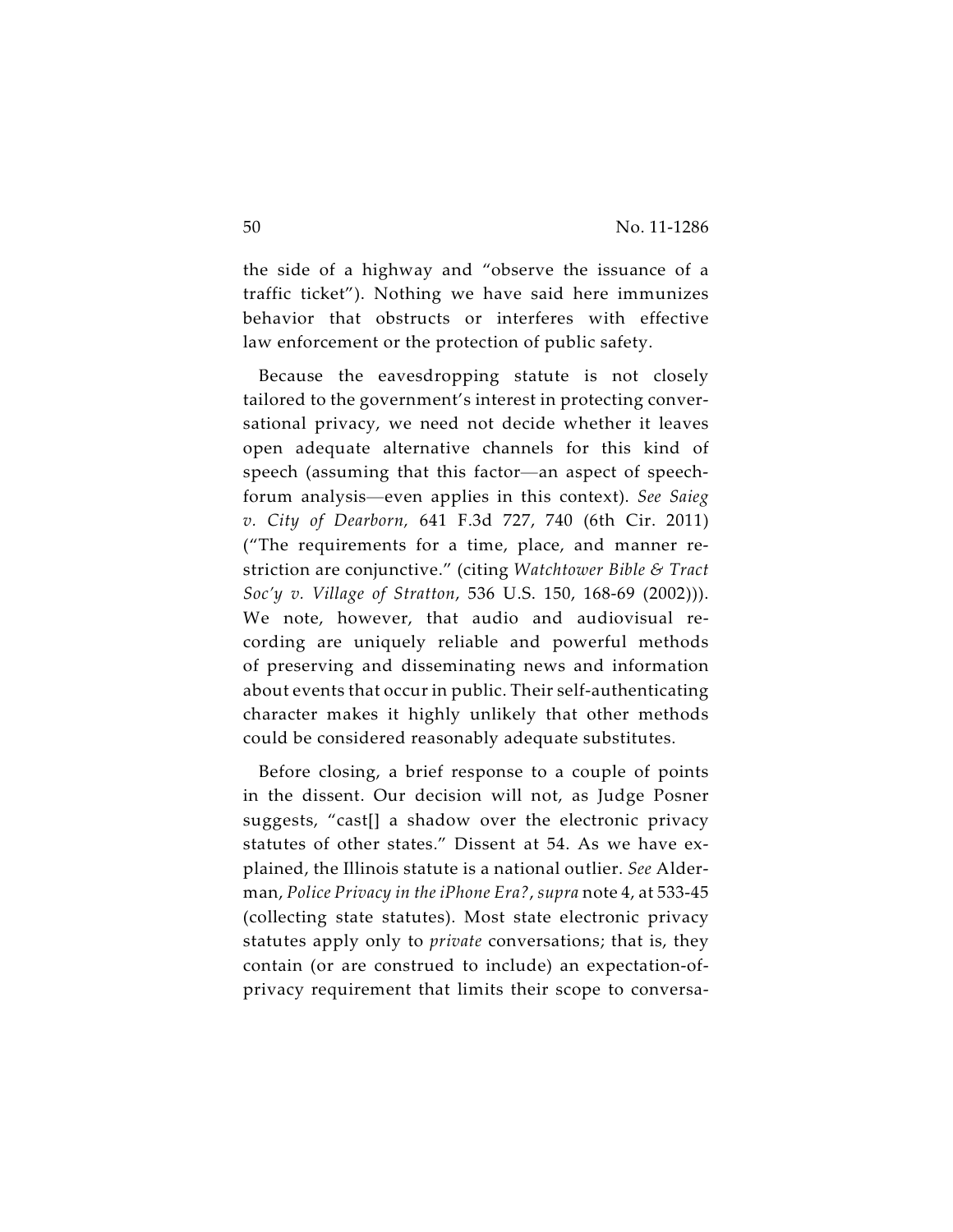tions that carry a reasonable expectation of privacy. Others apply only to wiretapping, and some ban only surreptitious recording. *Id.* Indeed, the California statute discussed in the dissent is explicitly limited to "confidential communications," a term specifically defined to exclude the kind of communications at issue here. If the Illinois statute contained a similar limitation, the link to the State's privacy justification would be much stronger.

The dissent also takes us to task for giving insufficient consideration to the privacy interests of civilians who communicate with the police and for failing to grasp the extent to which people "say things in public that they don't expect others around them to be listening to, let alone recording for later broadcasting." Dissent at 63. To the contrary, we have acknowledged the importance of conversational privacy and heeded the basic distinction drawn in *Katz* that some conversations in public places implicate privacy and others do not. *See Katz,* 389 U.S. at 351. Again, the privacy interests that may justify banning audio recording are not limited to those that the Fourth Amendment secures against governmental intrusion. But the Illinois eavesdropping statute obliterates the distinction between private and nonprivate by criminalizing *all* nonconsensual audio recording *regardless* of whether the communication is private *in any sense*. 720 ILL. COMP. STAT. 5/14-1(d). If protecting privacy is the justification for this law, then the law must be more closely tailored to serve that interest in order to avoid trampling on speech and press rights.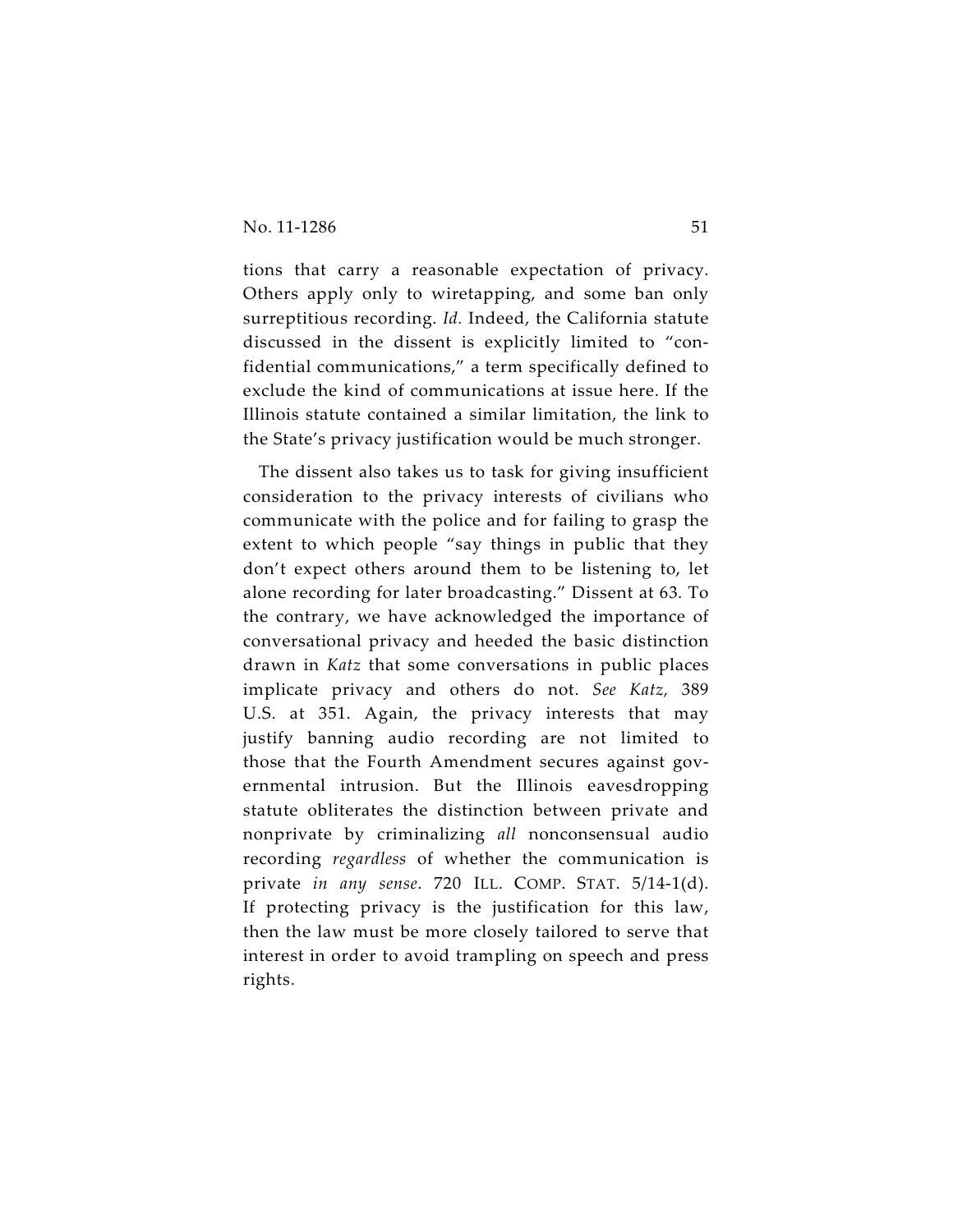For these reasons, we conclude that the ACLU has a strong likelihood of success on the merits of its First Amendment claim. The Illinois eavesdropping statute restricts an expressive medium used for the preservation and dissemination of information and ideas. On the factual premises of this case, the statute does not serve the important governmental interest of protecting conversational privacy; applying the statute in the circumstances alleged here is likely unconstitutional.

Accordingly, we reverse and remand with the following instructions: The district court shall reopen the case and allow the amended complaint; enter a preliminary injunction enjoining the State's Attorney from applying the Illinois eavesdropping statute against the ACLU and its employees or agents who openly audio record the audible communications of law-enforcement officers (or others whose communications are incidentally captured) when the officers are engaged in their official duties in public places; and conduct such further proceedings as are consistent with this opinion.

REVERSED AND REMANDED WITH INSTRUCTIONS.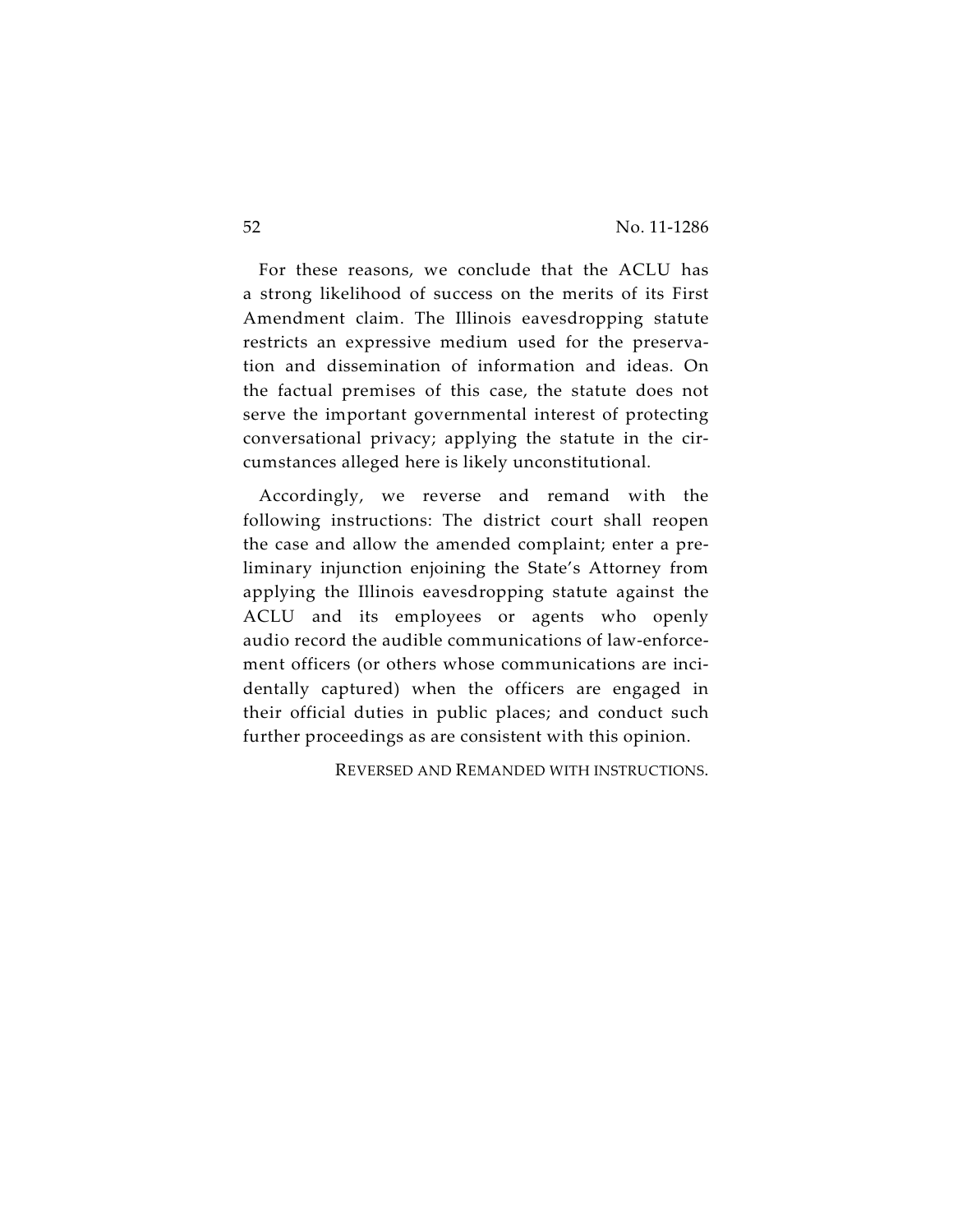POSNER, *Circuit Judge*, dissenting. The American Civil Liberties Union appeals from the denial of a preliminary injunction in its suit against the Cook County State's Attorney (that is, the "D.A." of Cook County, Illinois) to invalidate the Illinois Eavesdropping Act as a violation of freedom of speech (more precisely, freedom to publish or otherwise disseminate other people's speech). I would affirm the district court.

The Act criminalizes "knowingly and intentionally us[ing] an eavesdropping device for the purpose of hearing or recording all or any part of any conversation" without "the consent of all of the parties to such conversation." 720 ILCS 5/14-2(a)(1). My colleagues have decided to reverse, and to order the entry of a preliminary injunction against enforcement of the Eavesdropping Act. But why a *preliminary* injunction? The opinion gives no indication of what argument or evidence presented on remand might allow the district court again to uphold the Act.

The invalidation of a statute on constitutional grounds should be a rare and solemn judicial act, done with reluctance under compulsion of clear binding precedent or clear constitutional language or—in the absence of those traditional sources of guidance—compelling evidence, or an overwhelming gut feeling, that the statute has intolerable consequences. The law invalidated today is not an outdated one left on the books by legislative inertia, like many of the laws invalidated by the Supreme Court in famous cases such as *Griswold v. Connecticut*, 381 U.S. 479 (1965). In its present form it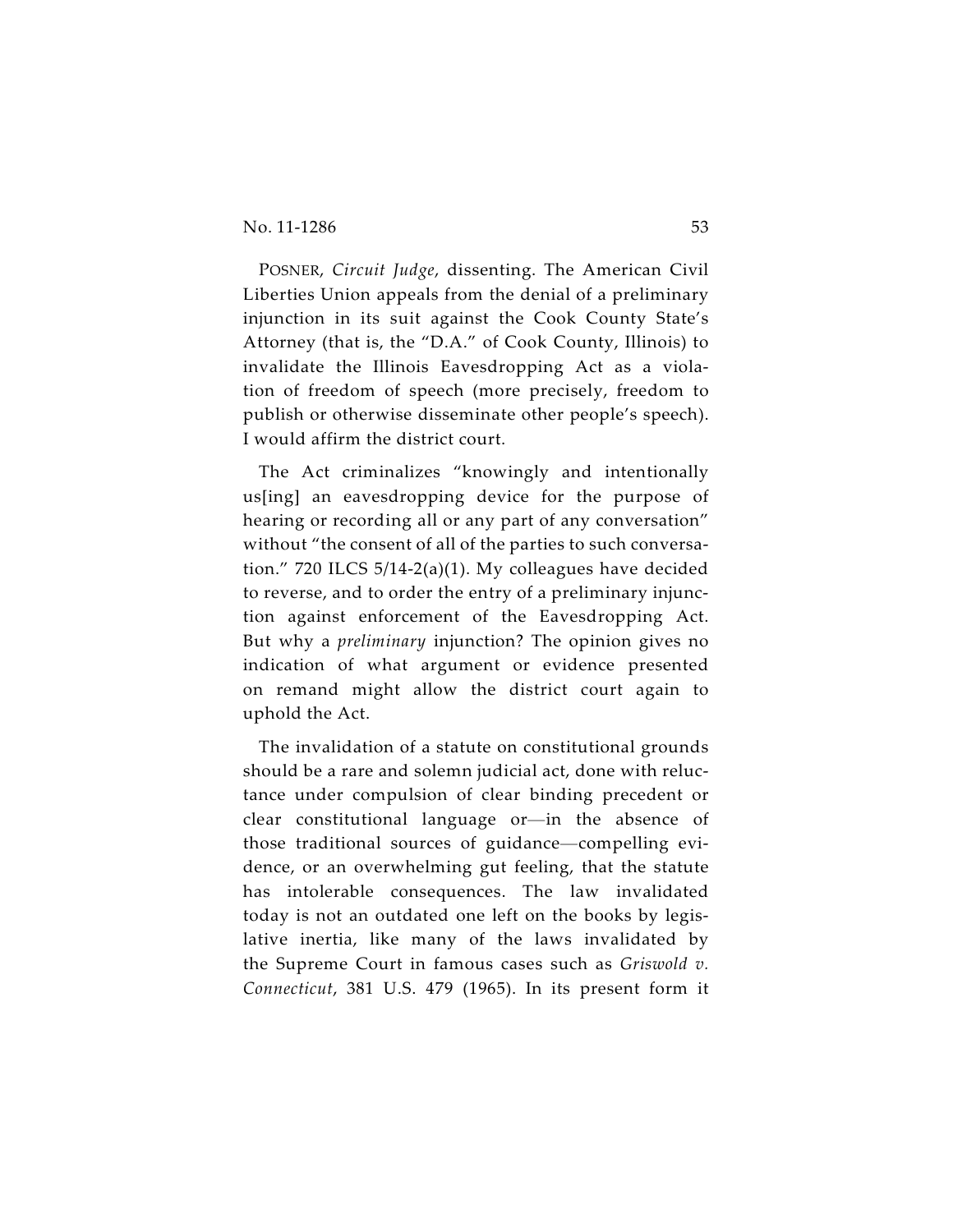dates only from 1994. It is stricter than provisions found in the laws governing electronic eavesdropping in most other states because it requires both parties to consent to a recording of their conversation. Maybe it's too strict in forbidding nonconsensual recording even when done in defense of self or others, as when the participant in a conversation records it in order to create credible evidence of blackmail, threats, other forms of extortion, or other unlawful activity, as in *Glik v. Cunniffe*, 655 F.3d 78 (1st Cir. 2011). But that feature of the statute is irrelevant. The ACLU insists on, and the majority opinion endorses, the right to record conversations to which police officers are parties even if *no* party consents to the recording, as long as the officers are performing public duties (as distinct from talking with one another on a private topic) in a public place and speaking loudly enough to be heard by a person who doesn't have special equipment for amplifying sound—in other words, a person standing nearby.

Our ruling casts a shadow over electronic privacy statutes of other states as well, to the extent that they can be interpreted to require the consent of at least one party to a conversation to record it even though the conversation takes place that in a public place, if the conversation could nevertheless reasonably be thought private by the parties. The statutes of several states are so openended that they could easily be found invalid under the approach taken in the majority opinion. See Alaska Stat. Ann. § 42.20.310; Ark. Code. Ann. § 5-60-120; Cal. Penal Code § 632(c); Mich. Comp. Laws Ann.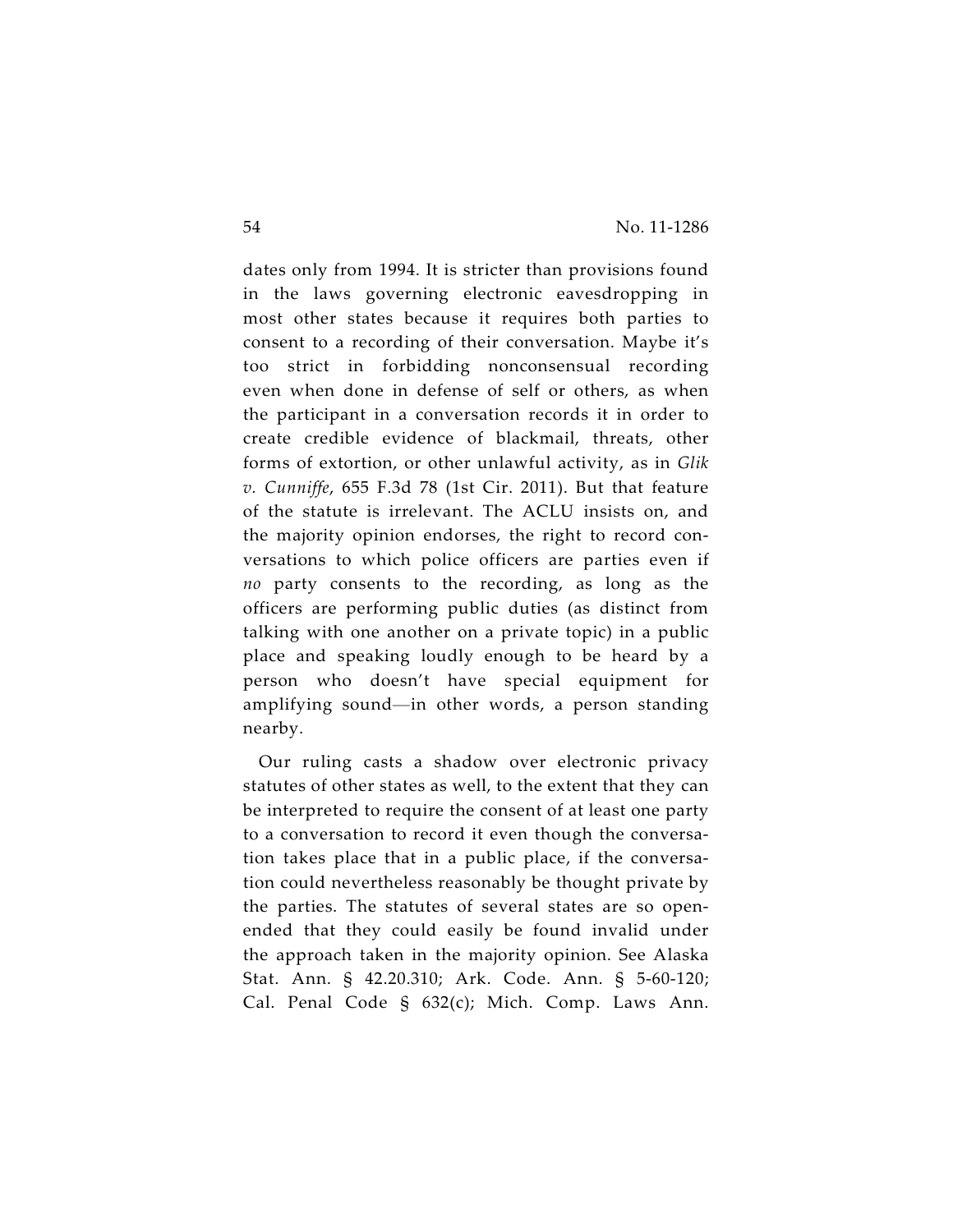§ 750.539c; N.D. Cent. Code. Ann. § 12.1-15-02. The California statute is illustrative. It states that "the term 'confidential communication' includes any communication carried on in circumstances as may reasonably indicate that any party to the communication desires it to be confined to the parties thereto, but excludes a communication made in a public gathering or in any legislative, judicial, executive or administrative proceeding open to the public, or in any other circumstance in which the parties to the communication may reasonably expect that the communication may be overheard or recorded." The words are clear, the meaning is clear, but the *application* is unclear. Should a conversation in a public place, but intended to be private, be thought a "communication that any party desires to be confined to the parties"? It is both intended to be private and remote from a communication made in a "public gathering," a term that from its placement connotes a public meeting of some sort. But what of the exclusion of private communications that the parties "may reasonably expect . . . may be overheard or recorded"? That fogs the issue of which private communications are protected. To read the statute literally would exclude all private communications, for any private communication *can* be overheard and recorded, even if it is a conversation in a closed room.

A number of state privacy statutes tee off from the statement in *Katz v. United States*, 389 U.S. 347, 351 (1967), that "what a person knowingly exposes to the public, even in his own home or office, is not a subject of Fourth Amendment protection. But what he seeks to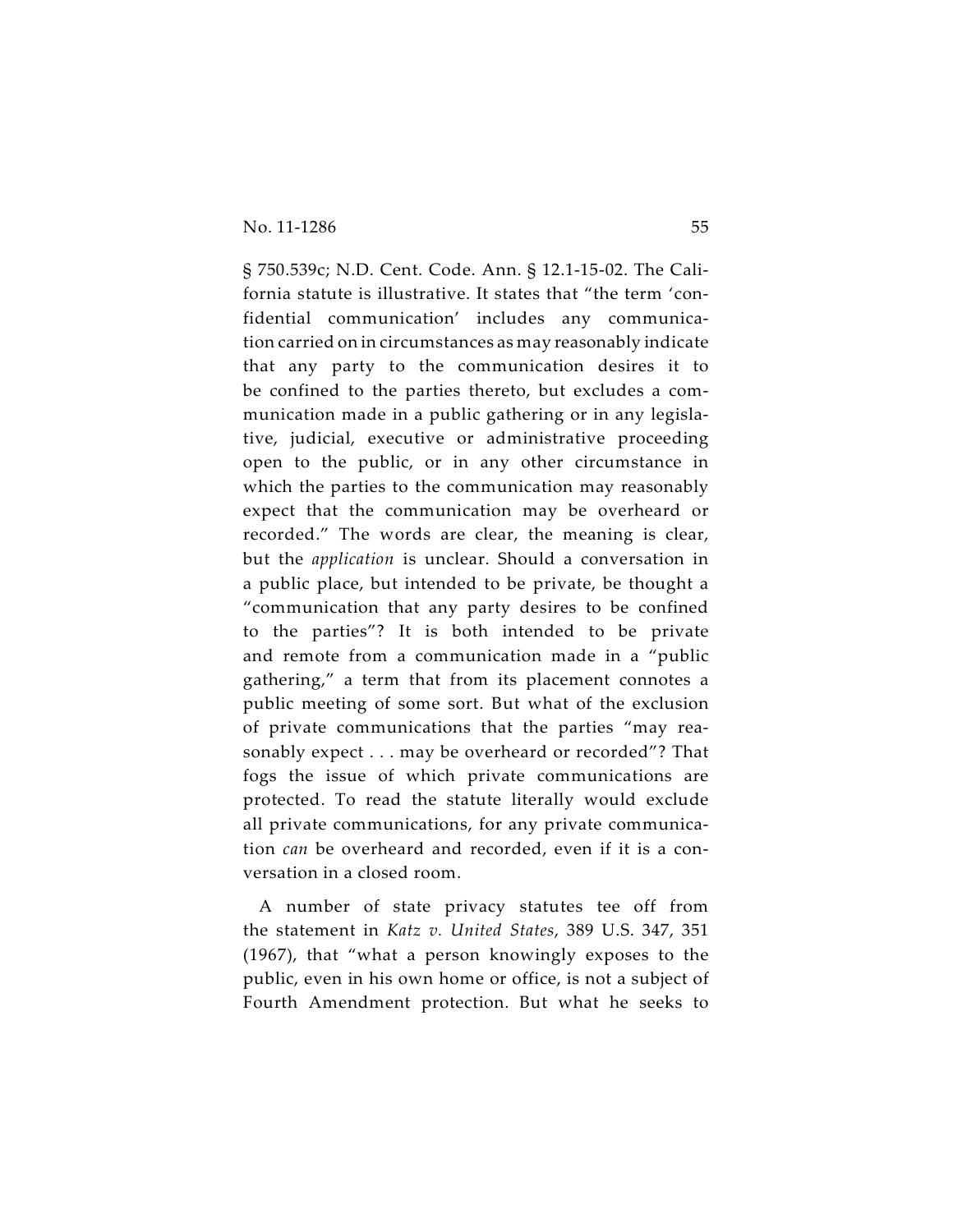preserve as private, even in an area accessible to the public, may be constitutionally protected." See, e.g., Fla. Stat. § 934.02(2); Ohio Rev. Code Ann. § 2933.51(B); Texas Penal Code § 16.02(b)(1), incorporating Tex. Code Crim. P. art. 18.20 § 1(1); cf. 18 U.S.C. § 2510(2). The police in *Katz* had recorded the defendant's phone call, made in a public telephone booth, by secretly fastening a microphone to the booth, and the Court held that the phone call violated the Fourth Amendment because the police had no warrant. Suppose the telephone booth had had no door, or that though it had a door the booth was not soundproof and someone standing five feet away could hear the conversation. Or suppose a police officer is talking in a low voice to a crime victim on a crowded sidewalk; there are people within earshot but the conversants reasonably assume that no one is listening, though they notice someone looking at his cell phone and the recorder in the cell phone might be turned on. We can't predict the impact of today's decision on the laws of most other states.

The ACLU particularly wants to record conversations to which a police officer is a party during demonstrations in public places, such as the march protesting the start of the second Iraq war that was before us in *Vodak v. City of Chicago,* 639 F.3d 738 (7th Cir. 2011). That is its particular desire, but if its constitutional argument is correct, anyone has a constitutional right to record all such conversations, not just groups like the ACLU, and journalists, because neither the ACLU nor the press has greater First Amendment rights than other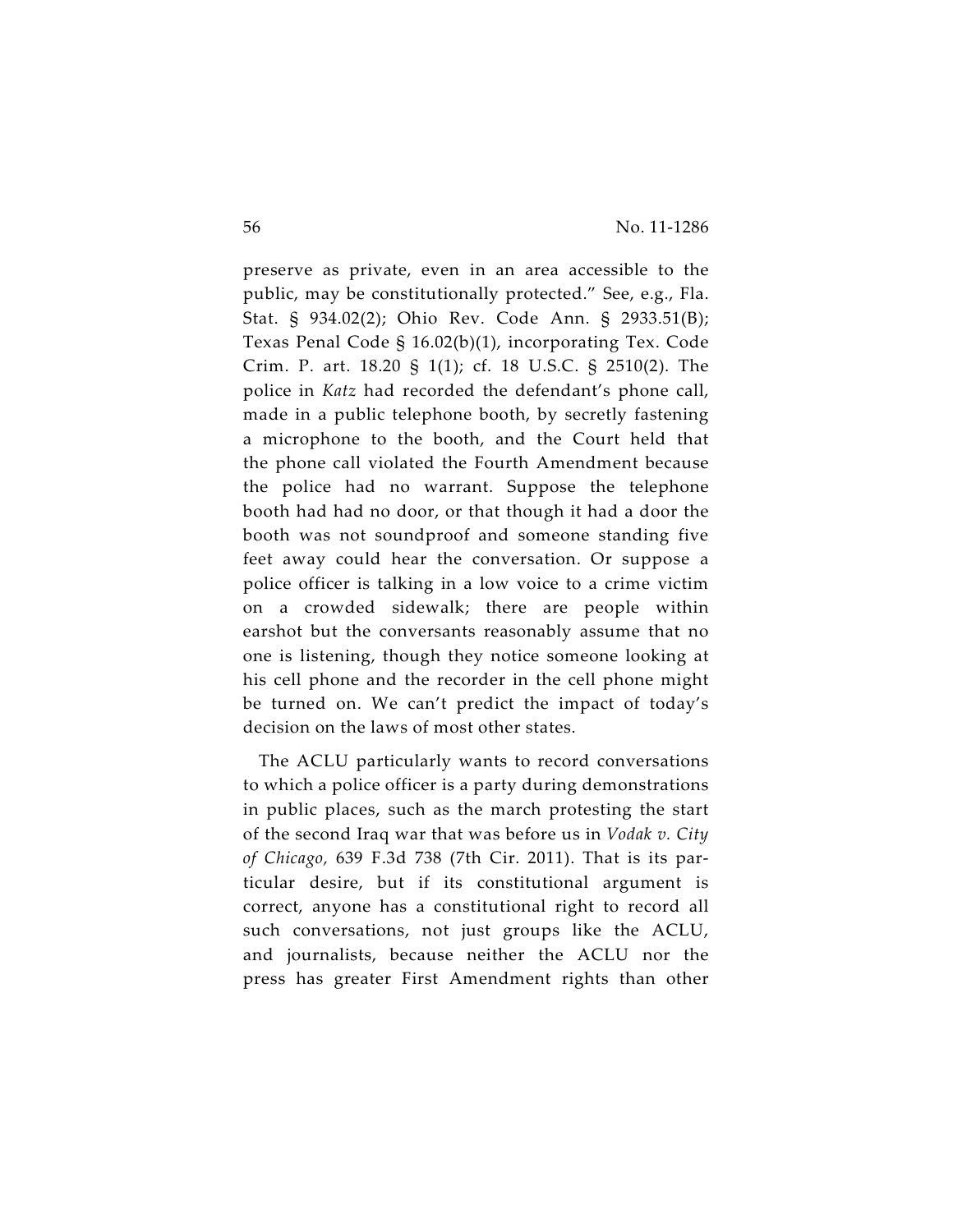members of the public. *Citizens United v. Federal Election Commission*, 130 S. Ct. 876, 905-06 (2010); *Lovell v. City of Griffin*, 303 U.S. 444, 452 (1938); see generally Eugene Volokh, "Freedom for the Press as an Industry, or for the Press as a Technology? From the Framing to Today," 160 *U. Pa. L. Rev.* 459 (2012). Nor would the right be limited to political demonstrations; it would extend to all audible police conversations in public places, whether outdoors on sidewalks and in parks or indoors in the lobbies or other public spaces of courthouses and other government buildings.

Judges asked to affirm novel "interpretations" of the First Amendment should be mindful that the constitutional right of free speech, as construed nowadays, is nowhere to be found in the Constitution. The relevant provision of the First Amendment merely forbids Congress to abridge free speech, which as understood in the eighteenth century meant freedom only from censorship (that is, suppressing speech, rather than just punishing the speaker after the fact). A speaker could be prosecuted for seditious libel, for blasphemy, and for much other reprobated speech besides, but in a prosecution he would at least have the protection of trial by jury, which he would not have if hauled before a censorship board; and his speech or writing would not have been suppressed, which is what censorship boards do. Protection against censorship was the only protection that the amendment was understood to create. *Patterson v. Colorado*, 205 U.S. 454, 461-62 (1907) (Holmes, J.); *Blue Canary Corp. v. City of Milwaukee*, 251 F.3d 1121, 1123 (7th Cir. 2001); Akhil Reed Amar, *The Bill of Rights: Creation*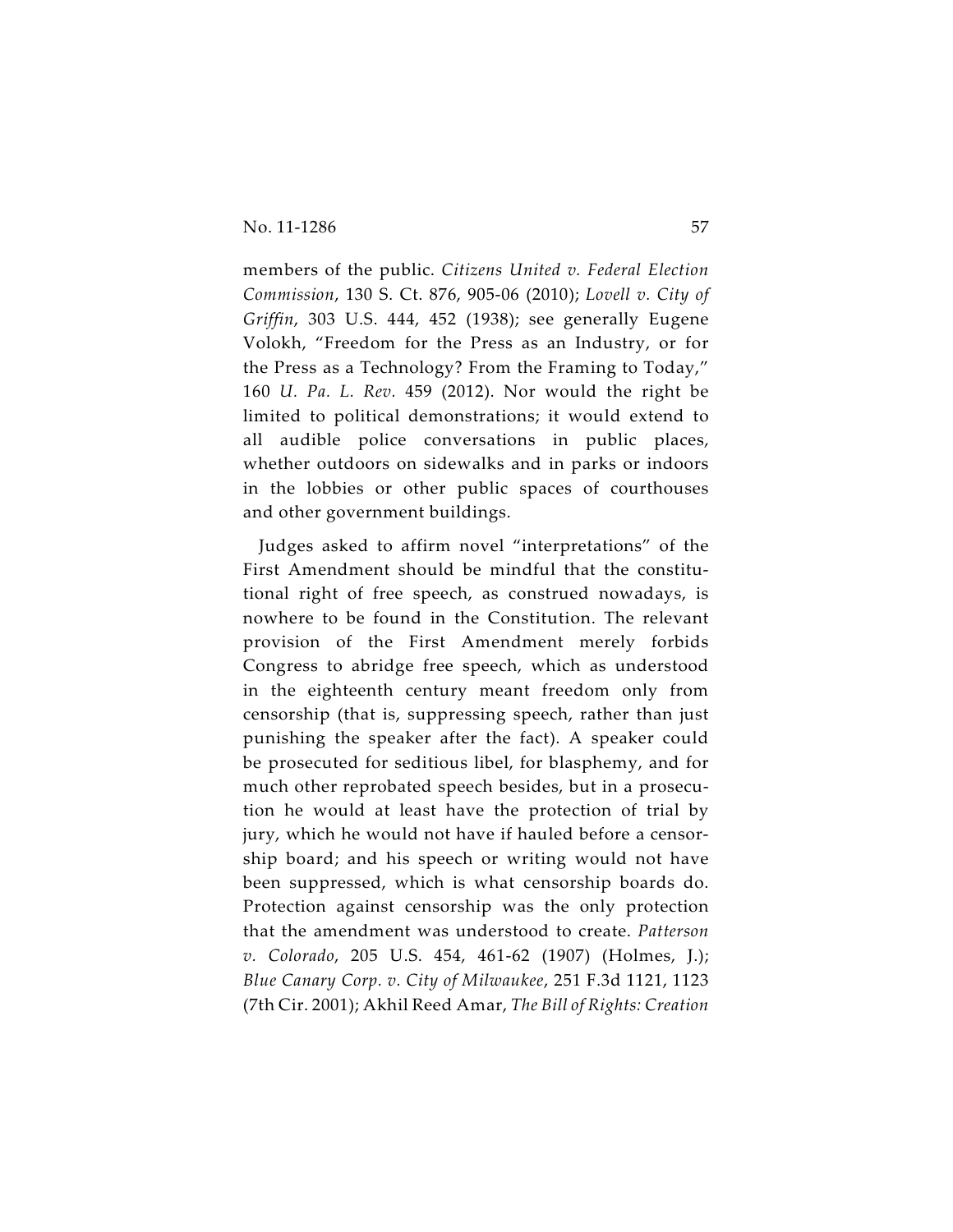*and Reconstruction* 23-24 (1998); cf. 4 William Blackstone, *Commentaries on the Laws of England* 150-53 (1769).

The limitation of the amendment to Congress, and thus to *federal* restrictions on free speech (the First Amendment does not apply to state action), and to censorship *is* the original understanding. Judges have strayed *so* far from it that further departures should be undertaken with caution. Even today, with the right to free speech expanding in all directions, it remains a partial, a qualified, right. To make it complete would render unconstitutional defamation law, copyright law, trade secret law, and trademark law; tort liability for wiretapping, other electronic eavesdropping, and publicly depicting a person in a "false light"; laws criminalizing the publication of military secrets and the dissemination of child pornography; conspiracy law (thus including much of antitrust law); prohibitions of criminal solicitation, threats and fighting words, securities fraud, and false advertising of quack medical remedies; the regulation of marches, parades, and other demonstrations whatever their objective; limitations on free speech in prisons; laws limiting the televising of judicial proceedings; what little is left of permitted regulation of campaign expenditures; public school disciplining of inflammatory or disruptive student speech; the attorneyclient, spousal, and physician-patient privileges in cases in which an attorney or spouse or physician would like to speak but is forbidden by the privilege to do so; laws making medical records confidential; and prohibitions against the public disclosure of jurors' names in cases in which jurors might be harassed. All these legal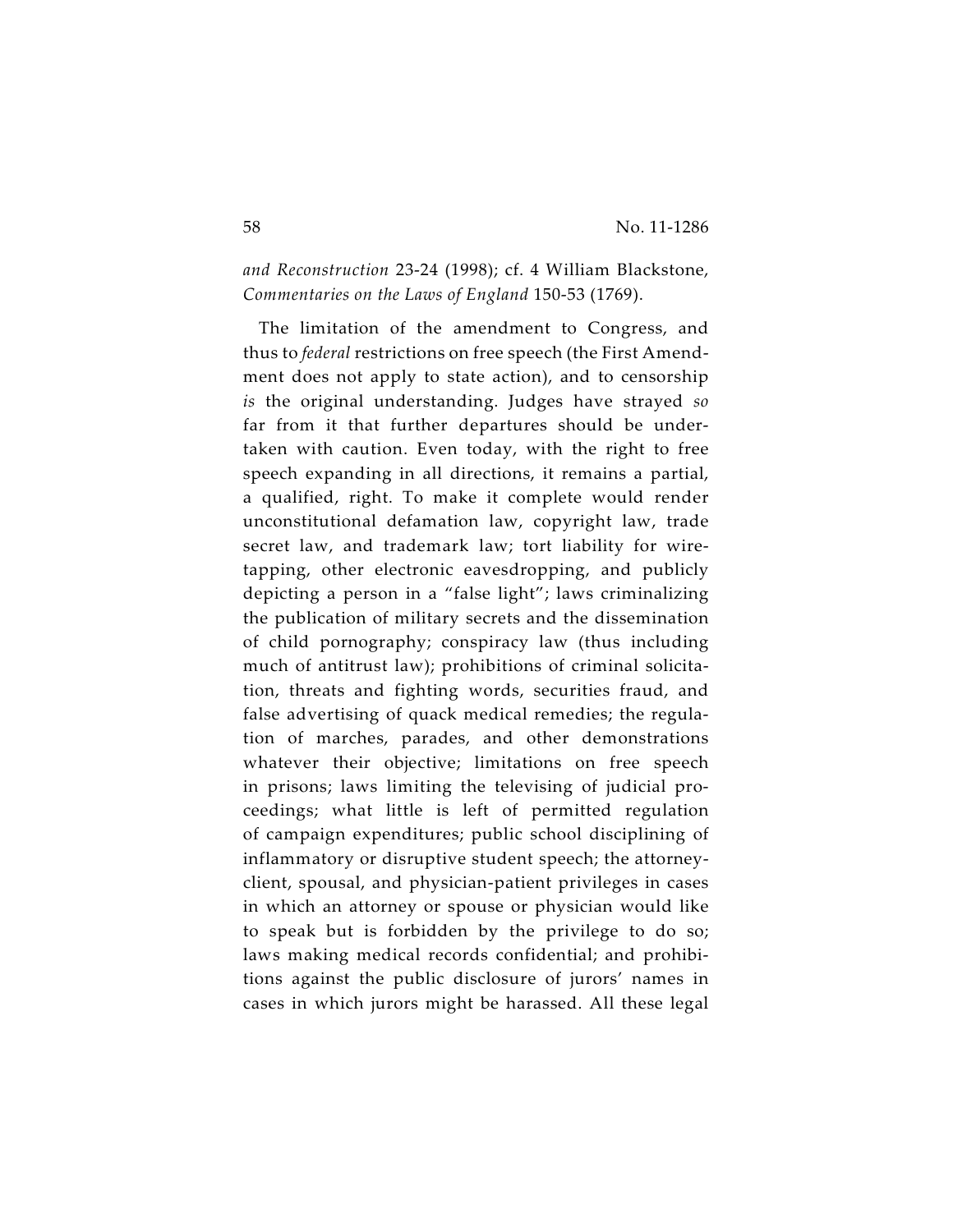restrictions of free speech are permitted (some because they may actually increase the amount of speech, a point I'll come back to). The question in this case is whether a state, to protect both privacy and public safety, should be allowed in addition to forbid the recording of conversations between police officers and members of the public in a public place unless both parties to the conversation consent to being recorded for posterity.

A person who is talking with a police officer on duty may be a suspect whom the officer wants to question; he may be a bystander whom the police are shooing away from the scene of a crime or an accident; he may be an injured person seeking help; he may be a crime victim seeking police intervention; he may be asking for directions; he may be arguing with a police officer over a parking ticket; he may be reporting a traffic accident. In many of these encounters the person conversing with the police officer may be very averse to the conversation's being broadcast on the evening news or blogged throughout the world. In some instances such publicity would violate the tort right of privacy, a conventional exception to freedom of speech as I have noted. *Restatement (Second) of Torts* §§ 652A, 652D (1977) ("unreasonable publicity given to [another person's] private life"); *Wolfe v. Schaefer*, 619 F.3d 782, 784 (7th Cir. 2010); *Reuber v. Food Chemical News, Inc.*, 925 F.2d 703, 718- 19 (4th Cir. 1991) (en banc) ("publiciz[ing] private facts in a highly offensive manner about an issue not of public concern"); *Miller v. Motorola, Inc.*, 560 N.E.2d 900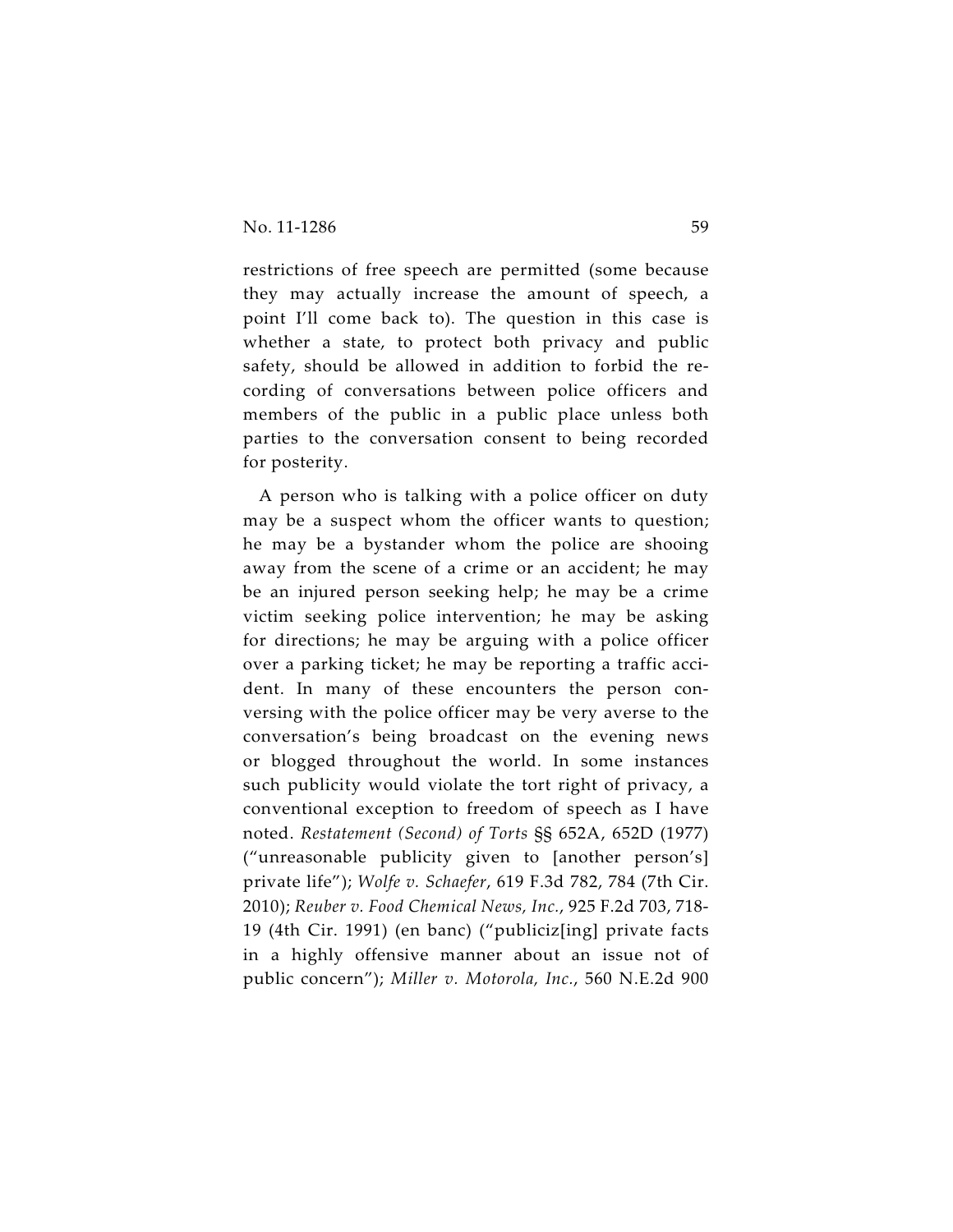(Ill. App. 1990). This body of law is endangered by today's ruling.

Privacy is a social value. And so, of course, is public safety. The constitutional right that the majority creates is likely to impair the ability of police both to extract information relevant to police duties and to communicate effectively with persons whom they speak with in the line of duty. An officer may freeze if he sees a journalist recording a conversation between the officer and a crime suspect, crime victim, or dissatisfied member of the public. He may be concerned when any stranger moves into earshot, or when he sees a recording device (even a cell phone, for modern cell phones are digital audio recorders) in the stranger's hand. To distract police during tense encounters with citizens endangers public safety and undermines effective law enforcement.

The majority opinion disclaims any intention of "immuniz[ing] behavior that obstructs or interferes with effective law enforcement." I am not reassured. A fine line separates "mere" recording of a police-citizen encounter (whether friendly or hostile) from obstructing police operations by distracting the officers and upsetting the citizens they are speaking with. Today's ruling may cause state and federal judicial dockets in Illinois to swell because it will unwittingly encourage police officers to shoo away bystanders, on the authority of cases like *Colten v. Kentucky*, 407 U.S. 104, 109-10 (1972); cf. *City of Houston v. Hill*, 482 U.S. 451, 462 n. 11 (1987); *King v. Ambs*, 519 F.3d 607, 613-15 (6th Cir. 2008), when the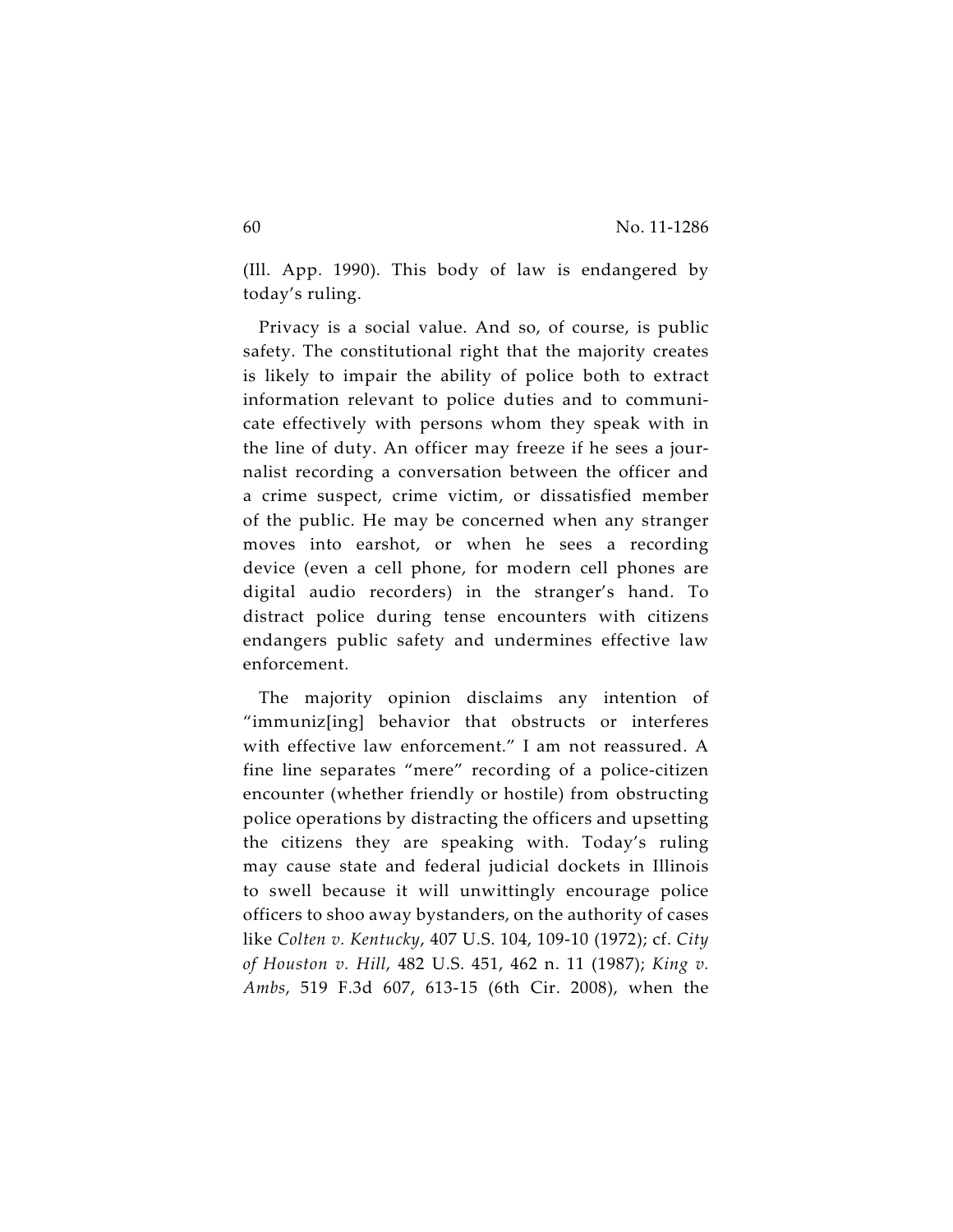officer wants to have a private conversation in a public place.

That the Eavesdropping Act, despite its name, does not punish the bystander who overhears a conversation without recording it does not have the significance that the majority opinion gives it. There is an important difference, well articulated in Justice Harlan's dissent in *United States v. White*, 401 U.S. 745, 787-89 (1971) (footnotes omitted), between human and mechanical eavesdropping:

The impact of the practice of third-party bugging, must, I think, be considered such as to undermine that confidence and sense of security in dealing with one another that is characteristic of individual relationships between citizens in a free society. It goes beyond the impact on privacy occasioned by the ordinary type of "informer" investigation . . . . The argument of the plurality opinion, to the effect that it is irrelevant whether secrets are revealed by the mere tattletale or the transistor, ignores the differences occasioned by third-party monitoring and recording which insures full and accurate disclosure of all that is said, free of the possibility of error and oversight that inheres in human reporting.

Authority is hardly required to support the proposition that words would be measured a good deal more carefully and communication inhibited if one suspected his conversations were being transmitted and transcribed. Were third-party bugging a prevalent practice, it might well smother that spontaneity—reflected in frivolous, impetuous, sacrilegious,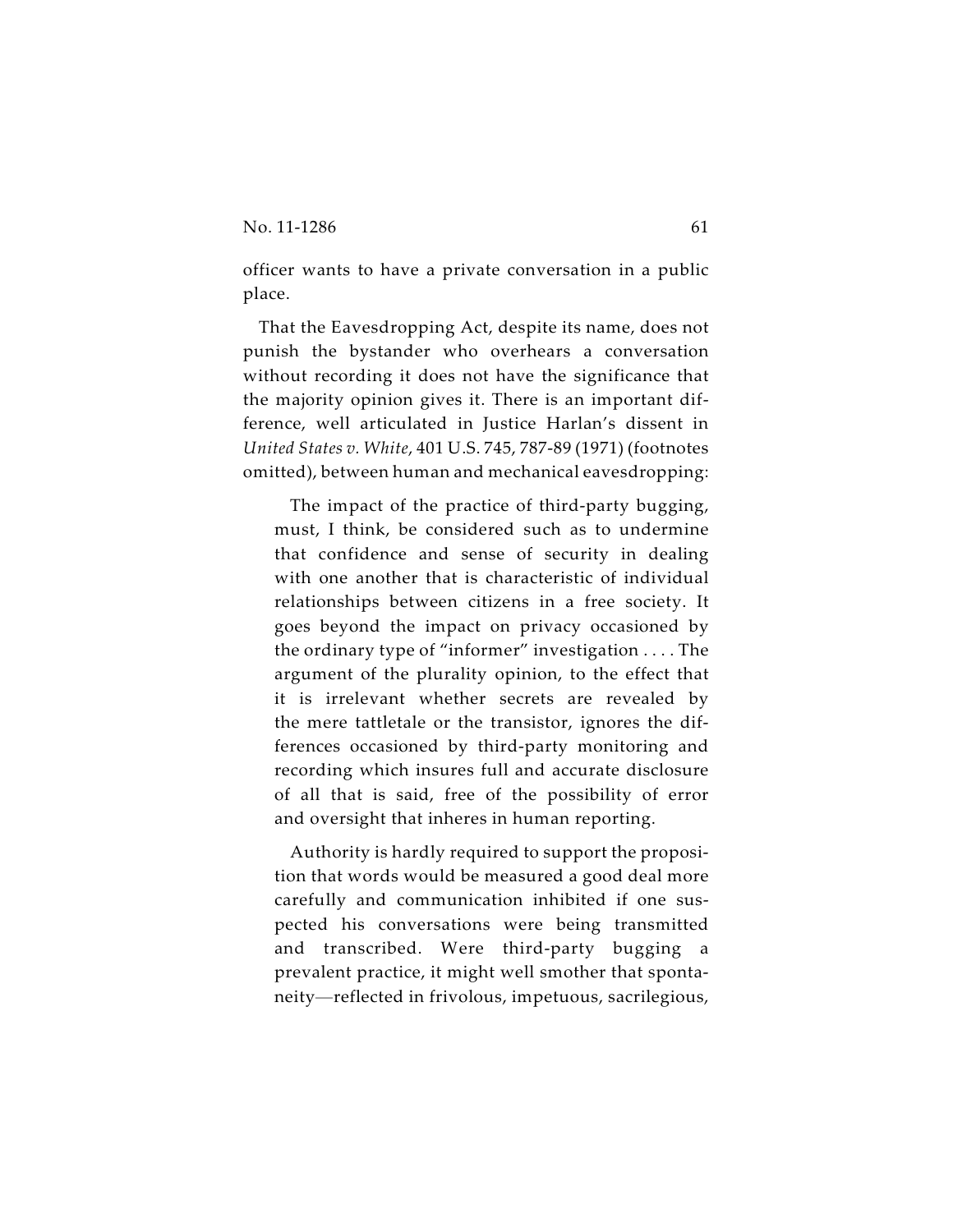and defiant discourse—that liberates daily life. Much off-hand exchange is easily forgotten and one may count on the obscurity of his remarks, protected by the very fact of a limited audience, and the likelihood that the listener will either overlook or forget what is said, as well as the listener's inability to reformulate a conversation without having to contend with a documented record. All these values are sacrificed by a rule of law that permits official monitoring of private discourse limited only by the need to locate a willing assistant.

The distinction that Justice Harlan drew between an overheard private conversation recalled from memory and one that is recorded is something everyone feels and feels more acutely in the electronic age than 41 years ago. Walter Kirn, "Little Brother Is Watching," *New York Times Magazine* (Oct. 17, 2010); William Saletan, "Bugged Naked: Webcams, Sex, and the Death of Privacy," *Slate* (Oct. 1, 2010); William Safire, "To Stop the Eavesdrop," *New York Times* (Dec. 20, 1999). Americans face new challenges to privacy because of the amount of personal information stored and publicly accessible online and the ubiquity of recording devices. Lizette Alvarez, "Spring Break Gets Tamer as World Watches Online," *New York Times* (March 16, 2012); Jeffrey Rosen, "The Web Means the End of Forgetting," *New York Times* (July 25, 2010); Jonathan Zittrain, "Privacy 2.0," 2008 *U. Chi. Legal Forum* 65, 81-91. Lacking relevant expertise, lacking evidence, forced back on intuition, judges should hesitate to invalidate legislative attempts to solve these problems.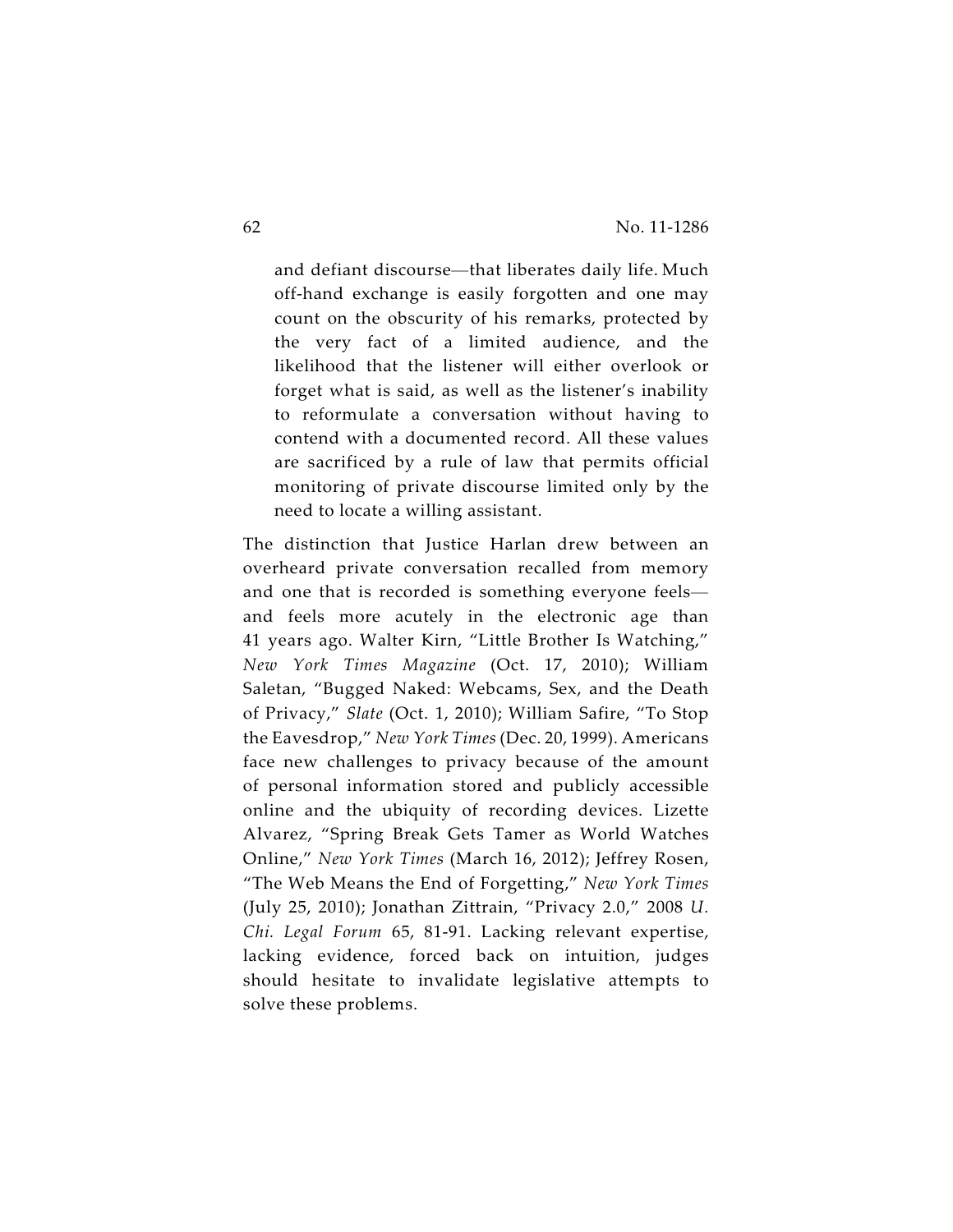### No. 11-1286 63

Police may have no right to privacy in carrying out official duties in public. But the civilians they interact with do. The majority opinion "acknowledge[s] the difference in accuracy and immediacy that an audio recording provides as compared to notes or even silent videos or transcripts" but says that "in terms of the *privacy* interests at stake, the difference is not sufficient to justify criminalizing this particular method of preserving and publishing the public communications of these public officials" (emphasis in original). The assertion lacks a supporting argument, and by describing the recording as a "method of preserving and publishing the public communications of these public officials" neglects the fact that the recording will publish and preserve what the civilians with whom the police are conversing say, not just what the police say. The further statement that these "are not conversations that carry privacy expectations even though uttered in public places" implies that anything said outdoors is *ipso facto* public. Yet people often say things in public that they don't expect others around them to be listening to, let alone recording for later broadcasting, and we are given no reason to think that this is never the case when someone complains to a police officer, or otherwise speaks with one, "in public" in the sense of being in a place in which there are other people about.

Suppose a police detective meets an informant in a park and they sit down on a park bench to talk. A crime reporter sidles up, sits down next to them, takes out his iPhone, and turns on the recorder. The detective and the informant move to the next park bench to continue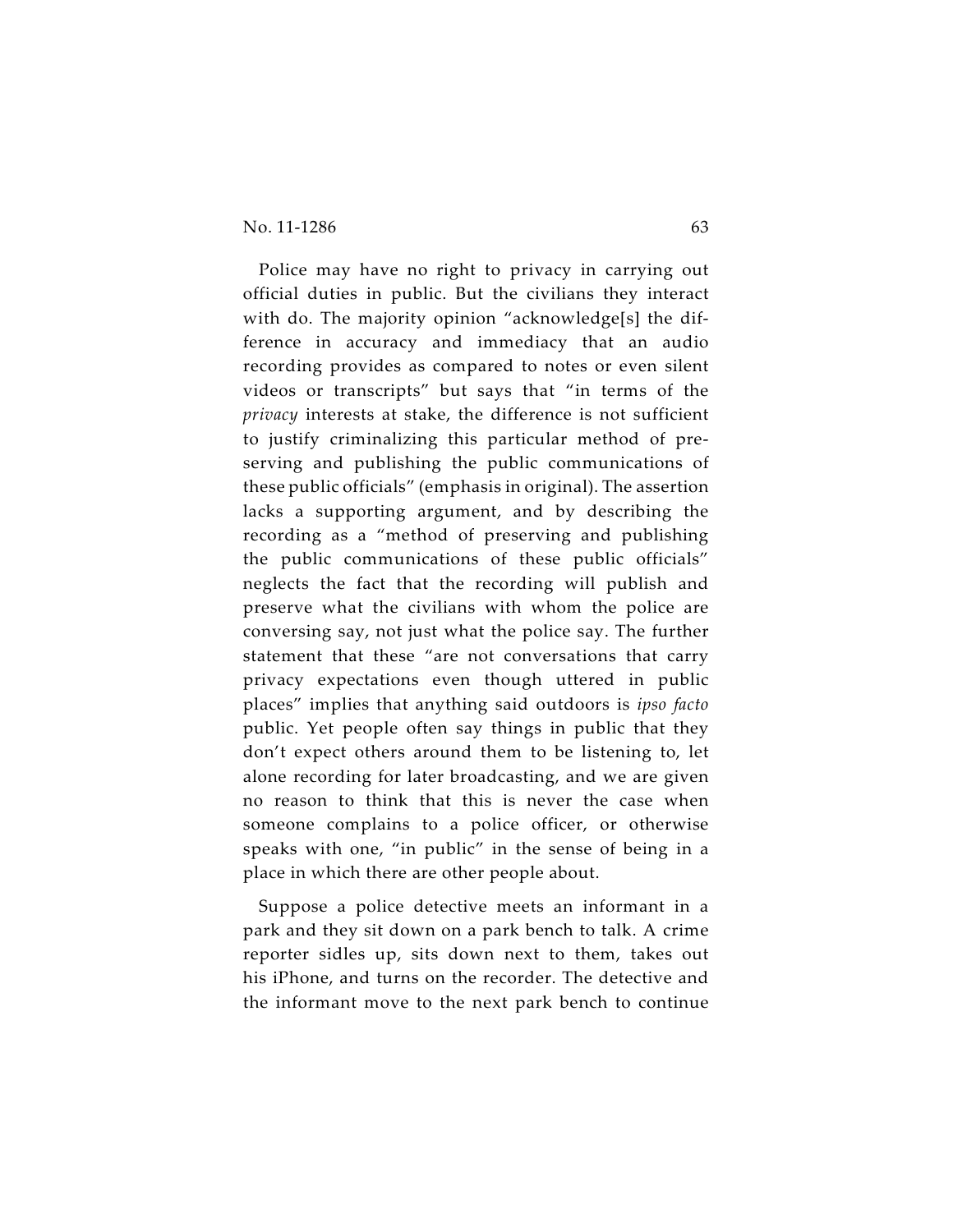their conversation in private. The reporter follows them. Is this what the Constitution privileges?

It is small consolation to be told by the majority that "the ACLU plans to record *openly*, thus giving the police and others notice that they are being recorded" (emphasis in original). All the ACLU means is that it won't try to hide its recorder from the conversants whom it wants to record, though since the typical recorder nowadays is a cell phone it will be hidden in plain view. A person who doesn't want his conservation to be recorded will have to keep a sharp eye out for anyone nearby holding a cell phone, which in many urban settings is almost everyone. The ubiquity of recording devices will increase security concerns by distracting the police.

There is more on the state's side of this case than privacy of communications and the effectiveness of law enforcement—and the more is the same First Amendment interest that the ACLU says it wants to promote. The majority opinion concedes that "conversational privacy" "serves First Amendment interests," but thinks there can be no conversational privacy when the conversation takes place in a public place; it says that "this case has nothing to do with private conversations." But private talk in public places is common, indeed ubiquitous, because most people spend a lot of their time in public places; because they rely on their anonymity and on the limited memory of others to minimize the risk of publication; because public places are (paradoxically) often more private than private places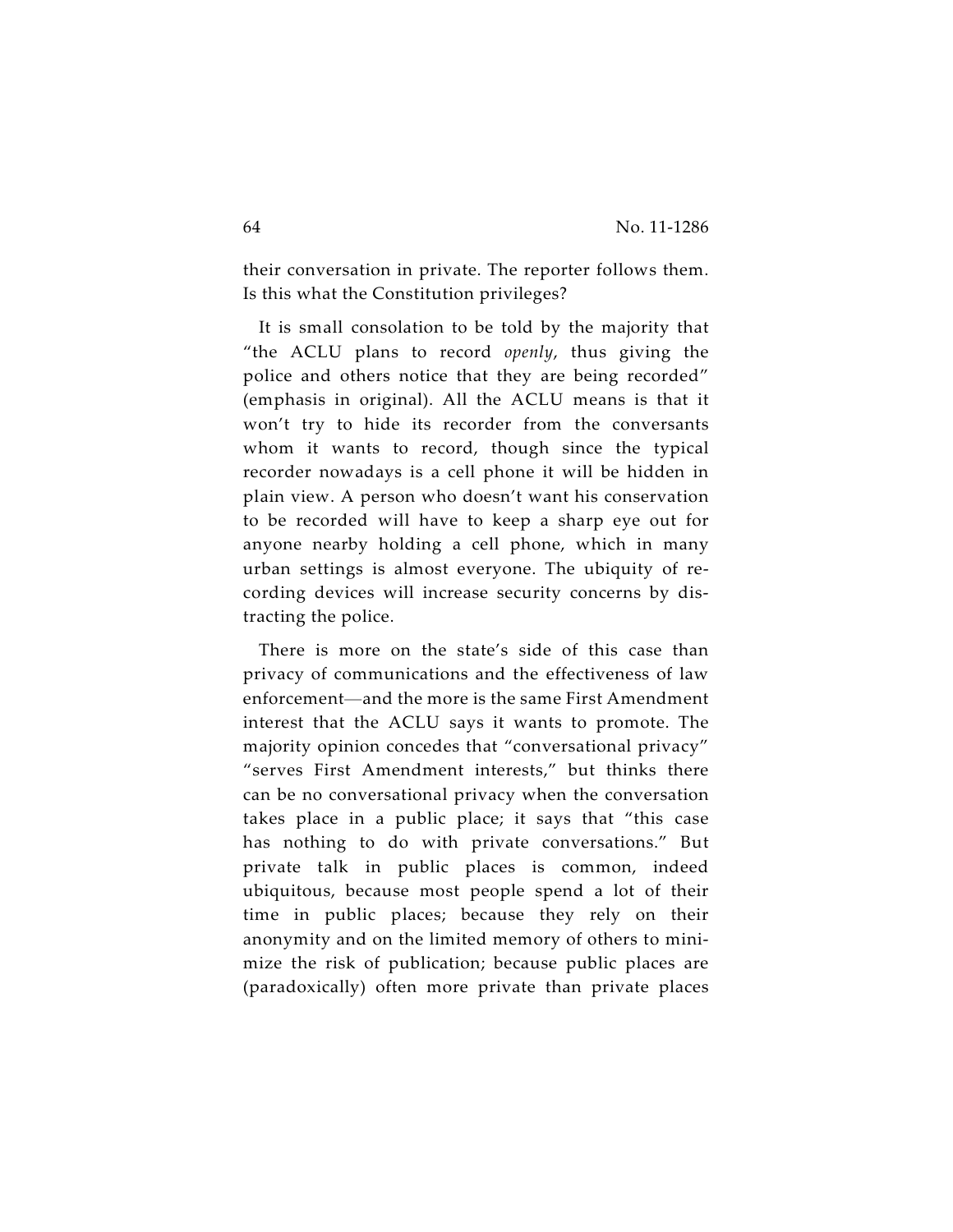(imagine if detectives could meet with their informants only in police stations); and because eavesdropping on strangers is actually rather uncommon because it is so difficult in most cases to understand a conversation between strangers. "Anyone who's overheard conversations on the street or in a restaurant knows that conversations between strangers are often unintelligible. There is the public language we employ when talking to strangers and the elliptical private language that we use when talking to people whom we know. Strangers need an interpreter . . . ." *United States v. Curescu*, 674 F.3d 735, 740 (7th Cir. 2012).

I disagree with the majority that "anyone who wishes to speak to police officers in confidence can do so," and "police discussions about matters of national and local security do not take place in public where bystanders are within earshot." Forget national security; the people who most need police assistance and who most want their conversations kept private are often the people least able to delay their conversation until they reach a private place. If a person has been shot or raped or mugged or badly injured in a car accident or has witnessed any of these things happening to someone else, and seeks out a police officer for aid, what sense would it make to tell him he's welcome to trot off to the nearest police station for a cozy private conversation, but that otherwise the First Amendment gives passersby the right to memorialize and publish (on Facebook, on Twitter, on YouTube, on a blog) his agonized plea for help? And as in our informant example, many of the persons whom police want to talk to do not want to be seen visiting police stations.